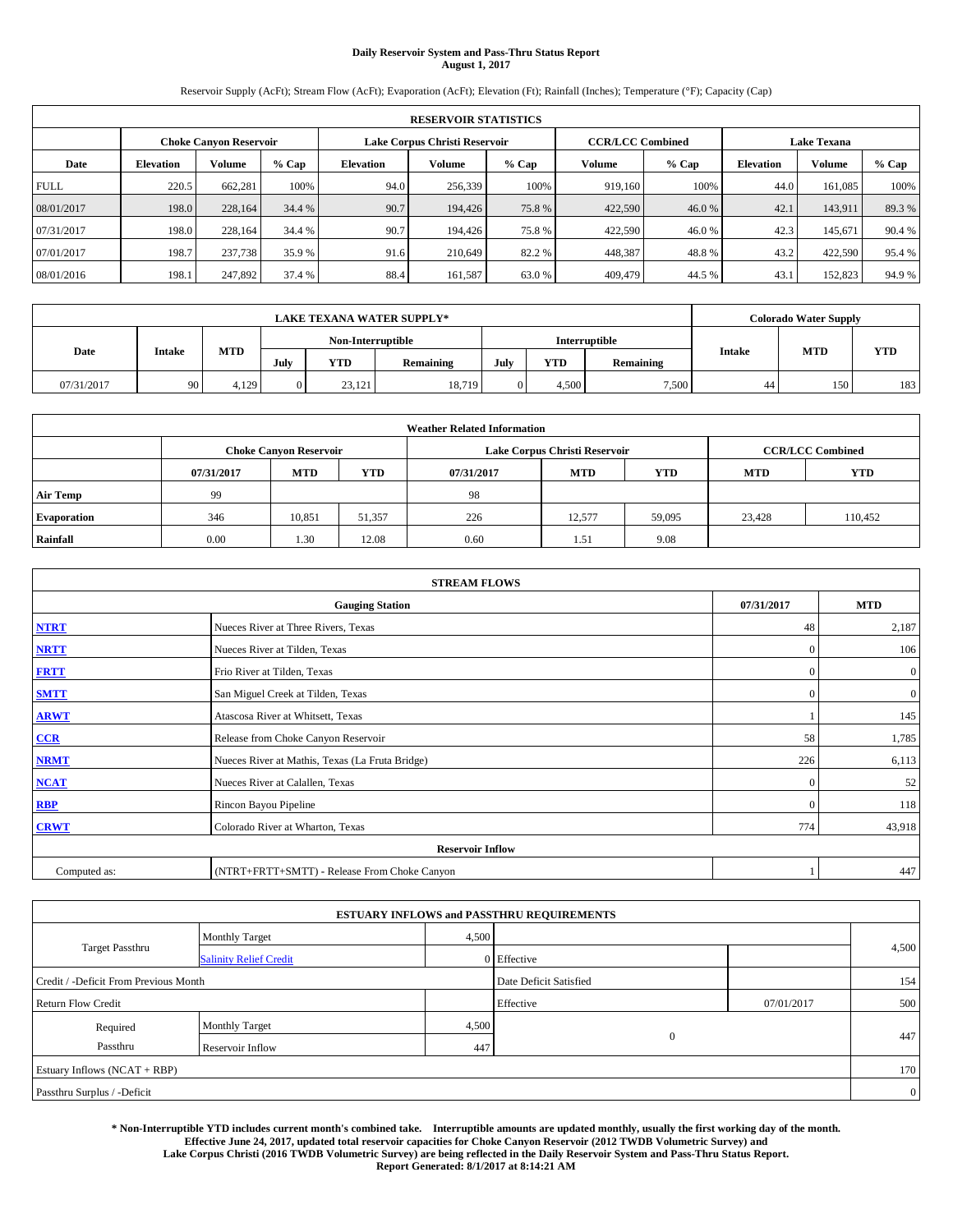# **Daily Reservoir System and Pass-Thru Status Report August 2, 2017**

Reservoir Supply (AcFt); Stream Flow (AcFt); Evaporation (AcFt); Elevation (Ft); Rainfall (Inches); Temperature (°F); Capacity (Cap)

|             | <b>RESERVOIR STATISTICS</b>   |               |        |           |                                                          |         |         |         |                  |                    |        |  |
|-------------|-------------------------------|---------------|--------|-----------|----------------------------------------------------------|---------|---------|---------|------------------|--------------------|--------|--|
|             | <b>Choke Canyon Reservoir</b> |               |        |           | Lake Corpus Christi Reservoir<br><b>CCR/LCC Combined</b> |         |         |         |                  | <b>Lake Texana</b> |        |  |
| Date        | <b>Elevation</b>              | <b>Volume</b> | % Cap  | Elevation | Volume                                                   | $%$ Cap | Volume  | $%$ Cap | <b>Elevation</b> | Volume             | % Cap  |  |
| <b>FULL</b> | 220.5                         | 662.281       | 100%   | 94.0      | 256,339                                                  | 100%    | 919.160 | 100%    | 44.0             | 161.085            | 100%   |  |
| 08/02/2017  | 197.9                         | 228,164       | 34.4 % | 90.6      | 192,663                                                  | 75.2 %  | 420,827 | 45.8%   | 42.1             | 143.911            | 89.3%  |  |
| 08/01/2017  | 198.0                         | 228.164       | 34.4 % | 90.7      | 194,426                                                  | 75.8%   | 422,590 | 46.0%   | 42.1             | 143.911            | 89.3%  |  |
| 07/02/2017  | 198.8                         | 239,125       | 36.1 % | 91.5      | 208,819                                                  | 81.5 %  | 447.944 | 48.7 %  | 43.2             | 420,827            | 95.4%  |  |
| 08/02/2016  | 198.2                         | 248,313       | 37.5 % | 88.3      | 160,010                                                  | 62.4 %  | 408,323 | 44.4 %  | 43.2             | 153,730            | 95.4 % |  |

|            | <b>LAKE TEXANA WATER SUPPLY*</b> |            |          |                   |           |     |            |                      |               |            | <b>Colorado Water Supply</b> |  |  |
|------------|----------------------------------|------------|----------|-------------------|-----------|-----|------------|----------------------|---------------|------------|------------------------------|--|--|
|            |                                  |            |          | Non-Interruptible |           |     |            | <b>Interruptible</b> |               |            |                              |  |  |
| Date       | Intake                           | <b>MTD</b> | July     | <b>YTD</b>        | Remaining | Jul | <b>YTD</b> | Remaining            | <b>Intake</b> | <b>MTD</b> | <b>YTD</b>                   |  |  |
| 08/01/2017 | 66                               | 66         | $\Omega$ | 19.058            | 22,782    |     | 4.500      | 7,500                | 68            | 68         | 252                          |  |  |

| <b>Weather Related Information</b> |                                                                                                |                               |        |      |                               |                         |     |            |  |  |
|------------------------------------|------------------------------------------------------------------------------------------------|-------------------------------|--------|------|-------------------------------|-------------------------|-----|------------|--|--|
|                                    |                                                                                                | <b>Choke Canyon Reservoir</b> |        |      | Lake Corpus Christi Reservoir | <b>CCR/LCC Combined</b> |     |            |  |  |
|                                    | <b>YTD</b><br><b>MTD</b><br><b>MTD</b><br><b>YTD</b><br>08/01/2017<br><b>MTD</b><br>08/01/2017 |                               |        |      |                               |                         |     | <b>YTD</b> |  |  |
| <b>Air Temp</b>                    | 99                                                                                             |                               |        | 97   |                               |                         |     |            |  |  |
| <b>Evaporation</b>                 | 354                                                                                            | 354                           | 51,711 | 369  | 369                           | 59,464                  | 723 | 111,175    |  |  |
| Rainfall                           | 0.00                                                                                           | 0.00                          | 12.08  | 0.00 | 0.00                          | 9.08                    |     |            |  |  |

|              | <b>STREAM FLOWS</b>                             |            |                |  |  |  |  |  |  |  |  |
|--------------|-------------------------------------------------|------------|----------------|--|--|--|--|--|--|--|--|
|              | <b>Gauging Station</b>                          | 08/01/2017 | <b>MTD</b>     |  |  |  |  |  |  |  |  |
| <b>NTRT</b>  | Nueces River at Three Rivers, Texas             | 48         | 48             |  |  |  |  |  |  |  |  |
| <b>NRTT</b>  | Nueces River at Tilden, Texas                   | $\Omega$   | $\overline{0}$ |  |  |  |  |  |  |  |  |
| <b>FRTT</b>  | Frio River at Tilden, Texas                     | $\Omega$   | $\mathbf{0}$   |  |  |  |  |  |  |  |  |
| <b>SMTT</b>  | San Miguel Creek at Tilden, Texas               | $\Omega$   | $\overline{0}$ |  |  |  |  |  |  |  |  |
| <b>ARWT</b>  | Atascosa River at Whitsett, Texas               |            |                |  |  |  |  |  |  |  |  |
| $CCR$        | Release from Choke Canyon Reservoir             | 58         | 58             |  |  |  |  |  |  |  |  |
| <b>NRMT</b>  | Nueces River at Mathis, Texas (La Fruta Bridge) | 218        | 218            |  |  |  |  |  |  |  |  |
| <b>NCAT</b>  | Nueces River at Calallen, Texas                 | $\Omega$   | $\overline{0}$ |  |  |  |  |  |  |  |  |
| RBP          | Rincon Bayou Pipeline                           | $\Omega$   | $\overline{0}$ |  |  |  |  |  |  |  |  |
| <b>CRWT</b>  | Colorado River at Wharton, Texas                | 762        | 762            |  |  |  |  |  |  |  |  |
|              | <b>Reservoir Inflow</b>                         |            |                |  |  |  |  |  |  |  |  |
| Computed as: | (NTRT+FRTT+SMTT) - Release From Choke Canyon    |            |                |  |  |  |  |  |  |  |  |

|                                       |                               | <b>ESTUARY INFLOWS and PASSTHRU REQUIREMENTS</b> |                        |            |                |
|---------------------------------------|-------------------------------|--------------------------------------------------|------------------------|------------|----------------|
|                                       | <b>Monthly Target</b>         | 5,000                                            |                        |            |                |
| <b>Target Passthru</b>                | <b>Salinity Relief Credit</b> |                                                  | 0 Effective            |            | 5,000          |
| Credit / -Deficit From Previous Month |                               |                                                  | Date Deficit Satisfied |            | 170            |
| <b>Return Flow Credit</b>             |                               |                                                  | Effective              | 08/01/2017 | 500            |
| Required                              | Monthly Target                | 5,000                                            |                        |            |                |
| Passthru                              | <b>Reservoir Inflow</b>       |                                                  | $\mathbf{0}$           |            |                |
| Estuary Inflows $(NCAT + RBP)$        |                               |                                                  |                        |            | $\overline{0}$ |
| Passthru Surplus / -Deficit           |                               |                                                  |                        |            | $\overline{0}$ |

**\* Non-Interruptible YTD includes current month's combined take. Interruptible amounts are updated monthly, usually the first working day of the month. Effective June 24, 2017, updated total reservoir capacities for Choke Canyon Reservoir (2012 TWDB Volumetric Survey) and Lake Corpus Christi (2016 TWDB Volumetric Survey) are being reflected in the Daily Reservoir System and Pass-Thru Status Report. Report Generated: 8/2/2017 at 8:26:38 AM**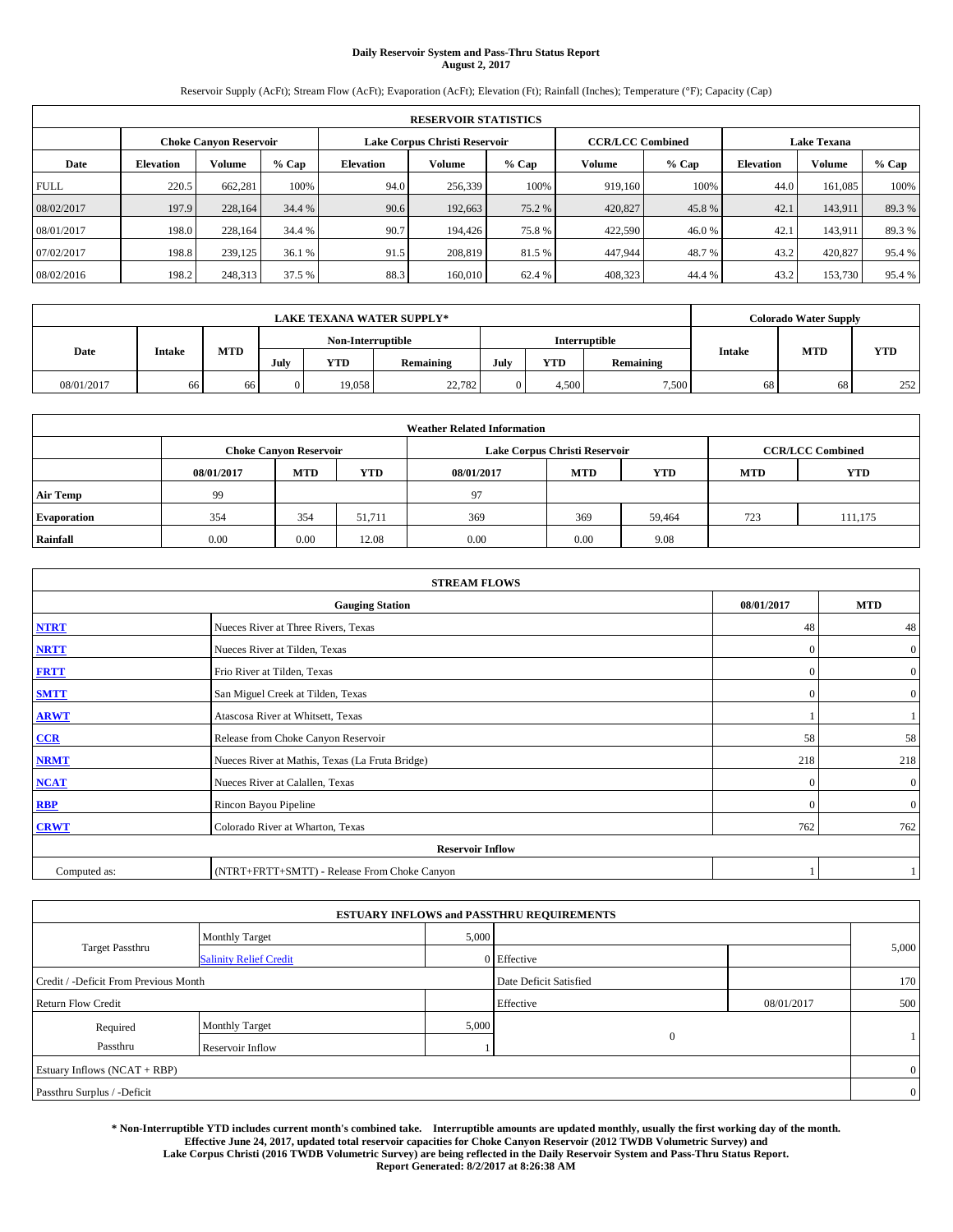# **Daily Reservoir System and Pass-Thru Status Report August 3, 2017**

Reservoir Supply (AcFt); Stream Flow (AcFt); Evaporation (AcFt); Elevation (Ft); Rainfall (Inches); Temperature (°F); Capacity (Cap)

|             | <b>RESERVOIR STATISTICS</b>   |               |        |           |                                                          |         |         |         |                    |         |       |
|-------------|-------------------------------|---------------|--------|-----------|----------------------------------------------------------|---------|---------|---------|--------------------|---------|-------|
|             | <b>Choke Canvon Reservoir</b> |               |        |           | Lake Corpus Christi Reservoir<br><b>CCR/LCC Combined</b> |         |         |         | <b>Lake Texana</b> |         |       |
| Date        | <b>Elevation</b>              | <b>Volume</b> | % Cap  | Elevation | Volume                                                   | $%$ Cap | Volume  | $%$ Cap | <b>Elevation</b>   | Volume  | % Cap |
| <b>FULL</b> | 220.5                         | 662.281       | 100%   | 94.0      | 256,339                                                  | 100%    | 919.160 | 100%    | 44.0               | 161.085 | 100%  |
| 08/03/2017  | 197.9                         | 226,815       | 34.2 % | 90.6      | 192,663                                                  | 75.2 %  | 419,478 | 45.6 %  | 42.1               | 143.911 | 89.3% |
| 08/02/2017  | 197.9                         | 228.164       | 34.4 % | 90.6      | 192,663                                                  | 75.2 %  | 420,827 | 45.8%   | 42.1               | 143.911 | 89.3% |
| 07/03/2017  | 198.7                         | 237,738       | 35.9 % | 91.5      | 208,819                                                  | 81.5 %  | 446,557 | 48.6 %  | 43.2               | 419,478 | 95.4% |
| 08/03/2016  | 198.1                         | 248,172       | 37.4 % | 88.3      | 160,167                                                  | 62.5 %  | 408,339 | 44.4 %  | 43.1               | 152,823 | 94.9% |

|            | <b>LAKE TEXANA WATER SUPPLY*</b> |            |                                           |            |           |      |            |           |               |            | <b>Colorado Water Supply</b> |  |  |
|------------|----------------------------------|------------|-------------------------------------------|------------|-----------|------|------------|-----------|---------------|------------|------------------------------|--|--|
|            | Intake                           |            | Non-Interruptible<br><b>Interruptible</b> |            |           |      |            |           |               |            |                              |  |  |
| Date       |                                  | <b>MTD</b> | July                                      | <b>YTD</b> | Remaining | July | <b>YTD</b> | Remaining | <b>Intake</b> | <b>MTD</b> | <b>YTD</b>                   |  |  |
| 08/02/2017 |                                  | 131        |                                           | 19.123     | 22,717    |      | 4,500      | 7,500     | 68            | 137        | 320                          |  |  |

| <b>Weather Related Information</b> |            |                               |            |            |                               |                         |            |            |  |
|------------------------------------|------------|-------------------------------|------------|------------|-------------------------------|-------------------------|------------|------------|--|
|                                    |            | <b>Choke Canyon Reservoir</b> |            |            | Lake Corpus Christi Reservoir | <b>CCR/LCC Combined</b> |            |            |  |
|                                    | 08/02/2017 | <b>MTD</b>                    | <b>YTD</b> | 08/02/2017 | <b>MTD</b>                    | <b>YTD</b>              | <b>MTD</b> | <b>YTD</b> |  |
| <b>Air Temp</b>                    | 100        |                               |            | 99         |                               |                         |            |            |  |
| <b>Evaporation</b>                 | 314        | 668                           | 52,025     | 328        | 697                           | 59.792                  | 1,365      | 111,817    |  |
| Rainfall                           | 0.04       | 0.04                          | 12.12      | 0.02       | 0.02                          | 9.10                    |            |            |  |

| <b>STREAM FLOWS</b> |                                                 |            |                |  |  |  |  |  |  |
|---------------------|-------------------------------------------------|------------|----------------|--|--|--|--|--|--|
|                     | 08/02/2017                                      | <b>MTD</b> |                |  |  |  |  |  |  |
| <b>NTRT</b>         | Nueces River at Three Rivers, Texas             | 48         | 97             |  |  |  |  |  |  |
| <b>NRTT</b>         | Nueces River at Tilden, Texas                   | $\Omega$   | $\overline{0}$ |  |  |  |  |  |  |
| <b>FRTT</b>         | Frio River at Tilden, Texas                     | $\Omega$   | $\mathbf{0}$   |  |  |  |  |  |  |
| <b>SMTT</b>         | San Miguel Creek at Tilden, Texas               | $\Omega$   | $\overline{0}$ |  |  |  |  |  |  |
| <b>ARWT</b>         | Atascosa River at Whitsett, Texas               |            |                |  |  |  |  |  |  |
| $CCR$               | Release from Choke Canyon Reservoir             | 58         | 115            |  |  |  |  |  |  |
| <b>NRMT</b>         | Nueces River at Mathis, Texas (La Fruta Bridge) | 218        | 437            |  |  |  |  |  |  |
| <b>NCAT</b>         | Nueces River at Calallen, Texas                 | $\Omega$   | $\overline{0}$ |  |  |  |  |  |  |
| RBP                 | Rincon Bayou Pipeline                           | $\Omega$   | $\overline{0}$ |  |  |  |  |  |  |
| <b>CRWT</b>         | Colorado River at Wharton, Texas                | 844        | 1,606          |  |  |  |  |  |  |
|                     | <b>Reservoir Inflow</b>                         |            |                |  |  |  |  |  |  |
| Computed as:        | (NTRT+FRTT+SMTT) - Release From Choke Canyon    |            |                |  |  |  |  |  |  |

|                                       |                               | <b>ESTUARY INFLOWS and PASSTHRU REQUIREMENTS</b> |                        |            |                |
|---------------------------------------|-------------------------------|--------------------------------------------------|------------------------|------------|----------------|
|                                       | <b>Monthly Target</b>         | 5,000                                            |                        |            |                |
| <b>Target Passthru</b>                | <b>Salinity Relief Credit</b> |                                                  | 0 Effective            |            | 5,000          |
| Credit / -Deficit From Previous Month |                               |                                                  | Date Deficit Satisfied |            | 170            |
| <b>Return Flow Credit</b>             |                               |                                                  | Effective              | 08/01/2017 | 500            |
| Required                              | <b>Monthly Target</b>         | 5,000                                            |                        |            |                |
| Passthru                              | <b>Reservoir Inflow</b>       |                                                  | $\mathbf{0}$           |            |                |
| Estuary Inflows (NCAT + RBP)          |                               |                                                  |                        |            | $\overline{0}$ |
| Passthru Surplus / -Deficit           |                               |                                                  |                        |            | $\overline{0}$ |

**\* Non-Interruptible YTD includes current month's combined take. Interruptible amounts are updated monthly, usually the first working day of the month. Effective June 24, 2017, updated total reservoir capacities for Choke Canyon Reservoir (2012 TWDB Volumetric Survey) and Lake Corpus Christi (2016 TWDB Volumetric Survey) are being reflected in the Daily Reservoir System and Pass-Thru Status Report. Report Generated: 8/3/2017 at 7:53:20 AM**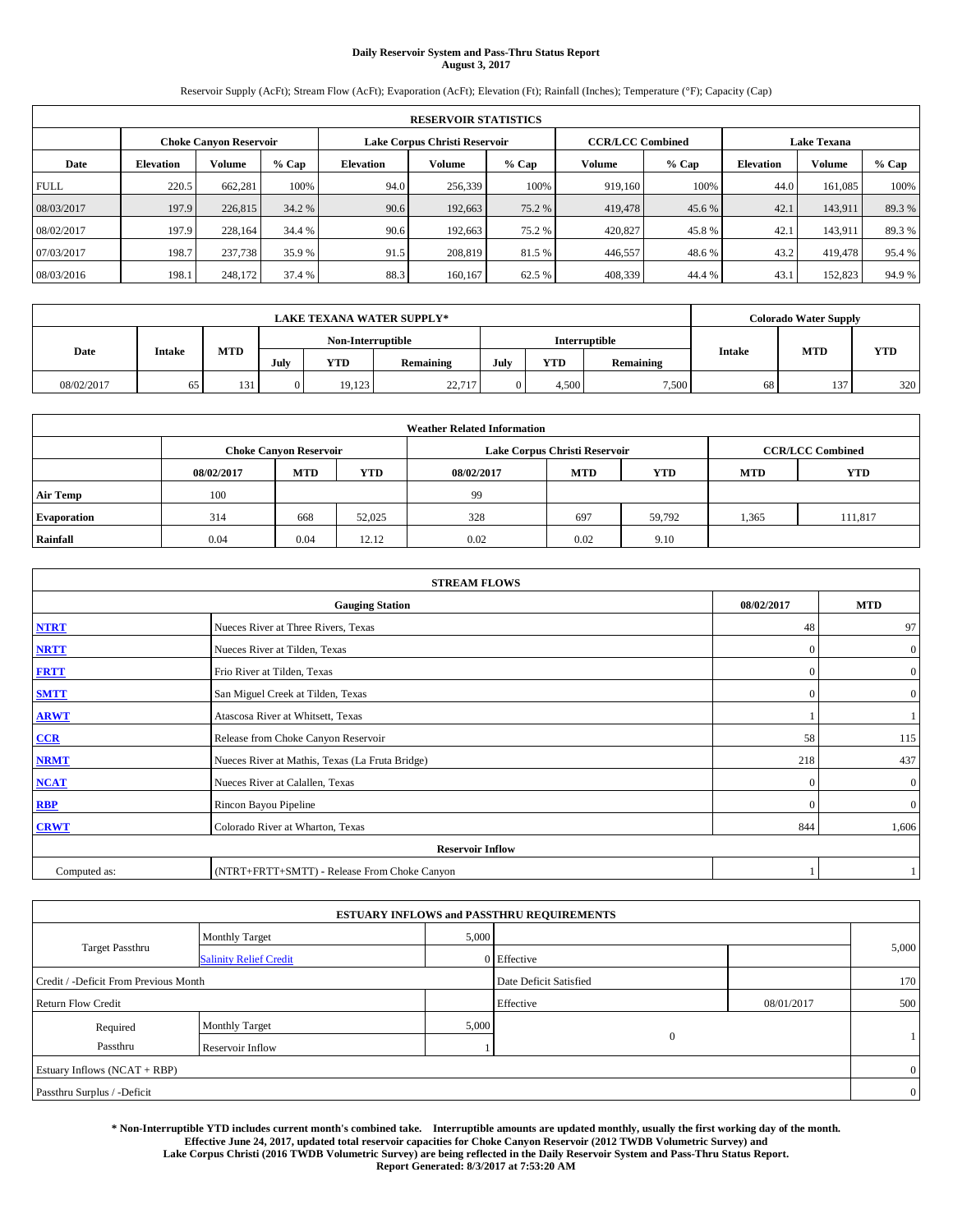# **Daily Reservoir System and Pass-Thru Status Report August 4, 2017**

Reservoir Supply (AcFt); Stream Flow (AcFt); Evaporation (AcFt); Elevation (Ft); Rainfall (Inches); Temperature (°F); Capacity (Cap)

| <b>RESERVOIR STATISTICS</b> |                  |                               |        |           |                               |         |                         |         |                    |         |       |
|-----------------------------|------------------|-------------------------------|--------|-----------|-------------------------------|---------|-------------------------|---------|--------------------|---------|-------|
|                             |                  | <b>Choke Canyon Reservoir</b> |        |           | Lake Corpus Christi Reservoir |         | <b>CCR/LCC Combined</b> |         | <b>Lake Texana</b> |         |       |
| Date                        | <b>Elevation</b> | Volume                        | % Cap  | Elevation | Volume                        | $%$ Cap | Volume                  | $%$ Cap | <b>Elevation</b>   | Volume  | % Cap |
| <b>FULL</b>                 | 220.5            | 662.281                       | 100%   | 94.0      | 256,339                       | 100%    | 919.160                 | 100%    | 44.0               | 161.085 | 100%  |
| 08/04/2017                  | 197.9            | 226,815                       | 34.2 % | 90.6      | 192,663                       | 75.2 %  | 419,478                 | 45.6 %  | 42.0               | 143,036 | 88.8% |
| 08/03/2017                  | 197.9            | 226,815                       | 34.2 % | 90.6      | 192,663                       | 75.2 %  | 419,478                 | 45.6 %  | 42.1               | 143.911 | 89.3% |
| 07/04/2017                  | 198.6            | 236,355                       | 35.7 % | 91.5      | 206,995                       | 80.8%   | 443,350                 | 48.2 %  | 43.1               | 419,478 | 94.9% |
| 08/04/2016                  | 198.1            | 247,612                       | 37.4 % | 88.4      | 160,640                       | 62.7%   | 408,252                 | 44.4 %  | 43.0               | 151,919 | 94.3% |

| <b>LAKE TEXANA WATER SUPPLY*</b> |        |            |          |                   |           |     |            |                      |               | <b>Colorado Water Supply</b> |            |
|----------------------------------|--------|------------|----------|-------------------|-----------|-----|------------|----------------------|---------------|------------------------------|------------|
|                                  |        |            |          | Non-Interruptible |           |     |            | <b>Interruptible</b> |               |                              |            |
| Date                             | Intake | <b>MTD</b> | July     | <b>YTD</b>        | Remaining | Jul | <b>YTD</b> | Remaining            | <b>Intake</b> | <b>MTD</b>                   | <b>YTD</b> |
| 08/03/2017                       | 66     | 197        | $\Omega$ | 19,190            | 22,650    |     | 4.500      | 7,500                | 67            | 203                          | 387        |

| <b>Weather Related Information</b> |            |                               |            |            |                               |                         |            |            |  |
|------------------------------------|------------|-------------------------------|------------|------------|-------------------------------|-------------------------|------------|------------|--|
|                                    |            | <b>Choke Canyon Reservoir</b> |            |            | Lake Corpus Christi Reservoir | <b>CCR/LCC Combined</b> |            |            |  |
|                                    | 08/03/2017 | <b>MTD</b>                    | <b>YTD</b> | 08/03/2017 | <b>MTD</b>                    | <b>YTD</b>              | <b>MTD</b> | <b>YTD</b> |  |
| <b>Air Temp</b>                    | 92         |                               |            | 85         |                               |                         |            |            |  |
| <b>Evaporation</b>                 | 157        | 825                           | 52.182     | 113        | 810                           | 59,905                  | 1,635      | 112.087    |  |
| Rainfall                           | 0.02       | 0.06                          | 12.14      | 0.10       | 0.12                          | 9.20                    |            |            |  |

| <b>STREAM FLOWS</b> |                                                 |              |                  |  |  |  |  |  |  |
|---------------------|-------------------------------------------------|--------------|------------------|--|--|--|--|--|--|
|                     | 08/03/2017                                      | <b>MTD</b>   |                  |  |  |  |  |  |  |
| <b>NTRT</b>         | Nueces River at Three Rivers, Texas             | 48           | 145              |  |  |  |  |  |  |
| <b>NRTT</b>         | Nueces River at Tilden, Texas                   | $\mathbf{0}$ | $\mathbf{0}$     |  |  |  |  |  |  |
| <b>FRTT</b>         | Frio River at Tilden, Texas                     | $\mathbf{0}$ | $\boldsymbol{0}$ |  |  |  |  |  |  |
| <b>SMTT</b>         | San Miguel Creek at Tilden, Texas               | $\mathbf{0}$ | $\overline{0}$   |  |  |  |  |  |  |
| <b>ARWT</b>         | Atascosa River at Whitsett, Texas               |              | 2                |  |  |  |  |  |  |
| $CCR$               | Release from Choke Canyon Reservoir             | 58           | 173              |  |  |  |  |  |  |
| <b>NRMT</b>         | Nueces River at Mathis, Texas (La Fruta Bridge) | 218          | 655              |  |  |  |  |  |  |
| <b>NCAT</b>         | Nueces River at Calallen, Texas                 | $\mathbf{0}$ | $\mathbf{0}$     |  |  |  |  |  |  |
| RBP                 | Rincon Bayou Pipeline                           | $\Omega$     | $\mathbf{0}$     |  |  |  |  |  |  |
| <b>CRWT</b>         | Colorado River at Wharton, Texas                | 750          | 2,356            |  |  |  |  |  |  |
|                     | <b>Reservoir Inflow</b>                         |              |                  |  |  |  |  |  |  |
| Computed as:        | (NTRT+FRTT+SMTT) - Release From Choke Canyon    |              | $\boldsymbol{2}$ |  |  |  |  |  |  |

|                                       |                               | <b>ESTUARY INFLOWS and PASSTHRU REQUIREMENTS</b> |                        |            |                |
|---------------------------------------|-------------------------------|--------------------------------------------------|------------------------|------------|----------------|
|                                       | <b>Monthly Target</b>         | 5,000                                            |                        |            |                |
| <b>Target Passthru</b>                | <b>Salinity Relief Credit</b> |                                                  | 0 Effective            |            | 5,000          |
| Credit / -Deficit From Previous Month |                               |                                                  | Date Deficit Satisfied |            | 170            |
| <b>Return Flow Credit</b>             |                               |                                                  | Effective              | 08/01/2017 | 500            |
| Required                              | Monthly Target                | 5,000                                            |                        |            |                |
| Passthru                              | <b>Reservoir Inflow</b>       | $\sim$                                           | $\mathbf{0}$           |            | 2              |
| Estuary Inflows $(NCAT + RBP)$        |                               |                                                  |                        |            | $\overline{0}$ |
| Passthru Surplus / -Deficit           |                               |                                                  |                        |            | $\overline{0}$ |

**\* Non-Interruptible YTD includes current month's combined take. Interruptible amounts are updated monthly, usually the first working day of the month. Effective June 24, 2017, updated total reservoir capacities for Choke Canyon Reservoir (2012 TWDB Volumetric Survey) and Lake Corpus Christi (2016 TWDB Volumetric Survey) are being reflected in the Daily Reservoir System and Pass-Thru Status Report. Report Generated: 8/4/2017 at 8:28:25 AM**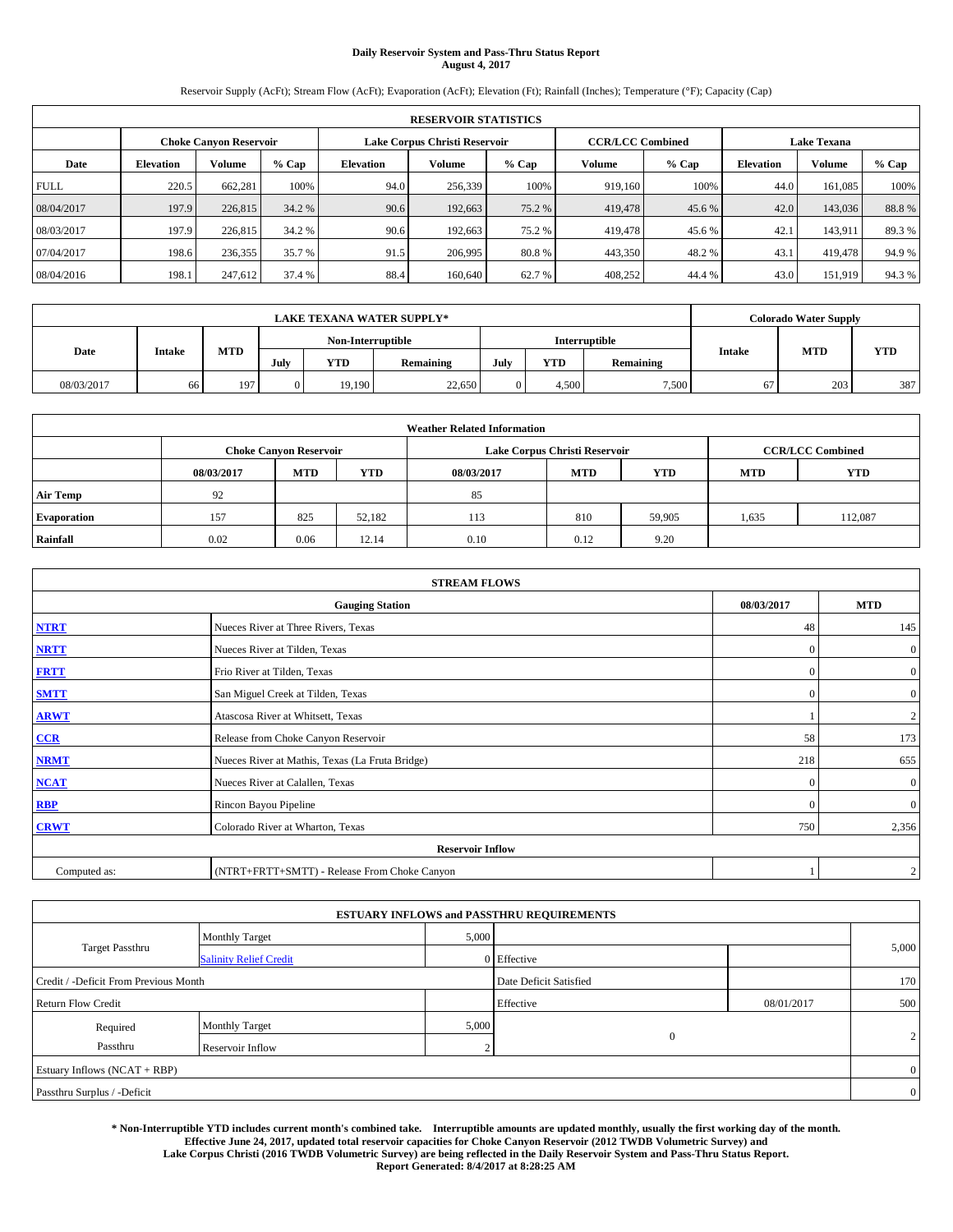# **Daily Reservoir System and Pass-Thru Status Report August 5, 2017**

Reservoir Supply (AcFt); Stream Flow (AcFt); Evaporation (AcFt); Elevation (Ft); Rainfall (Inches); Temperature (°F); Capacity (Cap)

| <b>RESERVOIR STATISTICS</b> |                  |                               |        |           |                               |         |                         |         |                    |         |       |
|-----------------------------|------------------|-------------------------------|--------|-----------|-------------------------------|---------|-------------------------|---------|--------------------|---------|-------|
|                             |                  | <b>Choke Canyon Reservoir</b> |        |           | Lake Corpus Christi Reservoir |         | <b>CCR/LCC Combined</b> |         | <b>Lake Texana</b> |         |       |
| Date                        | <b>Elevation</b> | Volume                        | % Cap  | Elevation | Volume                        | $%$ Cap | Volume                  | $%$ Cap | <b>Elevation</b>   | Volume  | % Cap |
| <b>FULL</b>                 | 220.5            | 662,281                       | 100%   | 94.0      | 256,339                       | 100%    | 919.160                 | 100%    | 44.0               | 161.085 | 100%  |
| 08/05/2017                  | 197.8            | 225,471                       | 34.0 % | 90.5      | 190,909                       | 74.5 %  | 416,380                 | 45.3 %  | 42.0               | 143,036 | 88.8% |
| 08/04/2017                  | 197.9            | 226,815                       | 34.2 % | 90.6      | 192,663                       | 75.2 %  | 419,478                 | 45.6 %  | 42.0               | 143,036 | 88.8% |
| 07/05/2017                  | 198.7            | 237,738                       | 35.9 % | 91.4      | 206,995                       | 80.8%   | 444,733                 | 48.4 %  | 43.1               | 416.380 | 94.9% |
| 08/05/2016                  | 198.1            | 247,332                       | 37.3 % | 88.4      | 160,640                       | 62.7%   | 407,972                 | 44.4 %  | 43.0               | 151,919 | 94.3% |

| <b>LAKE TEXANA WATER SUPPLY*</b> |        |            |          |                   |           |     |            |                      |               | <b>Colorado Water Supply</b> |            |
|----------------------------------|--------|------------|----------|-------------------|-----------|-----|------------|----------------------|---------------|------------------------------|------------|
|                                  |        |            |          | Non-Interruptible |           |     |            | <b>Interruptible</b> |               |                              |            |
| Date                             | Intake | <b>MTD</b> | July     | <b>YTD</b>        | Remaining | Jul | <b>YTD</b> | Remaining            | <b>Intake</b> | <b>MTD</b>                   | <b>YTD</b> |
| 08/04/2017                       | 106    | 304        | $\Omega$ | 19,296            | 22,544    |     | 4.500      | 7,500                | 26            | 229                          | 412        |

| <b>Weather Related Information</b> |            |                               |            |            |                               |                         |            |            |  |
|------------------------------------|------------|-------------------------------|------------|------------|-------------------------------|-------------------------|------------|------------|--|
|                                    |            | <b>Choke Canyon Reservoir</b> |            |            | Lake Corpus Christi Reservoir | <b>CCR/LCC Combined</b> |            |            |  |
|                                    | 08/04/2017 | <b>MTD</b>                    | <b>YTD</b> | 08/04/2017 | <b>MTD</b>                    | <b>YTD</b>              | <b>MTD</b> | <b>YTD</b> |  |
| <b>Air Temp</b>                    | 96         |                               |            | 97         |                               |                         |            |            |  |
| <b>Evaporation</b>                 | 219        | 1,044                         | 52,401     | 275        | 1,085                         | 60.180                  | 2,129      | 112,581    |  |
| Rainfall                           | 0.07       | 0.13                          | 12.21      | 0.02       | 0.14                          | 9.22                    |            |            |  |

| <b>STREAM FLOWS</b> |                                                 |              |                  |  |  |  |  |  |  |
|---------------------|-------------------------------------------------|--------------|------------------|--|--|--|--|--|--|
|                     | <b>Gauging Station</b>                          | 08/04/2017   | <b>MTD</b>       |  |  |  |  |  |  |
| <b>NTRT</b>         | Nueces River at Three Rivers, Texas             | 49           | 195              |  |  |  |  |  |  |
| <b>NRTT</b>         | Nueces River at Tilden, Texas                   | $\Omega$     | $\boldsymbol{0}$ |  |  |  |  |  |  |
| <b>FRTT</b>         | Frio River at Tilden, Texas                     | $\mathbf{0}$ | $\boldsymbol{0}$ |  |  |  |  |  |  |
| <b>SMTT</b>         | San Miguel Creek at Tilden, Texas               | $\mathbf{0}$ | $\mathbf{0}$     |  |  |  |  |  |  |
| <b>ARWT</b>         | Atascosa River at Whitsett, Texas               | 23           | 25               |  |  |  |  |  |  |
| CCR                 | Release from Choke Canyon Reservoir             | 58           | 230              |  |  |  |  |  |  |
| <b>NRMT</b>         | Nueces River at Mathis, Texas (La Fruta Bridge) | 216          | 871              |  |  |  |  |  |  |
| <b>NCAT</b>         | Nueces River at Calallen, Texas                 | $\Omega$     | $\boldsymbol{0}$ |  |  |  |  |  |  |
| RBP                 | Rincon Bayou Pipeline                           | $\Omega$     | $\mathbf{0}$     |  |  |  |  |  |  |
| <b>CRWT</b>         | Colorado River at Wharton, Texas                | 780          | 3,136            |  |  |  |  |  |  |
|                     | <b>Reservoir Inflow</b>                         |              |                  |  |  |  |  |  |  |
| Computed as:        | (NTRT+FRTT+SMTT) - Release From Choke Canyon    | 23           | 25               |  |  |  |  |  |  |

| <b>ESTUARY INFLOWS and PASSTHRU REQUIREMENTS</b> |                               |           |                        |     |                |  |  |  |  |  |
|--------------------------------------------------|-------------------------------|-----------|------------------------|-----|----------------|--|--|--|--|--|
|                                                  | <b>Monthly Target</b>         | 5,000     |                        |     |                |  |  |  |  |  |
| <b>Target Passthru</b>                           | <b>Salinity Relief Credit</b> |           | 0 Effective            |     | 5,000          |  |  |  |  |  |
| Credit / -Deficit From Previous Month            |                               |           | Date Deficit Satisfied |     | 170            |  |  |  |  |  |
| <b>Return Flow Credit</b>                        |                               | Effective | 08/01/2017             | 500 |                |  |  |  |  |  |
| Required                                         | Monthly Target                | 5,000     |                        |     |                |  |  |  |  |  |
| Passthru                                         | Reservoir Inflow              | 25        | $\overline{0}$         |     | 25             |  |  |  |  |  |
| Estuary Inflows (NCAT + RBP)                     |                               |           |                        |     |                |  |  |  |  |  |
| Passthru Surplus / -Deficit                      |                               |           |                        |     | $\overline{0}$ |  |  |  |  |  |

**\* Non-Interruptible YTD includes current month's combined take. Interruptible amounts are updated monthly, usually the first working day of the month. Effective June 24, 2017, updated total reservoir capacities for Choke Canyon Reservoir (2012 TWDB Volumetric Survey) and Lake Corpus Christi (2016 TWDB Volumetric Survey) are being reflected in the Daily Reservoir System and Pass-Thru Status Report. Report Generated: 8/5/2017 at 7:48:10 AM**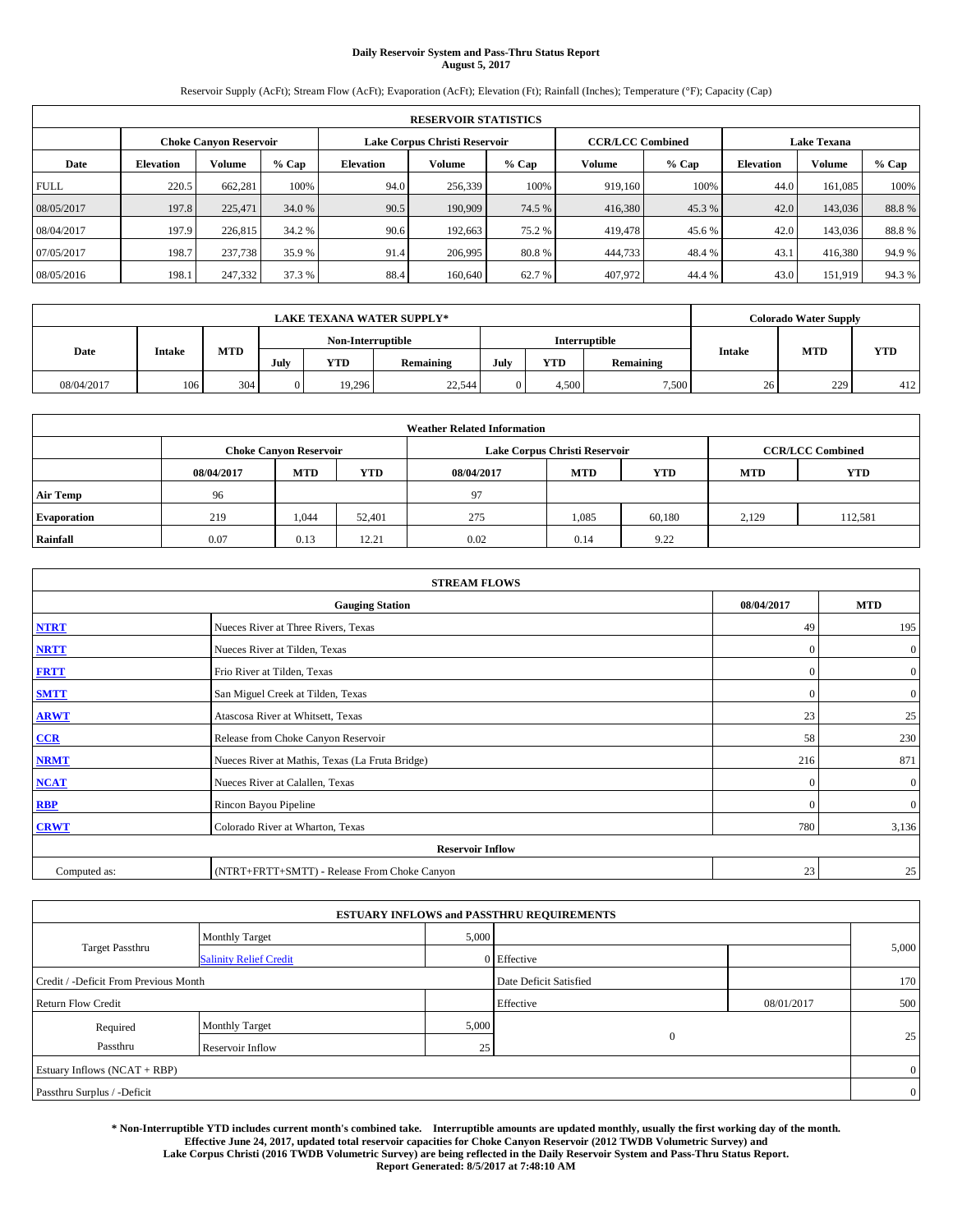# **Daily Reservoir System and Pass-Thru Status Report August 6, 2017**

Reservoir Supply (AcFt); Stream Flow (AcFt); Evaporation (AcFt); Elevation (Ft); Rainfall (Inches); Temperature (°F); Capacity (Cap)

| <b>RESERVOIR STATISTICS</b> |                  |                               |        |           |                               |         |                                               |         |                  |         |       |
|-----------------------------|------------------|-------------------------------|--------|-----------|-------------------------------|---------|-----------------------------------------------|---------|------------------|---------|-------|
|                             |                  | <b>Choke Canyon Reservoir</b> |        |           | Lake Corpus Christi Reservoir |         | <b>Lake Texana</b><br><b>CCR/LCC Combined</b> |         |                  |         |       |
| Date                        | <b>Elevation</b> | Volume                        | % Cap  | Elevation | Volume                        | $%$ Cap | Volume                                        | $%$ Cap | <b>Elevation</b> | Volume  | % Cap |
| <b>FULL</b>                 | 220.5            | 662.281                       | 100%   | 94.0      | 256,339                       | 100%    | 919.160                                       | 100%    | 44.0             | 161.085 | 100%  |
| 08/06/2017                  | 197.8            | 225,471                       | 34.0 % | 90.5      | 190,909                       | 74.5 %  | 416,380                                       | 45.3 %  | 42.0             | 143,036 | 88.8% |
| 08/05/2017                  | 197.8            | 225,471                       | 34.0 % | 90.5      | 190,909                       | 74.5 %  | 416,380                                       | 45.3 %  | 42.0             | 143,036 | 88.8% |
| 07/06/2017                  | 198.7            | 237,738                       | 35.9 % | 91.4      | 206,995                       | 80.8%   | 444,733                                       | 48.4 %  | 42.9             | 225.661 | 93.8% |
| 08/06/2016                  | 198.0            | 246,352                       | 37.2 % | 88.3      | 160,010                       | 62.4 %  | 406,362                                       | 44.2 %  | 42.9             | 151.018 | 93.8% |

|            | <b>LAKE TEXANA WATER SUPPLY*</b> |            |          |                                           |           |      |            |           |               | <b>Colorado Water Supply</b> |            |  |
|------------|----------------------------------|------------|----------|-------------------------------------------|-----------|------|------------|-----------|---------------|------------------------------|------------|--|
| Date       |                                  |            |          | Non-Interruptible<br><b>Interruptible</b> |           |      |            |           |               |                              |            |  |
|            | Intake                           | <b>MTD</b> | July     | <b>YTD</b>                                | Remaining | July | <b>YTD</b> | Remaining | <b>Intake</b> | <b>MTD</b>                   | <b>YTD</b> |  |
| 08/05/2017 | 131                              | 434        | $\Omega$ | 19.427                                    | 22,413    |      | 4,500      | 7,500     |               | 229                          | 412        |  |

| <b>Weather Related Information</b> |            |                               |            |            |                               |        |                         |         |  |  |
|------------------------------------|------------|-------------------------------|------------|------------|-------------------------------|--------|-------------------------|---------|--|--|
|                                    |            | <b>Choke Canyon Reservoir</b> |            |            | Lake Corpus Christi Reservoir |        | <b>CCR/LCC Combined</b> |         |  |  |
|                                    | 08/05/2017 | <b>MTD</b>                    | <b>MTD</b> | <b>YTD</b> |                               |        |                         |         |  |  |
| <b>Air Temp</b>                    | 100        |                               |            | 98         |                               |        |                         |         |  |  |
| <b>Evaporation</b>                 | 320        | 1,364                         | 52.721     | 387        | 1.472                         | 60,567 | 2,836                   | 113,288 |  |  |
| Rainfall                           | 0.00       | 0.13                          | 12.21      | 0.00       | 0.14                          | 9.22   |                         |         |  |  |

| <b>STREAM FLOWS</b> |                                                 |              |              |  |  |  |  |  |  |
|---------------------|-------------------------------------------------|--------------|--------------|--|--|--|--|--|--|
|                     | <b>Gauging Station</b>                          | 08/05/2017   | <b>MTD</b>   |  |  |  |  |  |  |
| <b>NTRT</b>         | Nueces River at Three Rivers, Texas             | 73           | 267          |  |  |  |  |  |  |
| <b>NRTT</b>         | Nueces River at Tilden, Texas                   | $\mathbf{0}$ | $\mathbf{0}$ |  |  |  |  |  |  |
| <b>FRTT</b>         | Frio River at Tilden, Texas                     | $\mathbf{0}$ | $\mathbf{0}$ |  |  |  |  |  |  |
| <b>SMTT</b>         | San Miguel Creek at Tilden, Texas               | 97           | 97           |  |  |  |  |  |  |
| <b>ARWT</b>         | Atascosa River at Whitsett, Texas               |              |              |  |  |  |  |  |  |
| $CCR$               | 58                                              | 288          |              |  |  |  |  |  |  |
| <b>NRMT</b>         | Nueces River at Mathis, Texas (La Fruta Bridge) | 218          | 1,090        |  |  |  |  |  |  |
| <b>NCAT</b>         | Nueces River at Calallen, Texas                 | $\theta$     | $\mathbf{0}$ |  |  |  |  |  |  |
| RBP                 | Rincon Bayou Pipeline                           | $\mathbf{0}$ | $\mathbf{0}$ |  |  |  |  |  |  |
| <b>CRWT</b>         | Colorado River at Wharton, Texas                | 850          | 3,986        |  |  |  |  |  |  |
|                     | <b>Reservoir Inflow</b>                         |              |              |  |  |  |  |  |  |
| Computed as:        | (NTRT+FRTT+SMTT) - Release From Choke Canyon    | 112          | 137          |  |  |  |  |  |  |

| <b>ESTUARY INFLOWS and PASSTHRU REQUIREMENTS</b> |                               |       |                        |            |                |  |  |  |  |  |
|--------------------------------------------------|-------------------------------|-------|------------------------|------------|----------------|--|--|--|--|--|
|                                                  | <b>Monthly Target</b>         | 5,000 |                        |            |                |  |  |  |  |  |
| <b>Target Passthru</b>                           | <b>Salinity Relief Credit</b> |       | $0$ Effective          |            | 5,000          |  |  |  |  |  |
| Credit / -Deficit From Previous Month            |                               |       | Date Deficit Satisfied |            | 170            |  |  |  |  |  |
| <b>Return Flow Credit</b>                        |                               |       | Effective              | 08/01/2017 | 500            |  |  |  |  |  |
| Required                                         | <b>Monthly Target</b>         | 5,000 |                        |            |                |  |  |  |  |  |
| Passthru                                         | Reservoir Inflow              | 137   | $\mathbf{0}$           |            | 137            |  |  |  |  |  |
| Estuary Inflows (NCAT + RBP)                     |                               |       |                        |            |                |  |  |  |  |  |
| Passthru Surplus / -Deficit                      |                               |       |                        |            | $\overline{0}$ |  |  |  |  |  |

**\* Non-Interruptible YTD includes current month's combined take. Interruptible amounts are updated monthly, usually the first working day of the month. Effective June 24, 2017, updated total reservoir capacities for Choke Canyon Reservoir (2012 TWDB Volumetric Survey) and Lake Corpus Christi (2016 TWDB Volumetric Survey) are being reflected in the Daily Reservoir System and Pass-Thru Status Report. Report Generated: 8/6/2017 at 8:05:25 AM**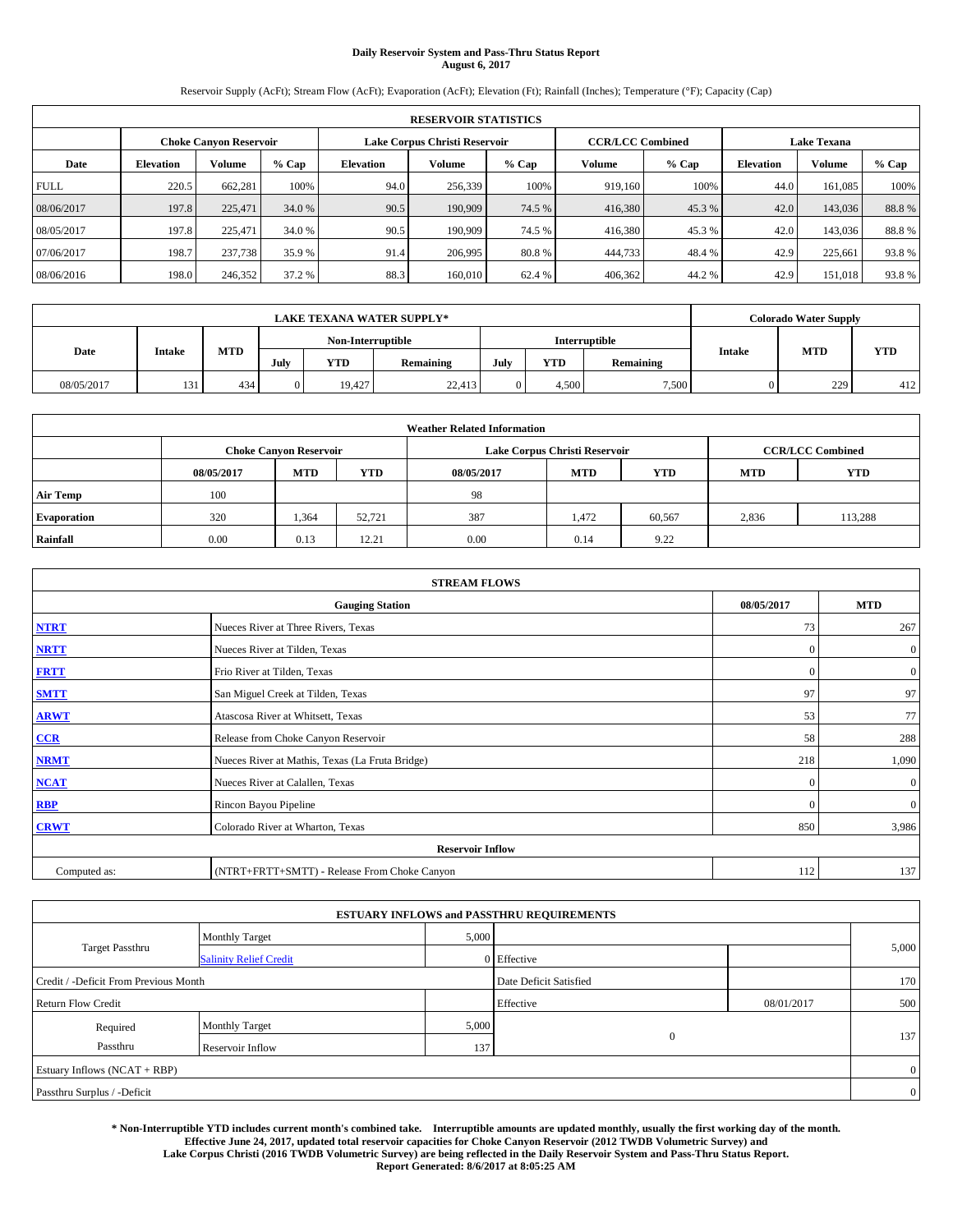# **Daily Reservoir System and Pass-Thru Status Report August 7, 2017**

Reservoir Supply (AcFt); Stream Flow (AcFt); Evaporation (AcFt); Elevation (Ft); Rainfall (Inches); Temperature (°F); Capacity (Cap)

| <b>RESERVOIR STATISTICS</b> |                  |                               |        |           |                               |         |                                               |         |                  |         |       |
|-----------------------------|------------------|-------------------------------|--------|-----------|-------------------------------|---------|-----------------------------------------------|---------|------------------|---------|-------|
|                             |                  | <b>Choke Canyon Reservoir</b> |        |           | Lake Corpus Christi Reservoir |         | <b>Lake Texana</b><br><b>CCR/LCC Combined</b> |         |                  |         |       |
| Date                        | <b>Elevation</b> | Volume                        | % Cap  | Elevation | Volume                        | $%$ Cap | Volume                                        | $%$ Cap | <b>Elevation</b> | Volume  | % Cap |
| <b>FULL</b>                 | 220.5            | 662.281                       | 100%   | 94.0      | 256,339                       | 100%    | 919.160                                       | 100%    | 44.0             | 161.085 | 100%  |
| 08/07/2017                  | 197.7            | 224,131                       | 33.8%  | 90.4      | 189,164                       | 73.8%   | 413,295                                       | 45.0 %  | 42.0             | 143,036 | 88.8% |
| 08/06/2017                  | 197.8            | 225,471                       | 34.0 % | 90.5      | 190,909                       | 74.5 %  | 416,380                                       | 45.3 %  | 42.0             | 143,036 | 88.8% |
| 07/07/2017                  | 198.6            | 236,355                       | 35.7 % | 91.4      | 206,995                       | 80.8%   | 443,350                                       | 48.2 %  | 42.8             | 413.295 | 93.2% |
| 08/07/2016                  | 198.0            | 246,212                       | 37.1 % | 88.3      | 159,538                       | 62.2 %  | 405,750                                       | 44.1 %  | 42.9             | 151.018 | 93.8% |

|            | <b>LAKE TEXANA WATER SUPPLY*</b> |            |                   |            |           |                      |            |           |               | <b>Colorado Water Supply</b> |            |  |
|------------|----------------------------------|------------|-------------------|------------|-----------|----------------------|------------|-----------|---------------|------------------------------|------------|--|
| Date       |                                  |            | Non-Interruptible |            |           | <b>Interruptible</b> |            |           |               |                              |            |  |
|            | Intake                           | <b>MTD</b> | July              | <b>YTD</b> | Remaining | July                 | <b>YTD</b> | Remaining | <b>Intake</b> | <b>MTD</b>                   | <b>YTD</b> |  |
| 08/06/2017 | 131                              | 565        | $\Omega$          | 19.558     | 22,282    |                      | 4,500      | 7,500     |               | 229                          | 412        |  |

| <b>Weather Related Information</b> |            |                               |            |            |                               |            |                         |         |  |  |
|------------------------------------|------------|-------------------------------|------------|------------|-------------------------------|------------|-------------------------|---------|--|--|
|                                    |            | <b>Choke Canyon Reservoir</b> |            |            | Lake Corpus Christi Reservoir |            | <b>CCR/LCC Combined</b> |         |  |  |
|                                    | 08/06/2017 | <b>MTD</b>                    | <b>YTD</b> | 08/06/2017 | <b>MTD</b>                    | <b>YTD</b> |                         |         |  |  |
| <b>Air Temp</b>                    | 103        |                               |            | 101        |                               |            |                         |         |  |  |
| <b>Evaporation</b>                 | 273        | 1,637                         | 52,994     | 487        | 1,959                         | 61,054     | 3,596                   | 114,048 |  |  |
| Rainfall                           | 0.00       | 0.13                          | 12.21      | 0.00       | 0.14                          | 9.22       |                         |         |  |  |

| <b>STREAM FLOWS</b> |                                                 |              |                  |  |  |  |  |  |  |
|---------------------|-------------------------------------------------|--------------|------------------|--|--|--|--|--|--|
|                     | <b>Gauging Station</b>                          | 08/06/2017   | <b>MTD</b>       |  |  |  |  |  |  |
| <b>NTRT</b>         | Nueces River at Three Rivers, Texas             | 103          | 370              |  |  |  |  |  |  |
| <b>NRTT</b>         | Nueces River at Tilden, Texas                   | $\mathbf{0}$ | $\boldsymbol{0}$ |  |  |  |  |  |  |
| <b>FRTT</b>         | Frio River at Tilden, Texas                     | $\mathbf{0}$ | $\mathbf{0}$     |  |  |  |  |  |  |
| <b>SMTT</b>         | San Miguel Creek at Tilden, Texas               | 48           | 144              |  |  |  |  |  |  |
| <b>ARWT</b>         | Atascosa River at Whitsett, Texas               |              |                  |  |  |  |  |  |  |
| $CCR$               | Release from Choke Canyon Reservoir             | 58           | 345              |  |  |  |  |  |  |
| <b>NRMT</b>         | Nueces River at Mathis, Texas (La Fruta Bridge) | 187          | 1,276            |  |  |  |  |  |  |
| <b>NCAT</b>         | Nueces River at Calallen, Texas                 | $\mathbf{0}$ | $\mathbf{0}$     |  |  |  |  |  |  |
| RBP                 | Rincon Bayou Pipeline                           | $\Omega$     | $\mathbf{0}$     |  |  |  |  |  |  |
| <b>CRWT</b>         | Colorado River at Wharton, Texas                | 804          | 4,790            |  |  |  |  |  |  |
|                     | <b>Reservoir Inflow</b>                         |              |                  |  |  |  |  |  |  |
| Computed as:        | (NTRT+FRTT+SMTT) - Release From Choke Canyon    | 93           | 230              |  |  |  |  |  |  |

| <b>ESTUARY INFLOWS and PASSTHRU REQUIREMENTS</b> |                               |       |                        |            |                |  |  |  |  |  |
|--------------------------------------------------|-------------------------------|-------|------------------------|------------|----------------|--|--|--|--|--|
|                                                  | <b>Monthly Target</b>         | 5,000 |                        |            |                |  |  |  |  |  |
| Target Passthru                                  | <b>Salinity Relief Credit</b> |       | 0 Effective            |            | 5,000          |  |  |  |  |  |
| Credit / -Deficit From Previous Month            |                               |       | Date Deficit Satisfied |            | 170            |  |  |  |  |  |
| <b>Return Flow Credit</b>                        |                               |       | Effective              | 08/01/2017 | 500            |  |  |  |  |  |
| Required                                         | <b>Monthly Target</b>         | 5,000 |                        |            |                |  |  |  |  |  |
| Passthru                                         | Reservoir Inflow              | 230   | $\overline{0}$         |            | 230            |  |  |  |  |  |
| Estuary Inflows (NCAT + RBP)                     |                               |       |                        |            | $\overline{0}$ |  |  |  |  |  |
| Passthru Surplus / -Deficit                      |                               |       |                        |            | $\overline{0}$ |  |  |  |  |  |

**\* Non-Interruptible YTD includes current month's combined take. Interruptible amounts are updated monthly, usually the first working day of the month. Effective June 24, 2017, updated total reservoir capacities for Choke Canyon Reservoir (2012 TWDB Volumetric Survey) and Lake Corpus Christi (2016 TWDB Volumetric Survey) are being reflected in the Daily Reservoir System and Pass-Thru Status Report. Report Generated: 8/7/2017 at 8:46:58 AM**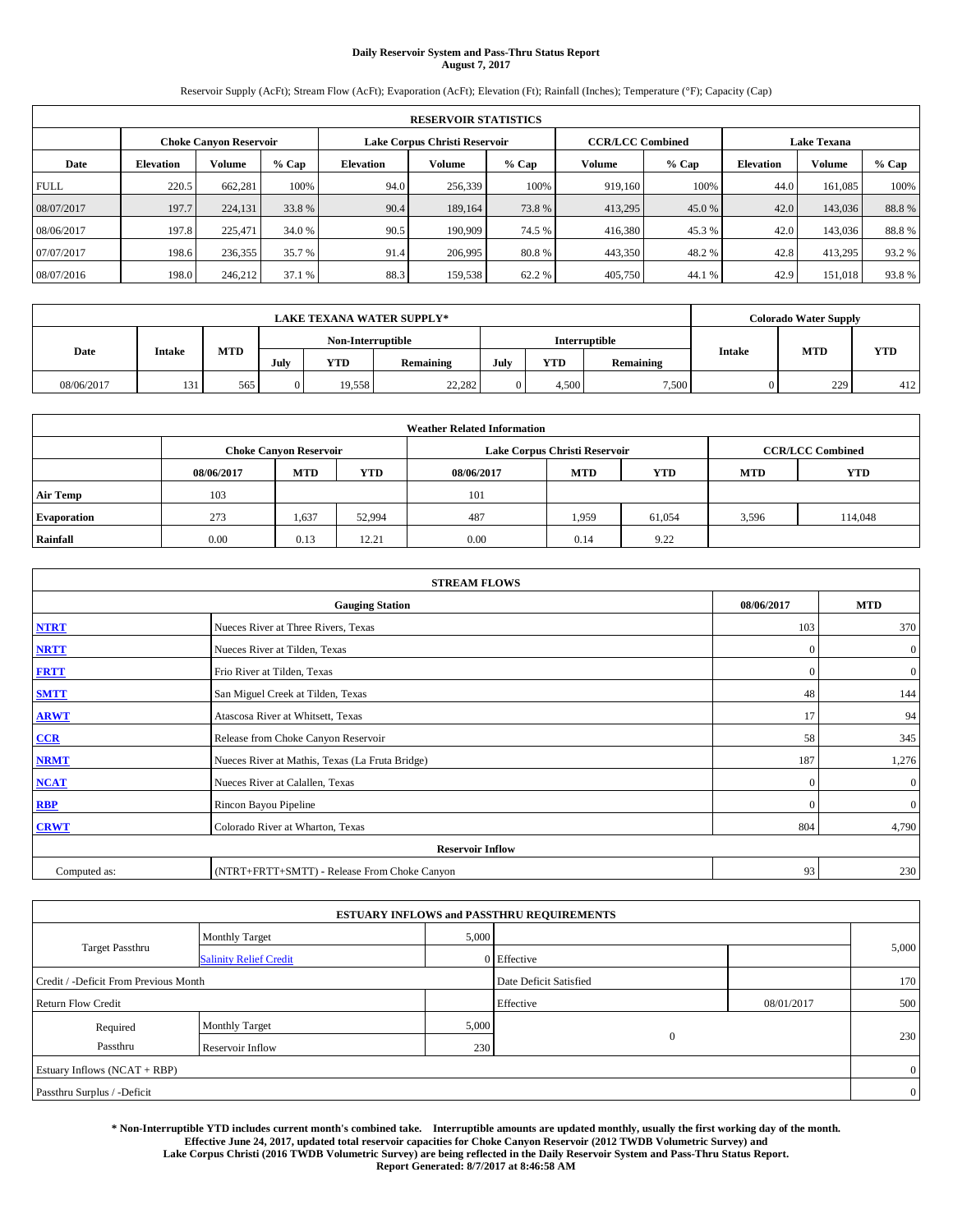# **Daily Reservoir System and Pass-Thru Status Report August 8, 2017**

Reservoir Supply (AcFt); Stream Flow (AcFt); Evaporation (AcFt); Elevation (Ft); Rainfall (Inches); Temperature (°F); Capacity (Cap)

| <b>RESERVOIR STATISTICS</b> |                  |                               |        |           |                               |         |                                               |         |                  |         |       |
|-----------------------------|------------------|-------------------------------|--------|-----------|-------------------------------|---------|-----------------------------------------------|---------|------------------|---------|-------|
|                             |                  | <b>Choke Canyon Reservoir</b> |        |           | Lake Corpus Christi Reservoir |         | <b>Lake Texana</b><br><b>CCR/LCC Combined</b> |         |                  |         |       |
| Date                        | <b>Elevation</b> | Volume                        | % Cap  | Elevation | Volume                        | $%$ Cap | Volume                                        | $%$ Cap | <b>Elevation</b> | Volume  | % Cap |
| <b>FULL</b>                 | 220.5            | 662.281                       | 100%   | 94.0      | 256,339                       | 100%    | 919.160                                       | 100%    | 44.0             | 161.085 | 100%  |
| 08/08/2017                  | 197.7            | 224,131                       | 33.8%  | 90.4      | 189,164                       | 73.8%   | 413,295                                       | 45.0 %  | 41.9             | 142,163 | 88.3% |
| 08/07/2017                  | 197.7            | 224,131                       | 33.8 % | 90.4      | 189.164                       | 73.8%   | 413,295                                       | 45.0 %  | 42.0             | 143,036 | 88.8% |
| 07/08/2017                  | 198.6            | 236,355                       | 35.7 % | 91.4      | 206,995                       | 80.8%   | 443,350                                       | 48.2 %  | 42.7             | 413.295 | 92.6% |
| 08/08/2016                  | 198.0            | 245,932                       | 37.1 % | 88.3      | 158,910                       | 62.0%   | 404,842                                       | 44.0 %  | 42.9             | 151.018 | 93.8% |

|            | <b>LAKE TEXANA WATER SUPPLY*</b> |            |                   |            |           |      |            |                      |               | <b>Colorado Water Supply</b> |            |
|------------|----------------------------------|------------|-------------------|------------|-----------|------|------------|----------------------|---------------|------------------------------|------------|
|            |                                  |            | Non-Interruptible |            |           |      |            | <b>Interruptible</b> |               |                              |            |
| Date       | Intake                           | <b>MTD</b> | July              | <b>YTD</b> | Remaining | July | <b>YTD</b> | Remaining            | <b>Intake</b> | <b>MTD</b>                   | <b>YTD</b> |
| 08/07/2017 | 132<br>ا سال د                   | 697        |                   | 19.689     | 22,151    |      | 4,500      | 7,500                |               | 229                          | 412        |

|                    | <b>Weather Related Information</b> |                               |            |            |                               |                         |            |            |  |  |  |  |
|--------------------|------------------------------------|-------------------------------|------------|------------|-------------------------------|-------------------------|------------|------------|--|--|--|--|
|                    |                                    | <b>Choke Canyon Reservoir</b> |            |            | Lake Corpus Christi Reservoir | <b>CCR/LCC Combined</b> |            |            |  |  |  |  |
|                    | 08/07/2017                         | <b>MTD</b>                    | <b>YTD</b> | 08/07/2017 | <b>MTD</b>                    | <b>YTD</b>              | <b>MTD</b> | <b>YTD</b> |  |  |  |  |
| <b>Air Temp</b>    | 88                                 |                               |            | 91         |                               |                         |            |            |  |  |  |  |
| <b>Evaporation</b> | 171                                | 1,808                         | 53,165     | 233        | 2,192                         | 61.287                  | 4,000      | 114,452    |  |  |  |  |
| Rainfall           | 0.00                               | 0.13                          | 12.21      | 0.00       | 0.14                          | 9.22                    |            |            |  |  |  |  |

| <b>STREAM FLOWS</b> |                                                 |              |                  |  |  |  |  |  |
|---------------------|-------------------------------------------------|--------------|------------------|--|--|--|--|--|
|                     | <b>Gauging Station</b>                          | 08/07/2017   | <b>MTD</b>       |  |  |  |  |  |
| <b>NTRT</b>         | Nueces River at Three Rivers, Texas             | -69          | 440              |  |  |  |  |  |
| <b>NRTT</b>         | Nueces River at Tilden, Texas                   | $\mathbf{0}$ | $\boldsymbol{0}$ |  |  |  |  |  |
| <b>FRTT</b>         | Frio River at Tilden, Texas                     | $\mathbf{0}$ | $\mathbf{0}$     |  |  |  |  |  |
| <b>SMTT</b>         | San Miguel Creek at Tilden, Texas               | 13           | 158              |  |  |  |  |  |
| <b>ARWT</b>         | Atascosa River at Whitsett, Texas               | 12           | 106              |  |  |  |  |  |
| $CCR$               | Release from Choke Canyon Reservoir             | 58           | 403              |  |  |  |  |  |
| <b>NRMT</b>         | Nueces River at Mathis, Texas (La Fruta Bridge) | 177          | 1,454            |  |  |  |  |  |
| <b>NCAT</b>         | Nueces River at Calallen, Texas                 | $\mathbf{0}$ | $\mathbf{0}$     |  |  |  |  |  |
| RBP                 | Rincon Bayou Pipeline                           | $\Omega$     | $\mathbf{0}$     |  |  |  |  |  |
| <b>CRWT</b>         | Colorado River at Wharton, Texas                | 810          | 5,600            |  |  |  |  |  |
|                     | <b>Reservoir Inflow</b>                         |              |                  |  |  |  |  |  |
| Computed as:        | (NTRT+FRTT+SMTT) - Release From Choke Canyon    | 25           | 255              |  |  |  |  |  |

|                                       |                               |       | <b>ESTUARY INFLOWS and PASSTHRU REQUIREMENTS</b> |            |                |
|---------------------------------------|-------------------------------|-------|--------------------------------------------------|------------|----------------|
|                                       | <b>Monthly Target</b>         | 5,000 |                                                  |            |                |
| <b>Target Passthru</b>                | <b>Salinity Relief Credit</b> |       | 0 Effective                                      |            | 5,000          |
| Credit / -Deficit From Previous Month |                               |       | Date Deficit Satisfied                           |            | 170            |
| <b>Return Flow Credit</b>             |                               |       | Effective                                        | 08/01/2017 | 500            |
| Required                              | <b>Monthly Target</b>         | 5,000 |                                                  |            |                |
| Passthru                              | Reservoir Inflow              | 255   | $\mathbf{0}$                                     |            | 255            |
| Estuary Inflows (NCAT + RBP)          |                               |       |                                                  |            | $\overline{0}$ |
| Passthru Surplus / -Deficit           |                               |       |                                                  |            | $\overline{0}$ |

**\* Non-Interruptible YTD includes current month's combined take. Interruptible amounts are updated monthly, usually the first working day of the month. Effective June 24, 2017, updated total reservoir capacities for Choke Canyon Reservoir (2012 TWDB Volumetric Survey) and Lake Corpus Christi (2016 TWDB Volumetric Survey) are being reflected in the Daily Reservoir System and Pass-Thru Status Report. Report Generated: 8/8/2017 at 8:32:38 AM**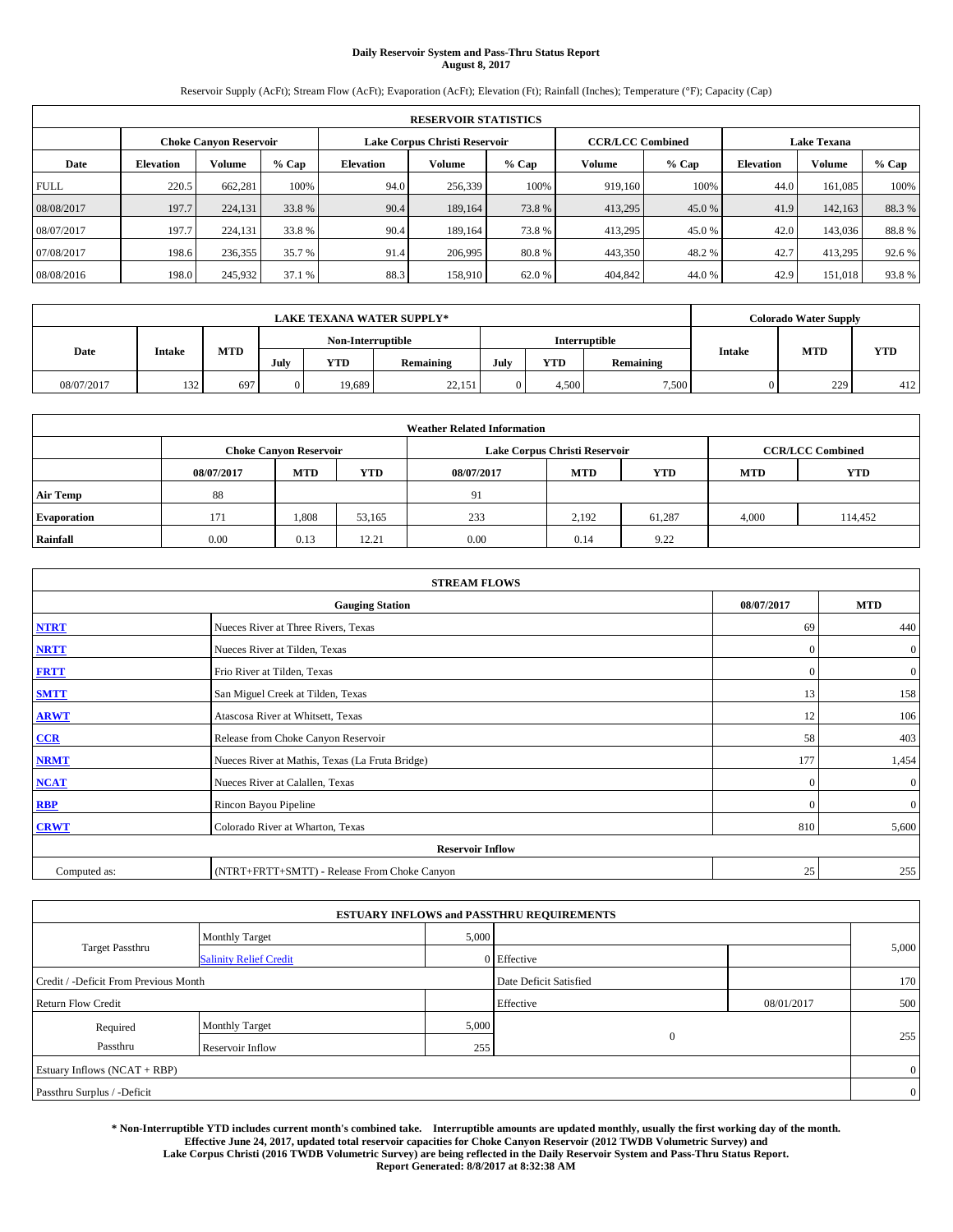# **Daily Reservoir System and Pass-Thru Status Report August 9, 2017**

Reservoir Supply (AcFt); Stream Flow (AcFt); Evaporation (AcFt); Elevation (Ft); Rainfall (Inches); Temperature (°F); Capacity (Cap)

| <b>RESERVOIR STATISTICS</b> |                  |                               |        |                               |                             |       |                         |                  |                    |         |       |  |
|-----------------------------|------------------|-------------------------------|--------|-------------------------------|-----------------------------|-------|-------------------------|------------------|--------------------|---------|-------|--|
|                             |                  | <b>Choke Canyon Reservoir</b> |        | Lake Corpus Christi Reservoir |                             |       | <b>CCR/LCC Combined</b> |                  | <b>Lake Texana</b> |         |       |  |
| Date                        | <b>Elevation</b> | Volume                        | % Cap  | Elevation                     | Volume<br>$%$ Cap<br>Volume |       | $%$ Cap                 | <b>Elevation</b> | Volume             | % Cap   |       |  |
| <b>FULL</b>                 | 220.5            | 662.281                       | 100%   | 94.0                          | 256,339                     | 100%  | 919.160                 | 100%             | 44.0               | 161.085 | 100%  |  |
| 08/09/2017                  | 197.8            | 225,471                       | 34.0 % | 90.4                          | 189,164                     | 73.8% | 414,635                 | 45.1 %           | 41.9               | 142,163 | 88.3% |  |
| 08/08/2017                  | 197.7            | 224,131                       | 33.8 % | 90.4                          | 189.164                     | 73.8% | 413,295                 | 45.0 %           | 41.9               | 142.163 | 88.3% |  |
| 07/09/2017                  | 198.5            | 234,978                       | 35.5 % | 91.3                          | 205,177                     | 80.0% | 440,155                 | 47.9 %           | 42.7               | 414,635 | 92.6% |  |
| 08/09/2016                  | 198.0            | 245,512                       | 37.0 % | 88.2                          | 158,283                     | 61.7% | 403,795                 | 43.9 %           | 42.8               | 150,120 | 93.2% |  |

|            | <b>LAKE TEXANA WATER SUPPLY*</b> |            |                                                                                                   |        |            |  |       |       |  |     | <b>Colorado Water Supply</b> |
|------------|----------------------------------|------------|---------------------------------------------------------------------------------------------------|--------|------------|--|-------|-------|--|-----|------------------------------|
|            |                                  |            | Non-Interruptible<br><b>Interruptible</b>                                                         |        |            |  |       |       |  |     |                              |
| Date       | Intake                           | <b>MTD</b> | <b>MTD</b><br><b>Intake</b><br><b>YTD</b><br><b>YTD</b><br>July<br>July<br>Remaining<br>Remaining |        | <b>YTD</b> |  |       |       |  |     |                              |
| 08/08/2017 | 132<br>194                       | 829        | 0                                                                                                 | 19,821 | 22,019     |  | 4,500 | 7,500 |  | 229 | 412                          |

|                    | <b>Weather Related Information</b> |                               |            |            |                               |                         |            |         |  |  |  |  |
|--------------------|------------------------------------|-------------------------------|------------|------------|-------------------------------|-------------------------|------------|---------|--|--|--|--|
|                    |                                    | <b>Choke Canyon Reservoir</b> |            |            | Lake Corpus Christi Reservoir | <b>CCR/LCC Combined</b> |            |         |  |  |  |  |
|                    | 08/08/2017                         | <b>MTD</b>                    | <b>YTD</b> | 08/08/2017 | <b>MTD</b>                    | <b>MTD</b>              | <b>YTD</b> |         |  |  |  |  |
| <b>Air Temp</b>    | 95                                 |                               |            | 97         |                               |                         |            |         |  |  |  |  |
| <b>Evaporation</b> | 234                                | 2,042                         | 53,399     | 335        | 2,527                         | 61,622                  | 4,569      | 115.021 |  |  |  |  |
| Rainfall           | 0.00                               | 0.13                          | 12.21      | 0.00       | 0.14                          | 9.22                    |            |         |  |  |  |  |

| <b>STREAM FLOWS</b> |                                                 |              |                  |  |  |  |  |  |
|---------------------|-------------------------------------------------|--------------|------------------|--|--|--|--|--|
|                     | <b>Gauging Station</b>                          | 08/08/2017   | <b>MTD</b>       |  |  |  |  |  |
| <b>NTRT</b>         | Nueces River at Three Rivers, Texas             | 62           | 501              |  |  |  |  |  |
| <b>NRTT</b>         | Nueces River at Tilden, Texas                   | $\mathbf{0}$ | $\boldsymbol{0}$ |  |  |  |  |  |
| <b>FRTT</b>         | Frio River at Tilden, Texas                     | $\mathbf{0}$ | $\mathbf{0}$     |  |  |  |  |  |
| <b>SMTT</b>         | San Miguel Creek at Tilden, Texas               | 165          | 323              |  |  |  |  |  |
| <b>ARWT</b>         | Atascosa River at Whitsett, Texas               | 9            | 115              |  |  |  |  |  |
| $CCR$               | Release from Choke Canyon Reservoir             | 58           | 461              |  |  |  |  |  |
| <b>NRMT</b>         | Nueces River at Mathis, Texas (La Fruta Bridge) | 171          | 1,624            |  |  |  |  |  |
| <b>NCAT</b>         | Nueces River at Calallen, Texas                 | $\mathbf{0}$ | $\mathbf{0}$     |  |  |  |  |  |
| RBP                 | Rincon Bayou Pipeline                           | $\Omega$     | $\mathbf{0}$     |  |  |  |  |  |
| <b>CRWT</b>         | Colorado River at Wharton, Texas                | 1,276        | 6,876            |  |  |  |  |  |
|                     | <b>Reservoir Inflow</b>                         |              |                  |  |  |  |  |  |
| Computed as:        | (NTRT+FRTT+SMTT) - Release From Choke Canyon    | 169          | 424              |  |  |  |  |  |

|                                       |                               |       | <b>ESTUARY INFLOWS and PASSTHRU REQUIREMENTS</b> |            |                |
|---------------------------------------|-------------------------------|-------|--------------------------------------------------|------------|----------------|
|                                       | <b>Monthly Target</b>         | 5,000 |                                                  |            |                |
| <b>Target Passthru</b>                | <b>Salinity Relief Credit</b> |       | 0 Effective                                      |            | 5,000          |
| Credit / -Deficit From Previous Month |                               |       | Date Deficit Satisfied                           |            | 170            |
| <b>Return Flow Credit</b>             |                               |       | Effective                                        | 08/01/2017 | 500            |
| Required                              | <b>Monthly Target</b>         | 5,000 |                                                  |            |                |
| Passthru                              | Reservoir Inflow              | 424   | $\mathbf{0}$                                     |            | 424            |
| Estuary Inflows (NCAT + RBP)          |                               |       |                                                  |            | $\overline{0}$ |
| Passthru Surplus / -Deficit           |                               |       |                                                  |            | $\overline{0}$ |

**\* Non-Interruptible YTD includes current month's combined take. Interruptible amounts are updated monthly, usually the first working day of the month. Effective June 24, 2017, updated total reservoir capacities for Choke Canyon Reservoir (2012 TWDB Volumetric Survey) and Lake Corpus Christi (2016 TWDB Volumetric Survey) are being reflected in the Daily Reservoir System and Pass-Thru Status Report. Report Generated: 8/9/2017 at 8:26:00 AM**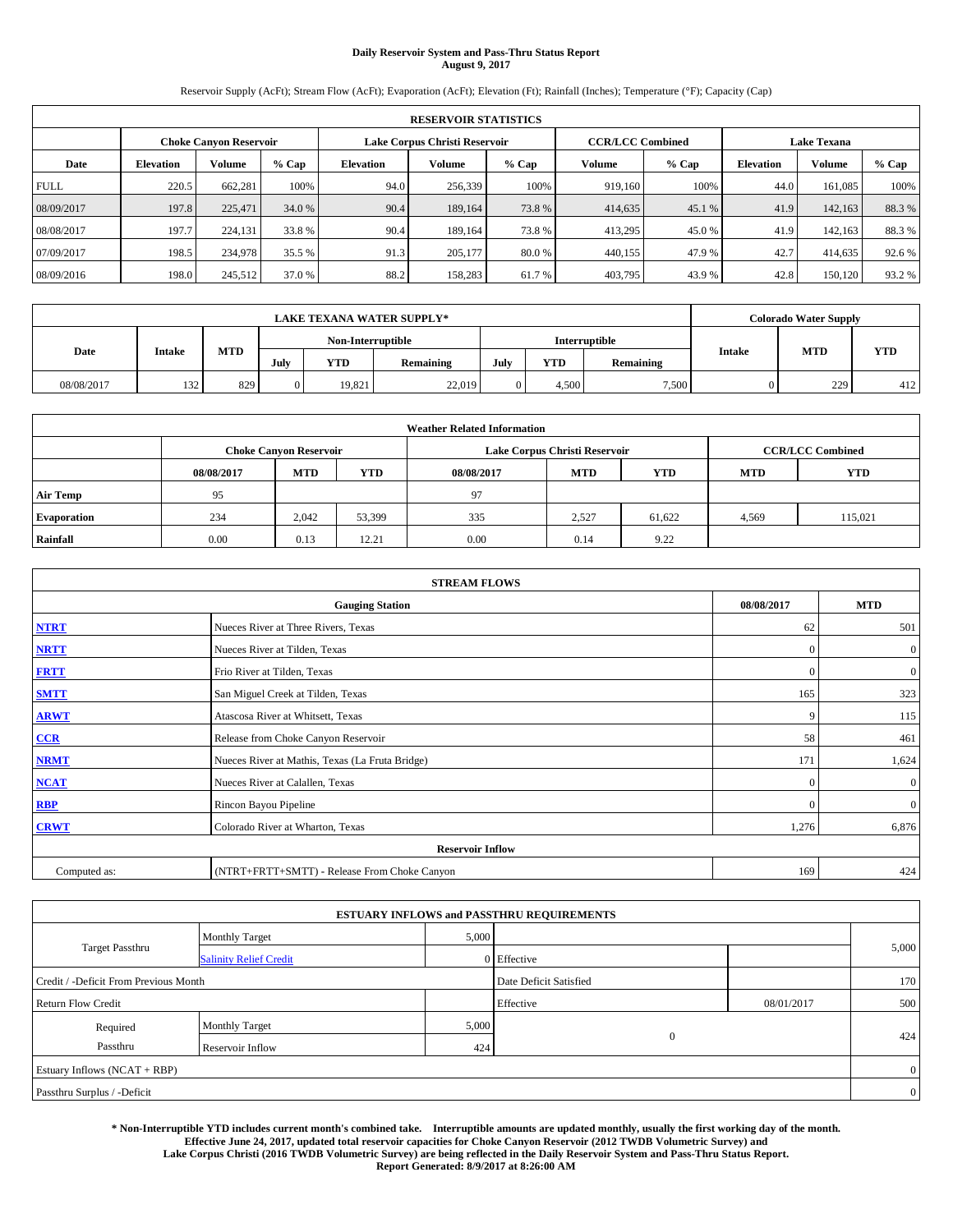# **Daily Reservoir System and Pass-Thru Status Report August 10, 2017**

Reservoir Supply (AcFt); Stream Flow (AcFt); Evaporation (AcFt); Elevation (Ft); Rainfall (Inches); Temperature (°F); Capacity (Cap)

|             | <b>RESERVOIR STATISTICS</b> |                               |         |                               |         |         |                         |         |                    |         |       |  |  |
|-------------|-----------------------------|-------------------------------|---------|-------------------------------|---------|---------|-------------------------|---------|--------------------|---------|-------|--|--|
|             |                             | <b>Choke Canvon Reservoir</b> |         | Lake Corpus Christi Reservoir |         |         | <b>CCR/LCC Combined</b> |         | <b>Lake Texana</b> |         |       |  |  |
| Date        | <b>Elevation</b>            | <b>Volume</b>                 | $%$ Cap | <b>Elevation</b>              | Volume  | $%$ Cap | Volume                  | $%$ Cap | <b>Elevation</b>   | Volume  | % Cap |  |  |
| <b>FULL</b> | 220.5                       | 662.281                       | 100%    | 94.0                          | 256,339 | 100%    | 919,160                 | 100%    | 44.0               | 161.085 | 100%  |  |  |
| 08/10/2017  | 197.8                       | 225,471                       | 34.0 %  | 90.4                          | 189,164 | 73.8%   | 414,635                 | 45.1 %  | 41.9               | 142,163 | 88.3% |  |  |
| 08/09/2017  | 197.8                       | 225,471                       | 34.0 %  | 90.4                          | 189.164 | 73.8%   | 414,635                 | 45.1 %  | 41.9               | 142.163 | 88.3% |  |  |
| 07/10/2017  | 198.5                       | 234,978                       | 35.5 %  | 91.3                          | 203,365 | 79.3 %  | 438,343                 | 47.7 %  | 42.7               | 414,635 | 92.6% |  |  |
| 08/10/2017  | 197.9                       | 244,952                       | 37.0 %  | 88.2                          | 157,813 | 61.6 %  | 402,765                 | 43.8%   | 42.8               | 150,120 | 93.2% |  |  |

|            | <b>LAKE TEXANA WATER SUPPLY*</b> |     |                                           |            |           |      |            |           |               | <b>Colorado Water Supply</b> |            |
|------------|----------------------------------|-----|-------------------------------------------|------------|-----------|------|------------|-----------|---------------|------------------------------|------------|
|            |                                  |     | <b>Interruptible</b><br>Non-Interruptible |            |           |      |            |           |               |                              |            |
| Date       | Intake                           | MTD | July                                      | <b>YTD</b> | Remaining | July | <b>YTD</b> | Remaining | <b>Intake</b> | <b>MTD</b>                   | <b>YTD</b> |
| 08/09/2017 | 132<br>1 J 4                     | 961 | $\Omega$                                  | 19.954     | 21,886    |      | 4.500      | 7,500     |               | 229                          | 412        |

|                    | <b>Weather Related Information</b> |                               |            |            |                               |                         |            |            |  |  |  |  |
|--------------------|------------------------------------|-------------------------------|------------|------------|-------------------------------|-------------------------|------------|------------|--|--|--|--|
|                    |                                    | <b>Choke Canyon Reservoir</b> |            |            | Lake Corpus Christi Reservoir | <b>CCR/LCC Combined</b> |            |            |  |  |  |  |
|                    | 08/09/2017                         | <b>MTD</b>                    | <b>YTD</b> | 08/09/2017 | <b>MTD</b>                    | <b>YTD</b>              | <b>MTD</b> | <b>YTD</b> |  |  |  |  |
| <b>Air Temp</b>    | 95                                 |                               |            | 94         |                               |                         |            |            |  |  |  |  |
| <b>Evaporation</b> | 234                                | 2,276                         | 53,633     | 325        | 2,852                         | 61,947                  | 5.128      | 115,580    |  |  |  |  |
| Rainfall           | 0.06                               | 0.19                          | 12.27      | 0.27       | 0.88                          | 9.96                    |            |            |  |  |  |  |

| <b>STREAM FLOWS</b> |                                                 |              |                |  |  |  |  |  |  |
|---------------------|-------------------------------------------------|--------------|----------------|--|--|--|--|--|--|
|                     | <b>Gauging Station</b>                          |              |                |  |  |  |  |  |  |
| <b>NTRT</b>         | Nueces River at Three Rivers, Texas             | 57           | 559            |  |  |  |  |  |  |
| <b>NRTT</b>         | Nueces River at Tilden, Texas                   | 93           | 93             |  |  |  |  |  |  |
| <b>FRTT</b>         | Frio River at Tilden, Texas                     | $\mathbf{0}$ | $\mathbf{0}$   |  |  |  |  |  |  |
| <b>SMTT</b>         | San Miguel Creek at Tilden, Texas               | 597          | 920            |  |  |  |  |  |  |
| <b>ARWT</b>         | Atascosa River at Whitsett, Texas               | 6            | 121            |  |  |  |  |  |  |
| $CCR$               | Release from Choke Canyon Reservoir             | 58           | 518            |  |  |  |  |  |  |
| <b>NRMT</b>         | Nueces River at Mathis, Texas (La Fruta Bridge) | 193          | 1,817          |  |  |  |  |  |  |
| <b>NCAT</b>         | Nueces River at Calallen, Texas                 | $\mathbf{0}$ | $\overline{0}$ |  |  |  |  |  |  |
| RBP                 | Rincon Bayou Pipeline                           | $\Omega$     | $\mathbf{0}$   |  |  |  |  |  |  |
| <b>CRWT</b>         | Colorado River at Wharton, Texas                | 1,576        | 8,452          |  |  |  |  |  |  |
|                     |                                                 |              |                |  |  |  |  |  |  |
| Computed as:        | (NTRT+FRTT+SMTT) - Release From Choke Canyon    | 597          | 1,021          |  |  |  |  |  |  |

| <b>ESTUARY INFLOWS and PASSTHRU REQUIREMENTS</b> |                               |                        |                |            |        |  |  |  |  |  |
|--------------------------------------------------|-------------------------------|------------------------|----------------|------------|--------|--|--|--|--|--|
|                                                  | <b>Monthly Target</b>         | 5,000                  |                |            |        |  |  |  |  |  |
| <b>Target Passthru</b>                           | <b>Salinity Relief Credit</b> |                        | 0 Effective    |            | 5,000  |  |  |  |  |  |
| Credit / -Deficit From Previous Month            |                               | Date Deficit Satisfied |                | 170        |        |  |  |  |  |  |
| <b>Return Flow Credit</b>                        |                               |                        | Effective      | 08/01/2017 | 500    |  |  |  |  |  |
| Required                                         | Monthly Target                | 5,000                  |                |            |        |  |  |  |  |  |
| Passthru                                         | Reservoir Inflow              | 1,021                  | $\overline{0}$ |            | 1,021  |  |  |  |  |  |
| Estuary Inflows (NCAT + RBP)                     |                               |                        |                |            |        |  |  |  |  |  |
| Passthru Surplus / -Deficit                      |                               |                        |                |            | $-351$ |  |  |  |  |  |

**\* Non-Interruptible YTD includes current month's combined take. Interruptible amounts are updated monthly, usually the first working day of the month. Effective June 24, 2017, updated total reservoir capacities for Choke Canyon Reservoir (2012 TWDB Volumetric Survey) and Lake Corpus Christi (2016 TWDB Volumetric Survey) are being reflected in the Daily Reservoir System and Pass-Thru Status Report. Report Generated: 8/9/2017 at 8:26:00 AM**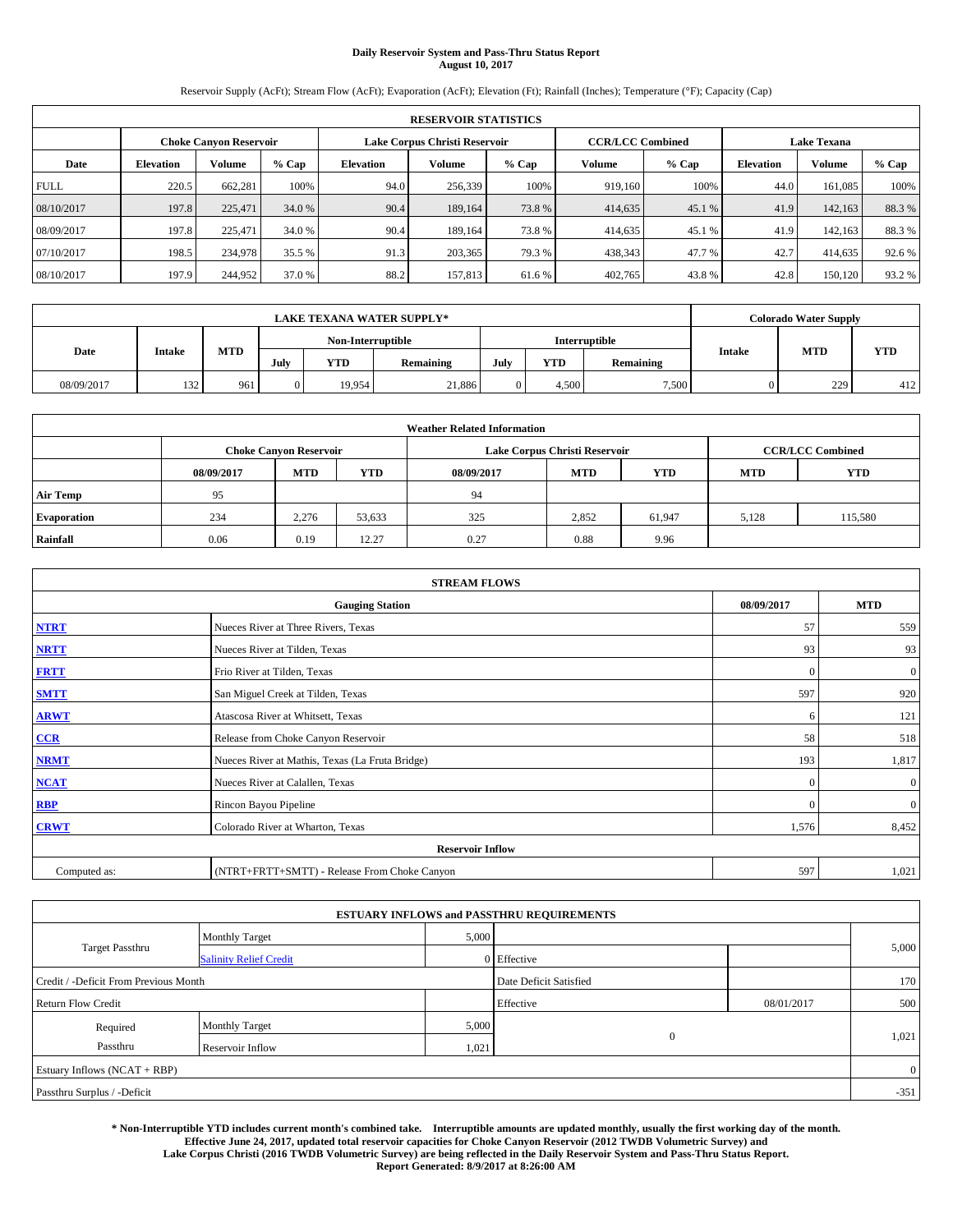# **Daily Reservoir System and Pass-Thru Status Report August 11, 2017**

Reservoir Supply (AcFt); Stream Flow (AcFt); Evaporation (AcFt); Elevation (Ft); Rainfall (Inches); Temperature (°F); Capacity (Cap)

|             | <b>RESERVOIR STATISTICS</b> |                               |        |                  |                               |         |                         |         |                  |                    |        |  |
|-------------|-----------------------------|-------------------------------|--------|------------------|-------------------------------|---------|-------------------------|---------|------------------|--------------------|--------|--|
|             |                             | <b>Choke Canvon Reservoir</b> |        |                  | Lake Corpus Christi Reservoir |         | <b>CCR/LCC Combined</b> |         |                  | <b>Lake Texana</b> |        |  |
| Date        | <b>Elevation</b>            | <b>Volume</b>                 | % Cap  | <b>Elevation</b> | Volume                        | $%$ Cap | Volume                  | $%$ Cap | <b>Elevation</b> | Volume             | % Cap  |  |
| <b>FULL</b> | 220.5                       | 662.281                       | 100%   | 94.0             | 256,339                       | 100%    | 919,160                 | 100%    | 44.0             | 161.085            | 100%   |  |
| 08/11/2017  | 197.7                       | 224,131                       | 33.8%  | 90.3             | 189,164                       | 73.8%   | 413,295                 | 45.0 %  | 41.9             | 142,163            | 88.3%  |  |
| 08/10/2017  | 197.8                       | 225,471                       | 34.0 % | 90.4             | 189.164                       | 73.8%   | 414,635                 | 45.1 %  | 41.9             | 142.163            | 88.3%  |  |
| 07/11/2017  | 198.5                       | 234,978                       | 35.5 % | 91.2             | 203,365                       | 79.3 %  | 438,343                 | 47.7 %  | 42.7             | 413.295            | 92.6%  |  |
| 08/11/2016  | 197.8                       | 243,551                       | 36.7 % | 88.1             | 157.188                       | 61.3%   | 400,739                 | 43.6 %  | 42.7             | 149,224            | 92.6 % |  |

| <b>LAKE TEXANA WATER SUPPLY*</b> |        |            |          |                   |           |               |       |           | <b>Colorado Water Supply</b> |            |            |
|----------------------------------|--------|------------|----------|-------------------|-----------|---------------|-------|-----------|------------------------------|------------|------------|
|                                  |        |            |          | Non-Interruptible |           | Interruptible |       |           |                              |            |            |
| Date                             | Intake | <b>MTD</b> | July     | <b>YTD</b>        | Remaining | July          | YTD   | Remaining | <b>Intake</b>                | <b>MTD</b> | <b>YTD</b> |
| 08/10/2017                       | 132    | 1,094      | $\Omega$ | 20,086            | 21,754    |               | 4.500 | 7,500     |                              | 229        | 412        |

| <b>Weather Related Information</b> |            |                               |            |            |                               |                         |            |            |  |  |  |
|------------------------------------|------------|-------------------------------|------------|------------|-------------------------------|-------------------------|------------|------------|--|--|--|
|                                    |            | <b>Choke Canyon Reservoir</b> |            |            | Lake Corpus Christi Reservoir | <b>CCR/LCC Combined</b> |            |            |  |  |  |
|                                    | 08/10/2017 | <b>MTD</b>                    | <b>YTD</b> | 08/10/2017 | <b>MTD</b>                    | <b>YTD</b>              | <b>MTD</b> | <b>YTD</b> |  |  |  |
| <b>Air Temp</b>                    | 98         |                               |            | 96         |                               |                         |            |            |  |  |  |
| <b>Evaporation</b>                 | 280        | 2,556                         | 53,913     | 314        | 3,166                         | 62.261                  | 5.722      | 116,174    |  |  |  |
| Rainfall                           | 0.00       | 0.19                          | 12.27      | 0.00       | 0.88                          | 9.96                    |            |            |  |  |  |

| <b>STREAM FLOWS</b> |                                                 |              |                  |  |  |  |  |  |  |
|---------------------|-------------------------------------------------|--------------|------------------|--|--|--|--|--|--|
|                     | <b>Gauging Station</b>                          |              |                  |  |  |  |  |  |  |
| <b>NTRT</b>         | Nueces River at Three Rivers, Texas             |              |                  |  |  |  |  |  |  |
| <b>NRTT</b>         | Nueces River at Tilden, Texas                   | 67           | 160              |  |  |  |  |  |  |
| <b>FRTT</b>         | Frio River at Tilden, Texas                     | $\mathbf{0}$ | $\boldsymbol{0}$ |  |  |  |  |  |  |
| <b>SMTT</b>         | San Miguel Creek at Tilden, Texas               | 96           | 1,017            |  |  |  |  |  |  |
| <b>ARWT</b>         | Atascosa River at Whitsett, Texas               | 6            | 127              |  |  |  |  |  |  |
| $CCR$               | Release from Choke Canyon Reservoir             | 58           | 576              |  |  |  |  |  |  |
| <b>NRMT</b>         | Nueces River at Mathis, Texas (La Fruta Bridge) | 238          | 2,056            |  |  |  |  |  |  |
| <b>NCAT</b>         | Nueces River at Calallen, Texas                 | $\mathbf{0}$ | $\mathbf{0}$     |  |  |  |  |  |  |
| RBP                 | Rincon Bayou Pipeline                           | $\Omega$     | $\mathbf{0}$     |  |  |  |  |  |  |
| <b>CRWT</b>         | Colorado River at Wharton, Texas                | 1,534        | 9,987            |  |  |  |  |  |  |
|                     | <b>Reservoir Inflow</b>                         |              |                  |  |  |  |  |  |  |
| Computed as:        | (NTRT+FRTT+SMTT) - Release From Choke Canyon    | 93           | 1,114            |  |  |  |  |  |  |

| <b>ESTUARY INFLOWS and PASSTHRU REQUIREMENTS</b> |                               |                        |                |            |        |  |  |  |  |  |
|--------------------------------------------------|-------------------------------|------------------------|----------------|------------|--------|--|--|--|--|--|
|                                                  | <b>Monthly Target</b>         | 5,000                  |                |            |        |  |  |  |  |  |
| <b>Target Passthru</b>                           | <b>Salinity Relief Credit</b> |                        | 0 Effective    |            | 5,000  |  |  |  |  |  |
| Credit / -Deficit From Previous Month            |                               | Date Deficit Satisfied |                | 170        |        |  |  |  |  |  |
| <b>Return Flow Credit</b>                        |                               |                        | Effective      | 08/01/2017 | 500    |  |  |  |  |  |
| Required                                         | Monthly Target                | 5,000                  |                |            |        |  |  |  |  |  |
| Passthru                                         | Reservoir Inflow              | 1,114                  | $\overline{0}$ |            | 1,114  |  |  |  |  |  |
| Estuary Inflows (NCAT + RBP)                     |                               |                        |                |            |        |  |  |  |  |  |
| Passthru Surplus / -Deficit                      |                               |                        |                |            | $-444$ |  |  |  |  |  |

**\* Non-Interruptible YTD includes current month's combined take. Interruptible amounts are updated monthly, usually the first working day of the month. Effective June 24, 2017, updated total reservoir capacities for Choke Canyon Reservoir (2012 TWDB Volumetric Survey) and Lake Corpus Christi (2016 TWDB Volumetric Survey) are being reflected in the Daily Reservoir System and Pass-Thru Status Report. Report Generated: 8/11/2017 at 8:36:28 AM**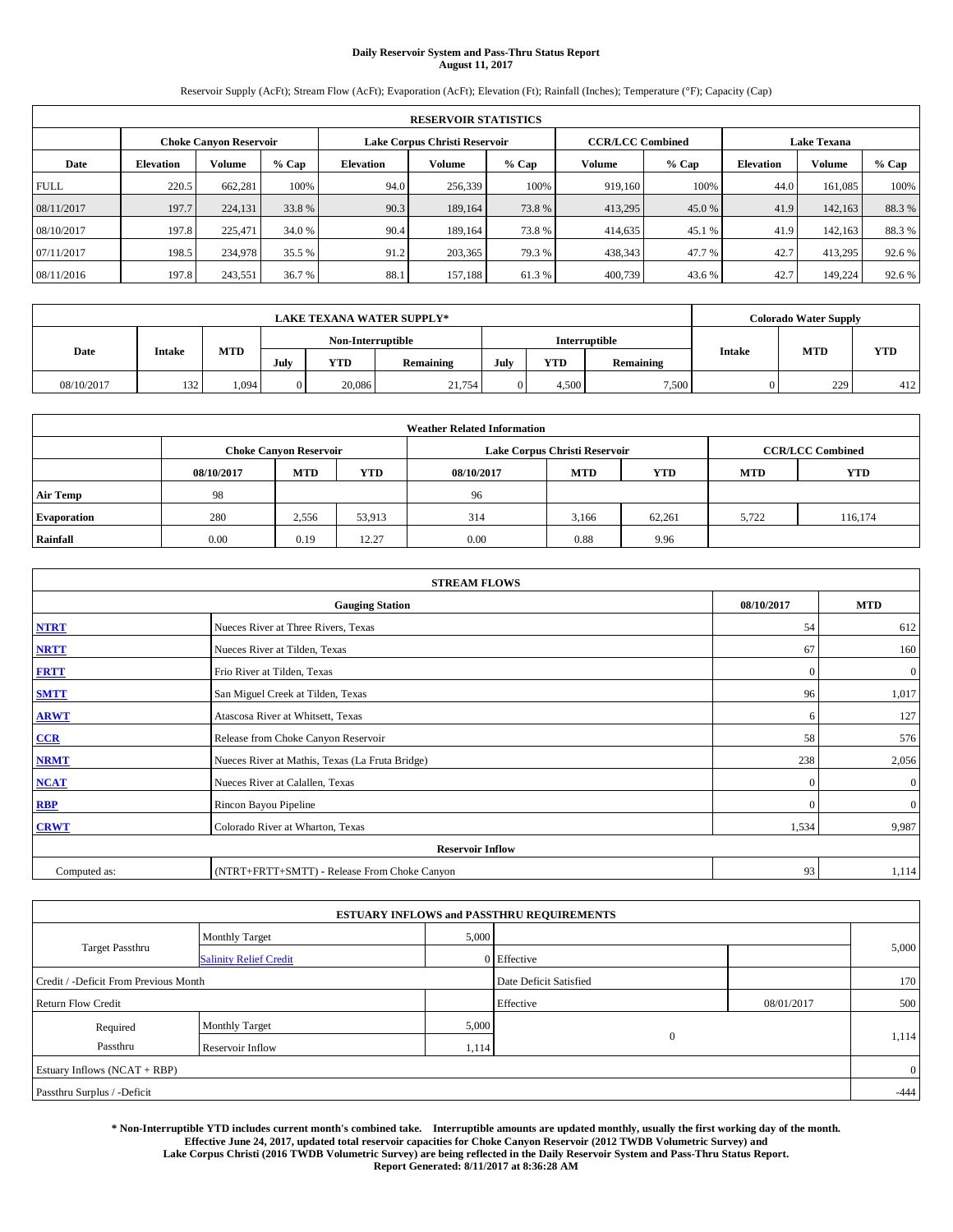# **Daily Reservoir System and Pass-Thru Status Report August 12, 2017**

Reservoir Supply (AcFt); Stream Flow (AcFt); Evaporation (AcFt); Elevation (Ft); Rainfall (Inches); Temperature (°F); Capacity (Cap)

| <b>RESERVOIR STATISTICS</b> |                  |                               |        |           |                               |         |                         |         |                    |         |        |
|-----------------------------|------------------|-------------------------------|--------|-----------|-------------------------------|---------|-------------------------|---------|--------------------|---------|--------|
|                             |                  | <b>Choke Canvon Reservoir</b> |        |           | Lake Corpus Christi Reservoir |         | <b>CCR/LCC Combined</b> |         | <b>Lake Texana</b> |         |        |
| Date                        | <b>Elevation</b> | <b>Volume</b>                 | % Cap  | Elevation | Volume                        | $%$ Cap | Volume                  | $%$ Cap | <b>Elevation</b>   | Volume  | % Cap  |
| <b>FULL</b>                 | 220.5            | 662.281                       | 100%   | 94.0      | 256,339                       | 100%    | 919.160                 | 100%    | 44.0               | 161.085 | 100%   |
| 08/12/2017                  | 197.7            | 224,131                       | 33.8%  | 90.3      | 187,427                       | 73.1 %  | 411,558                 | 44.8%   | 41.9               | 142,163 | 88.3%  |
| 08/11/2017                  | 197.7            | 224,131                       | 33.8 % | 90.3      | 189.164                       | 73.8%   | 413,295                 | 45.0 %  | 41.9               | 142.163 | 88.3%  |
| 07/12/2017                  | 198.4            | 233,606                       | 35.2 % | 91.2      | 203.365                       | 79.3 %  | 436,971                 | 47.5 %  | 42.6               | 411,558 | 92.1 % |
| 08/12/2016                  | 197.8            | 242,851                       | 36.6%  | 88.1      | 155,943                       | 60.8%   | 398,794                 | 43.4 %  | 42.6               | 148,332 | 92.1 % |

| <b>LAKE TEXANA WATER SUPPLY*</b> |        |       |                   |            |           |               |       |           | <b>Colorado Water Supply</b> |            |            |
|----------------------------------|--------|-------|-------------------|------------|-----------|---------------|-------|-----------|------------------------------|------------|------------|
|                                  |        |       | Non-Interruptible |            |           | Interruptible |       |           |                              |            |            |
| Date                             | Intake | MTD   | July              | <b>YTD</b> | Remaining | July          | YTD   | Remaining | <b>Intake</b>                | <b>MTD</b> | <b>YTD</b> |
| 08/11/2017                       | 132    | 1.226 | $\Omega$          | 20.218     | 21.622    |               | 4.500 | 7,500     |                              | 229        | 412        |

| <b>Weather Related Information</b> |            |                               |            |            |                               |                         |            |            |  |  |
|------------------------------------|------------|-------------------------------|------------|------------|-------------------------------|-------------------------|------------|------------|--|--|
|                                    |            | <b>Choke Canyon Reservoir</b> |            |            | Lake Corpus Christi Reservoir | <b>CCR/LCC Combined</b> |            |            |  |  |
|                                    | 08/11/2017 | <b>MTD</b>                    | <b>YTD</b> | 08/11/2017 | <b>MTD</b>                    | <b>YTD</b>              | <b>MTD</b> | <b>YTD</b> |  |  |
| <b>Air Temp</b>                    | 100        |                               |            | -98        |                               |                         |            |            |  |  |
| <b>Evaporation</b>                 | 327        | 2,883                         | 54,240     | 374        | 3,540                         | 62,635                  | 6.423      | 116,875    |  |  |
| Rainfall                           | 0.00       | 0.19                          | 12.27      | 0.00       | 0.88                          | 9.96                    |            |            |  |  |

| <b>STREAM FLOWS</b> |                                                 |              |              |  |  |  |  |  |  |
|---------------------|-------------------------------------------------|--------------|--------------|--|--|--|--|--|--|
|                     | <b>Gauging Station</b>                          |              |              |  |  |  |  |  |  |
| <b>NTRT</b>         | Nueces River at Three Rivers, Texas             |              |              |  |  |  |  |  |  |
| <b>NRTT</b>         | Nueces River at Tilden, Texas                   | 75           | 235          |  |  |  |  |  |  |
| <b>FRTT</b>         | Frio River at Tilden, Texas                     | $\mathbf{0}$ | $\mathbf{0}$ |  |  |  |  |  |  |
| <b>SMTT</b>         | San Miguel Creek at Tilden, Texas               | 40           | 1,057        |  |  |  |  |  |  |
| <b>ARWT</b>         | Atascosa River at Whitsett, Texas               | 15           | 142          |  |  |  |  |  |  |
| $CCR$               | Release from Choke Canyon Reservoir             | 58           | 633          |  |  |  |  |  |  |
| <b>NRMT</b>         | Nueces River at Mathis, Texas (La Fruta Bridge) | 188          | 2,244        |  |  |  |  |  |  |
| <b>NCAT</b>         | Nueces River at Calallen, Texas                 | $\mathbf{0}$ | $\mathbf{0}$ |  |  |  |  |  |  |
| RBP                 | Rincon Bayou Pipeline                           | $\Omega$     | $\mathbf{0}$ |  |  |  |  |  |  |
| <b>CRWT</b>         | Colorado River at Wharton, Texas                | 2,442        | 12,428       |  |  |  |  |  |  |
|                     | <b>Reservoir Inflow</b>                         |              |              |  |  |  |  |  |  |
| Computed as:        | (NTRT+FRTT+SMTT) - Release From Choke Canyon    | 34           | 1,148        |  |  |  |  |  |  |

|                                       |                               |       | <b>ESTUARY INFLOWS and PASSTHRU REQUIREMENTS</b> |            |                |  |
|---------------------------------------|-------------------------------|-------|--------------------------------------------------|------------|----------------|--|
|                                       | <b>Monthly Target</b>         | 5,000 |                                                  |            |                |  |
| <b>Target Passthru</b>                | <b>Salinity Relief Credit</b> |       | $0$ Effective                                    |            | 5,000          |  |
| Credit / -Deficit From Previous Month |                               |       | Date Deficit Satisfied                           |            | 170            |  |
| <b>Return Flow Credit</b>             |                               |       | Effective                                        | 08/01/2017 | 500            |  |
| Required                              | <b>Monthly Target</b>         | 5,000 |                                                  |            |                |  |
| Passthru                              | Reservoir Inflow              | 1,148 | $\overline{0}$                                   |            | 1,148          |  |
| Estuary Inflows (NCAT + RBP)          |                               |       |                                                  |            | $\overline{0}$ |  |
| Passthru Surplus / -Deficit           |                               |       |                                                  |            | $-0.478$       |  |

**\* Non-Interruptible YTD includes current month's combined take. Interruptible amounts are updated monthly, usually the first working day of the month. Effective June 24, 2017, updated total reservoir capacities for Choke Canyon Reservoir (2012 TWDB Volumetric Survey) and Lake Corpus Christi (2016 TWDB Volumetric Survey) are being reflected in the Daily Reservoir System and Pass-Thru Status Report. Report Generated: 8/12/2017 at 8:53:00 AM**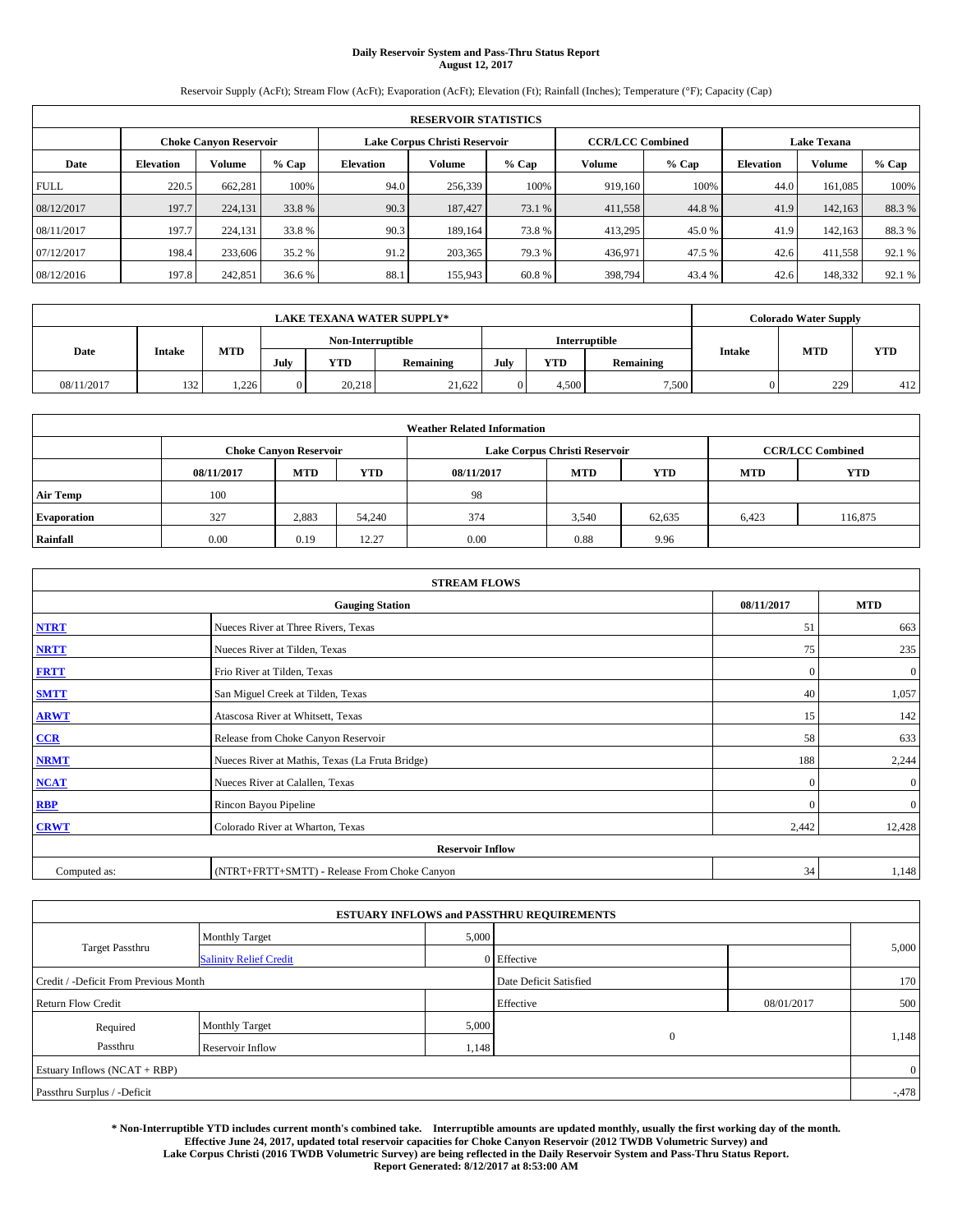# **Daily Reservoir System and Pass-Thru Status Report August 13, 2017**

Reservoir Supply (AcFt); Stream Flow (AcFt); Evaporation (AcFt); Elevation (Ft); Rainfall (Inches); Temperature (°F); Capacity (Cap)

| <b>RESERVOIR STATISTICS</b> |                  |                               |        |           |                               |         |                         |         |                    |         |        |
|-----------------------------|------------------|-------------------------------|--------|-----------|-------------------------------|---------|-------------------------|---------|--------------------|---------|--------|
|                             |                  | <b>Choke Canvon Reservoir</b> |        |           | Lake Corpus Christi Reservoir |         | <b>CCR/LCC Combined</b> |         | <b>Lake Texana</b> |         |        |
| Date                        | <b>Elevation</b> | <b>Volume</b>                 | % Cap  | Elevation | Volume                        | $%$ Cap | Volume                  | $%$ Cap | <b>Elevation</b>   | Volume  | % Cap  |
| <b>FULL</b>                 | 220.5            | 662.281                       | 100%   | 94.0      | 256,339                       | 100%    | 919.160                 | 100%    | 44.0               | 161.085 | 100%   |
| 08/13/2017                  | 197.7            | 224,131                       | 33.8%  | 90.3      | 187,427                       | 73.1 %  | 411,558                 | 44.8%   | 41.9               | 142,163 | 88.3%  |
| 08/12/2017                  | 197.7            | 224,131                       | 33.8 % | 90.3      | 187.427                       | 73.1 %  | 411,558                 | 44.8%   | 41.9               | 142.163 | 88.3%  |
| 07/13/2017                  | 198.5            | 234,978                       | 35.5 % | 91.2      | 201.561                       | 78.6%   | 436,539                 | 47.5 %  | 42.6               | 411,558 | 92.1 % |
| 08/13/2016                  | 197.8            | 242,851                       | 36.6%  | 88.0      | 155,633                       | 60.7%   | 398,484                 | 43.4 %  | 42.6               | 148,332 | 92.1 % |

|            | <b>LAKE TEXANA WATER SUPPLY*</b> |       |          |                   |           |      |            |               |               | <b>Colorado Water Supply</b> |            |  |  |
|------------|----------------------------------|-------|----------|-------------------|-----------|------|------------|---------------|---------------|------------------------------|------------|--|--|
|            |                                  |       |          | Non-Interruptible |           |      |            | Interruptible |               |                              |            |  |  |
| Date       | Intake                           | MTD   | July     | <b>YTD</b>        | Remaining | July | <b>YTD</b> | Remaining     | <b>Intake</b> | <b>MTD</b>                   | <b>YTD</b> |  |  |
| 08/12/2017 | 133                              | 1,359 | $\Omega$ | 20,351            | 21.489    |      | 4.500      | 7,500         |               | 229                          | 412        |  |  |

| <b>Weather Related Information</b>                                               |      |                               |        |      |                               |                         |            |            |  |  |
|----------------------------------------------------------------------------------|------|-------------------------------|--------|------|-------------------------------|-------------------------|------------|------------|--|--|
|                                                                                  |      | <b>Choke Canyon Reservoir</b> |        |      | Lake Corpus Christi Reservoir | <b>CCR/LCC Combined</b> |            |            |  |  |
| <b>YTD</b><br><b>MTD</b><br><b>MTD</b><br><b>YTD</b><br>08/12/2017<br>08/12/2017 |      |                               |        |      |                               |                         | <b>MTD</b> | <b>YTD</b> |  |  |
| <b>Air Temp</b>                                                                  | 103  |                               |        | 102  |                               |                         |            |            |  |  |
| <b>Evaporation</b>                                                               | 405  | 3,288                         | 54,645 | 434  | 3,974                         | 63,069                  | 7.262      | 117.714    |  |  |
| Rainfall                                                                         | 0.00 | 0.19                          | 12.27  | 0.00 | 0.88                          | 9.96                    |            |            |  |  |

| <b>STREAM FLOWS</b> |                                                 |              |              |  |  |  |  |  |  |
|---------------------|-------------------------------------------------|--------------|--------------|--|--|--|--|--|--|
|                     | <b>Gauging Station</b>                          | 08/12/2017   | <b>MTD</b>   |  |  |  |  |  |  |
| <b>NTRT</b>         | Nueces River at Three Rivers, Texas             |              |              |  |  |  |  |  |  |
| <b>NRTT</b>         | Nueces River at Tilden, Texas                   | 66           | 300          |  |  |  |  |  |  |
| <b>FRTT</b>         | Frio River at Tilden, Texas                     | $\mathbf{0}$ | $\mathbf{0}$ |  |  |  |  |  |  |
| <b>SMTT</b>         | San Miguel Creek at Tilden, Texas               | 49           | 1,106        |  |  |  |  |  |  |
| <b>ARWT</b>         | Atascosa River at Whitsett, Texas               | 10           | 151          |  |  |  |  |  |  |
| $CCR$               | Release from Choke Canyon Reservoir             | 58           | 691          |  |  |  |  |  |  |
| <b>NRMT</b>         | Nueces River at Mathis, Texas (La Fruta Bridge) | 190          | 2,434        |  |  |  |  |  |  |
| <b>NCAT</b>         | Nueces River at Calallen, Texas                 | $\Omega$     | $\mathbf{0}$ |  |  |  |  |  |  |
| RBP                 | Rincon Bayou Pipeline                           | $\mathbf{0}$ | $\mathbf{0}$ |  |  |  |  |  |  |
| <b>CRWT</b>         | Colorado River at Wharton, Texas                | 2,521        | 14,949       |  |  |  |  |  |  |
|                     | <b>Reservoir Inflow</b>                         |              |              |  |  |  |  |  |  |
| Computed as:        | (NTRT+FRTT+SMTT) - Release From Choke Canyon    |              |              |  |  |  |  |  |  |

| <b>ESTUARY INFLOWS and PASSTHRU REQUIREMENTS</b> |                               |       |                        |            |                |  |  |  |  |  |
|--------------------------------------------------|-------------------------------|-------|------------------------|------------|----------------|--|--|--|--|--|
|                                                  | <b>Monthly Target</b>         | 5,000 |                        |            |                |  |  |  |  |  |
| <b>Target Passthru</b>                           | <b>Salinity Relief Credit</b> |       | 0 Effective            |            | 5,000          |  |  |  |  |  |
| Credit / -Deficit From Previous Month            |                               |       | Date Deficit Satisfied |            | 170            |  |  |  |  |  |
| <b>Return Flow Credit</b>                        |                               |       | Effective              | 08/01/2017 | 500            |  |  |  |  |  |
| Required                                         | <b>Monthly Target</b>         | 5,000 |                        |            |                |  |  |  |  |  |
| Passthru                                         | Reservoir Inflow              | 1,202 | $\overline{0}$         |            | 1,202          |  |  |  |  |  |
| Estuary Inflows (NCAT + RBP)                     |                               |       |                        |            | $\overline{0}$ |  |  |  |  |  |
| Passthru Surplus / -Deficit                      |                               |       |                        |            | $-532$         |  |  |  |  |  |

**\* Non-Interruptible YTD includes current month's combined take. Interruptible amounts are updated monthly, usually the first working day of the month. Effective June 24, 2017, updated total reservoir capacities for Choke Canyon Reservoir (2012 TWDB Volumetric Survey) and Lake Corpus Christi (2016 TWDB Volumetric Survey) are being reflected in the Daily Reservoir System and Pass-Thru Status Report. Report Generated: 8/13/2017 at 8:11:08 AM**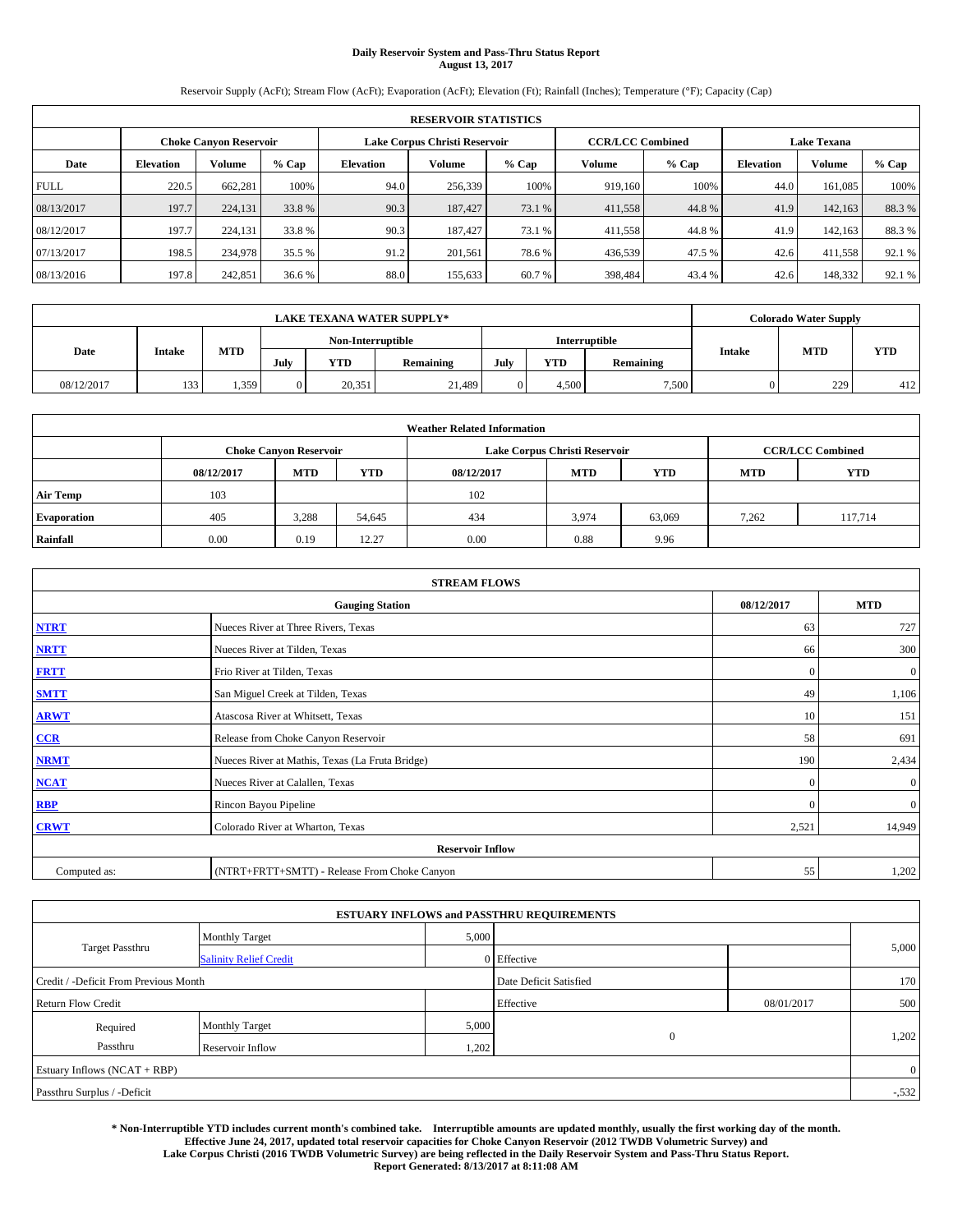# **Daily Reservoir System and Pass-Thru Status Report August 14, 2017**

Reservoir Supply (AcFt); Stream Flow (AcFt); Evaporation (AcFt); Elevation (Ft); Rainfall (Inches); Temperature (°F); Capacity (Cap)

| <b>RESERVOIR STATISTICS</b> |                  |                               |        |                               |               |                              |                         |                    |        |         |        |
|-----------------------------|------------------|-------------------------------|--------|-------------------------------|---------------|------------------------------|-------------------------|--------------------|--------|---------|--------|
|                             |                  | <b>Choke Canvon Reservoir</b> |        | Lake Corpus Christi Reservoir |               |                              | <b>CCR/LCC Combined</b> | <b>Lake Texana</b> |        |         |        |
| Date                        | <b>Elevation</b> | <b>Volume</b>                 | % Cap  | <b>Elevation</b>              | <b>Volume</b> | $%$ Cap<br>$%$ Cap<br>Volume |                         | Elevation          | Volume | % Cap   |        |
| <b>FULL</b>                 | 220.5            | 662.281                       | 100%   | 94.0                          | 256,339       | 100%                         | 919,160                 | 100%               | 44.0   | 161.085 | 100%   |
| 08/14/2017                  | 197.6            | 222,797                       | 33.6 % | 90.2                          | 185,698       | 72.4 %                       | 408,495                 | 44.4 %             | 41.9   | 142,163 | 88.3%  |
| 08/13/2017                  | 197.7            | 224,131                       | 33.8 % | 90.3                          | 187,427       | 73.1 %                       | 411,558                 | 44.8%              | 41.9   | 142.163 | 88.3%  |
| 07/14/2017                  | 198.5            | 234,978                       | 35.5 % | 91.2                          | 203.365       | 79.3 %                       | 438,343                 | 47.7 %             | 42.5   | 408,495 | 91.5 % |
| 08/14/2016                  | 197.9            | 244,672                       | 36.9%  | 88.1                          | 157,032       | 61.3%                        | 401,704                 | 43.7 %             | 42.6   | 148,332 | 92.1 % |

|            | <b>LAKE TEXANA WATER SUPPLY*</b> |            |                                    |            |           |      |            |           |               |            | <b>Colorado Water Supply</b> |  |  |  |
|------------|----------------------------------|------------|------------------------------------|------------|-----------|------|------------|-----------|---------------|------------|------------------------------|--|--|--|
|            |                                  |            | Non-Interruptible<br>Interruptible |            |           |      |            |           |               |            |                              |  |  |  |
| Date       | <b>Intake</b>                    | <b>MTD</b> | July                               | <b>YTD</b> | Remaining | July | <b>YTD</b> | Remaining | <b>Intake</b> | <b>MTD</b> | <b>YTD</b>                   |  |  |  |
| 08/13/2017 | 133                              | .492       | $\Omega$                           | 20.484     | 21,356    |      | 4,500      | 7,500     |               | 229        | 412                          |  |  |  |

| <b>Weather Related Information</b> |                                                                                                |                               |        |      |                               |                         |       |            |  |  |
|------------------------------------|------------------------------------------------------------------------------------------------|-------------------------------|--------|------|-------------------------------|-------------------------|-------|------------|--|--|
|                                    |                                                                                                | <b>Choke Canyon Reservoir</b> |        |      | Lake Corpus Christi Reservoir | <b>CCR/LCC Combined</b> |       |            |  |  |
|                                    | <b>YTD</b><br><b>MTD</b><br><b>MTD</b><br><b>YTD</b><br>08/13/2017<br>08/13/2017<br><b>MTD</b> |                               |        |      |                               |                         |       | <b>YTD</b> |  |  |
| <b>Air Temp</b>                    | 102                                                                                            |                               |        | 101  |                               |                         |       |            |  |  |
| <b>Evaporation</b>                 | 396                                                                                            | 3,684                         | 55,041 | 442  | 4,416                         | 63,511                  | 8.100 | 118,552    |  |  |
| Rainfall                           | 0.00                                                                                           | 0.19                          | 12.27  | 0.00 | 0.88                          | 9.96                    |       |            |  |  |

| <b>STREAM FLOWS</b> |                                                 |              |              |  |  |  |  |  |  |
|---------------------|-------------------------------------------------|--------------|--------------|--|--|--|--|--|--|
|                     | <b>Gauging Station</b>                          | 08/13/2017   | <b>MTD</b>   |  |  |  |  |  |  |
| <b>NTRT</b>         | Nueces River at Three Rivers, Texas             |              |              |  |  |  |  |  |  |
| <b>NRTT</b>         | Nueces River at Tilden, Texas                   | 39           | 339          |  |  |  |  |  |  |
| <b>FRTT</b>         | Frio River at Tilden, Texas                     | $\mathbf{0}$ | $\mathbf{0}$ |  |  |  |  |  |  |
| <b>SMTT</b>         | San Miguel Creek at Tilden, Texas               | 22           | 1,128        |  |  |  |  |  |  |
| <b>ARWT</b>         | Atascosa River at Whitsett, Texas               | 8            | 159          |  |  |  |  |  |  |
| $CCR$               | Release from Choke Canyon Reservoir             | 58           | 748          |  |  |  |  |  |  |
| <b>NRMT</b>         | Nueces River at Mathis, Texas (La Fruta Bridge) | 214          | 2,648        |  |  |  |  |  |  |
| <b>NCAT</b>         | Nueces River at Calallen, Texas                 | $\mathbf{0}$ | $\mathbf{0}$ |  |  |  |  |  |  |
| RBP                 | Rincon Bayou Pipeline                           | $\Omega$     | $\mathbf{0}$ |  |  |  |  |  |  |
| <b>CRWT</b>         | Colorado River at Wharton, Texas                | 1,886        | 16,835       |  |  |  |  |  |  |
|                     | <b>Reservoir Inflow</b>                         |              |              |  |  |  |  |  |  |
| Computed as:        | (NTRT+FRTT+SMTT) - Release From Choke Canyon    | 66           | 1,268        |  |  |  |  |  |  |

| <b>ESTUARY INFLOWS and PASSTHRU REQUIREMENTS</b> |                               |                        |                       |            |                |  |  |  |  |  |
|--------------------------------------------------|-------------------------------|------------------------|-----------------------|------------|----------------|--|--|--|--|--|
|                                                  | <b>Monthly Target</b>         | 5,000                  |                       |            |                |  |  |  |  |  |
| <b>Target Passthru</b>                           | <b>Salinity Relief Credit</b> |                        | 0 Effective           |            | 5,000          |  |  |  |  |  |
| Credit / -Deficit From Previous Month            |                               | Date Deficit Satisfied |                       | 170        |                |  |  |  |  |  |
| <b>Return Flow Credit</b>                        |                               |                        | Effective             | 08/01/2017 | 500            |  |  |  |  |  |
| Required                                         | <b>Monthly Target</b>         | 5,000                  |                       |            |                |  |  |  |  |  |
| Passthru<br>Reservoir Inflow                     |                               |                        | $\mathbf{0}$<br>1,268 |            | 1,268          |  |  |  |  |  |
| Estuary Inflows (NCAT + RBP)                     |                               |                        |                       |            | $\overline{0}$ |  |  |  |  |  |
| Passthru Surplus / -Deficit                      |                               |                        |                       |            | $-0.598$       |  |  |  |  |  |

**\* Non-Interruptible YTD includes current month's combined take. Interruptible amounts are updated monthly, usually the first working day of the month. Effective June 24, 2017, updated total reservoir capacities for Choke Canyon Reservoir (2012 TWDB Volumetric Survey) and Lake Corpus Christi (2016 TWDB Volumetric Survey) are being reflected in the Daily Reservoir System and Pass-Thru Status Report. Report Generated: 8/14/2017 at 8:52:26 AM**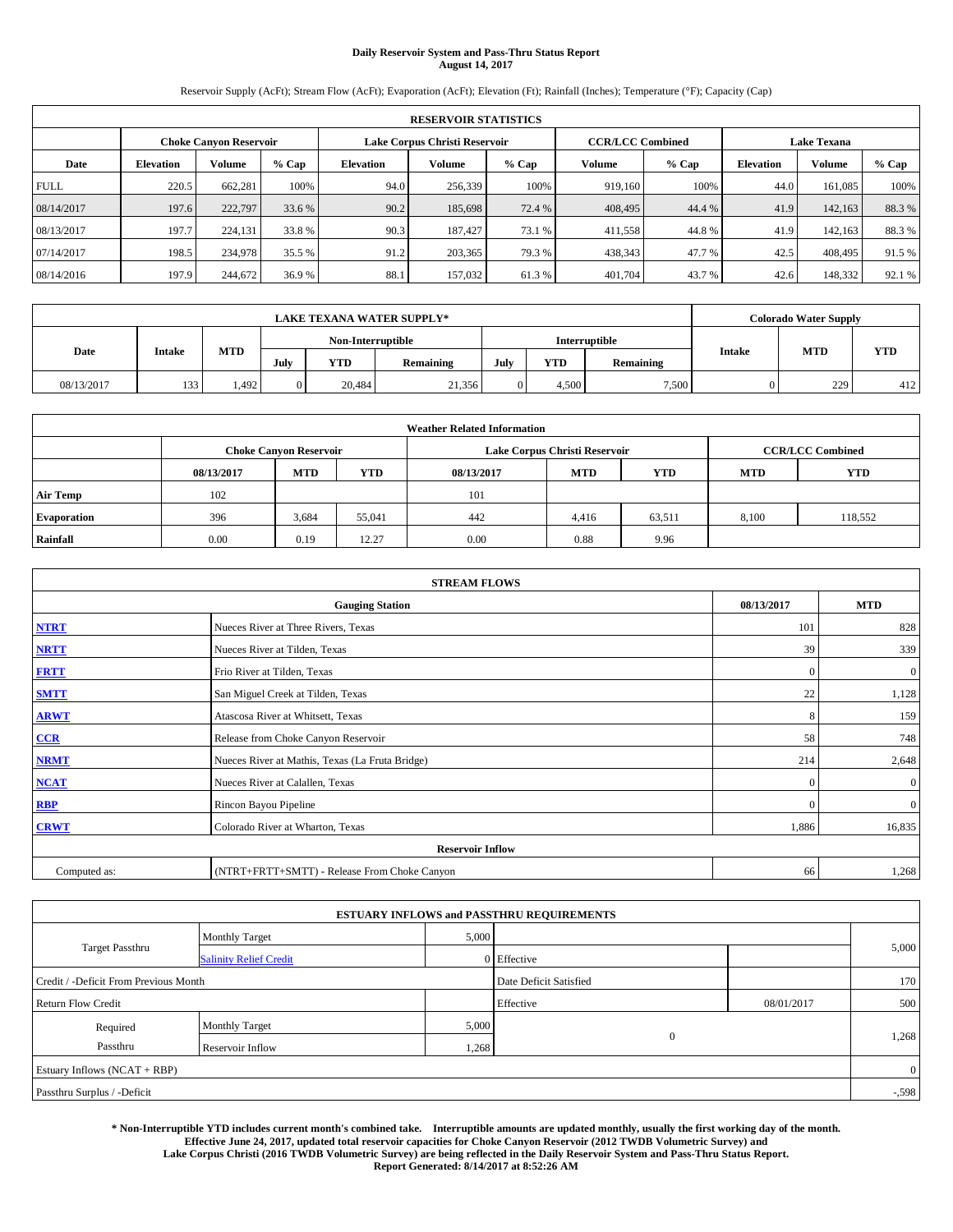# **Daily Reservoir System and Pass-Thru Status Report August 15, 2017**

Reservoir Supply (AcFt); Stream Flow (AcFt); Evaporation (AcFt); Elevation (Ft); Rainfall (Inches); Temperature (°F); Capacity (Cap)

| <b>RESERVOIR STATISTICS</b> |                  |                               |        |           |                               |         |                         |         |                    |         |        |
|-----------------------------|------------------|-------------------------------|--------|-----------|-------------------------------|---------|-------------------------|---------|--------------------|---------|--------|
|                             |                  | <b>Choke Canvon Reservoir</b> |        |           | Lake Corpus Christi Reservoir |         | <b>CCR/LCC Combined</b> |         | <b>Lake Texana</b> |         |        |
| Date                        | <b>Elevation</b> | Volume                        | % Cap  | Elevation | Volume                        | $%$ Cap | Volume                  | $%$ Cap | <b>Elevation</b>   | Volume  | % Cap  |
| <b>FULL</b>                 | 220.5            | 662.281                       | 100%   | 94.0      | 256,339                       | 100%    | 919.160                 | 100%    | 44.0               | 161.085 | 100%   |
| 08/15/2017                  | 197.5            | 221,467                       | 33.4 % | 90.2      | 185,698                       | 72.4 %  | 407,165                 | 44.3 %  | 41.9               | 142,163 | 88.3%  |
| 08/14/2017                  | 197.6            | 222,797                       | 33.6 % | 90.2      | 185,698                       | 72.4 %  | 408,495                 | 44.4 %  | 41.9               | 142.163 | 88.3%  |
| 07/15/2017                  | 198.4            | 233,606                       | 35.2 % | 91.2      | 203.365                       | 79.3 %  | 436,971                 | 47.5 %  | 42.5               | 407.165 | 91.5%  |
| 08/15/2016                  | 198.0            | 246,492                       | 37.2 % | 88.2      | 157,813                       | 61.6 %  | 404,305                 | 44.0 %  | 42.6               | 148,332 | 92.1 % |

|            | <b>LAKE TEXANA WATER SUPPLY*</b> |            |          |                   |           |      |       |               |               |            | <b>Colorado Water Supply</b> |  |  |
|------------|----------------------------------|------------|----------|-------------------|-----------|------|-------|---------------|---------------|------------|------------------------------|--|--|
|            |                                  |            |          | Non-Interruptible |           |      |       | Interruptible |               |            |                              |  |  |
| Date       | Intake                           | <b>MTD</b> | July     | <b>YTD</b>        | Remaining | July | YTD   | Remaining     | <b>Intake</b> | <b>MTD</b> | <b>YTD</b>                   |  |  |
| 08/14/2017 | 133                              | 1.625      | $\Omega$ | 20.617            | 21.223    |      | 4.500 | 7,500         |               | 229        | 412                          |  |  |

| <b>Weather Related Information</b> |            |                               |            |            |                               |                         |            |            |  |
|------------------------------------|------------|-------------------------------|------------|------------|-------------------------------|-------------------------|------------|------------|--|
|                                    |            | <b>Choke Canyon Reservoir</b> |            |            | Lake Corpus Christi Reservoir | <b>CCR/LCC Combined</b> |            |            |  |
|                                    | 08/14/2017 | <b>MTD</b>                    | <b>YTD</b> | 08/14/2017 | <b>MTD</b>                    | <b>YTD</b>              | <b>MTD</b> | <b>YTD</b> |  |
| <b>Air Temp</b>                    | 102        |                               |            | -99        |                               |                         |            |            |  |
| <b>Evaporation</b>                 | 410        | 4,094                         | 55,451     | 372        | 4,788                         | 63,883                  | 8,882      | 119.334    |  |
| Rainfall                           | 0.00       | 0.19                          | 12.27      | 0.00       | 0.88                          | 9.96                    |            |            |  |

| <b>STREAM FLOWS</b> |                                                 |              |              |  |  |  |  |  |  |
|---------------------|-------------------------------------------------|--------------|--------------|--|--|--|--|--|--|
|                     | 08/14/2017                                      | <b>MTD</b>   |              |  |  |  |  |  |  |
| <b>NTRT</b>         | Nueces River at Three Rivers, Texas             | 101          | 929          |  |  |  |  |  |  |
| <b>NRTT</b>         | Nueces River at Tilden, Texas                   | 19           | 358          |  |  |  |  |  |  |
| <b>FRTT</b>         | Frio River at Tilden, Texas                     | $\mathbf{0}$ | $\mathbf{0}$ |  |  |  |  |  |  |
| <b>SMTT</b>         | San Miguel Creek at Tilden, Texas               | 9            | 1,137        |  |  |  |  |  |  |
| <b>ARWT</b>         | Atascosa River at Whitsett, Texas               |              | 165          |  |  |  |  |  |  |
| $CCR$               | Release from Choke Canyon Reservoir             | 58           | 806          |  |  |  |  |  |  |
| <b>NRMT</b>         | Nueces River at Mathis, Texas (La Fruta Bridge) | 228          | 2,877        |  |  |  |  |  |  |
| <b>NCAT</b>         | Nueces River at Calallen, Texas                 | $\Omega$     | $\mathbf{0}$ |  |  |  |  |  |  |
| RBP                 | Rincon Bayou Pipeline                           | $\mathbf{0}$ | $\mathbf{0}$ |  |  |  |  |  |  |
| <b>CRWT</b>         | Colorado River at Wharton, Texas                | 1,437        | 18,272       |  |  |  |  |  |  |
|                     | <b>Reservoir Inflow</b>                         |              |              |  |  |  |  |  |  |
| Computed as:        | 52                                              | 1,320        |              |  |  |  |  |  |  |

|                                       |                               |       | <b>ESTUARY INFLOWS and PASSTHRU REQUIREMENTS</b> |            |                |
|---------------------------------------|-------------------------------|-------|--------------------------------------------------|------------|----------------|
|                                       | <b>Monthly Target</b>         | 5,000 |                                                  |            |                |
| <b>Target Passthru</b>                | <b>Salinity Relief Credit</b> |       | 0 Effective                                      |            | 5,000          |
| Credit / -Deficit From Previous Month |                               |       | Date Deficit Satisfied                           |            | 170            |
| <b>Return Flow Credit</b>             |                               |       | Effective                                        | 08/01/2017 | 500            |
| Required                              | <b>Monthly Target</b>         | 5,000 |                                                  |            |                |
| Passthru                              | Reservoir Inflow              | 1,320 | $\overline{0}$                                   |            | 1,320          |
| Estuary Inflows (NCAT + RBP)          |                               |       |                                                  |            | $\overline{0}$ |
| Passthru Surplus / -Deficit           |                               |       |                                                  |            | $-0.650$       |

**\* Non-Interruptible YTD includes current month's combined take. Interruptible amounts are updated monthly, usually the first working day of the month. Effective June 24, 2017, updated total reservoir capacities for Choke Canyon Reservoir (2012 TWDB Volumetric Survey) and Lake Corpus Christi (2016 TWDB Volumetric Survey) are being reflected in the Daily Reservoir System and Pass-Thru Status Report. Report Generated: 8/15/2017 at 9:21:41 AM**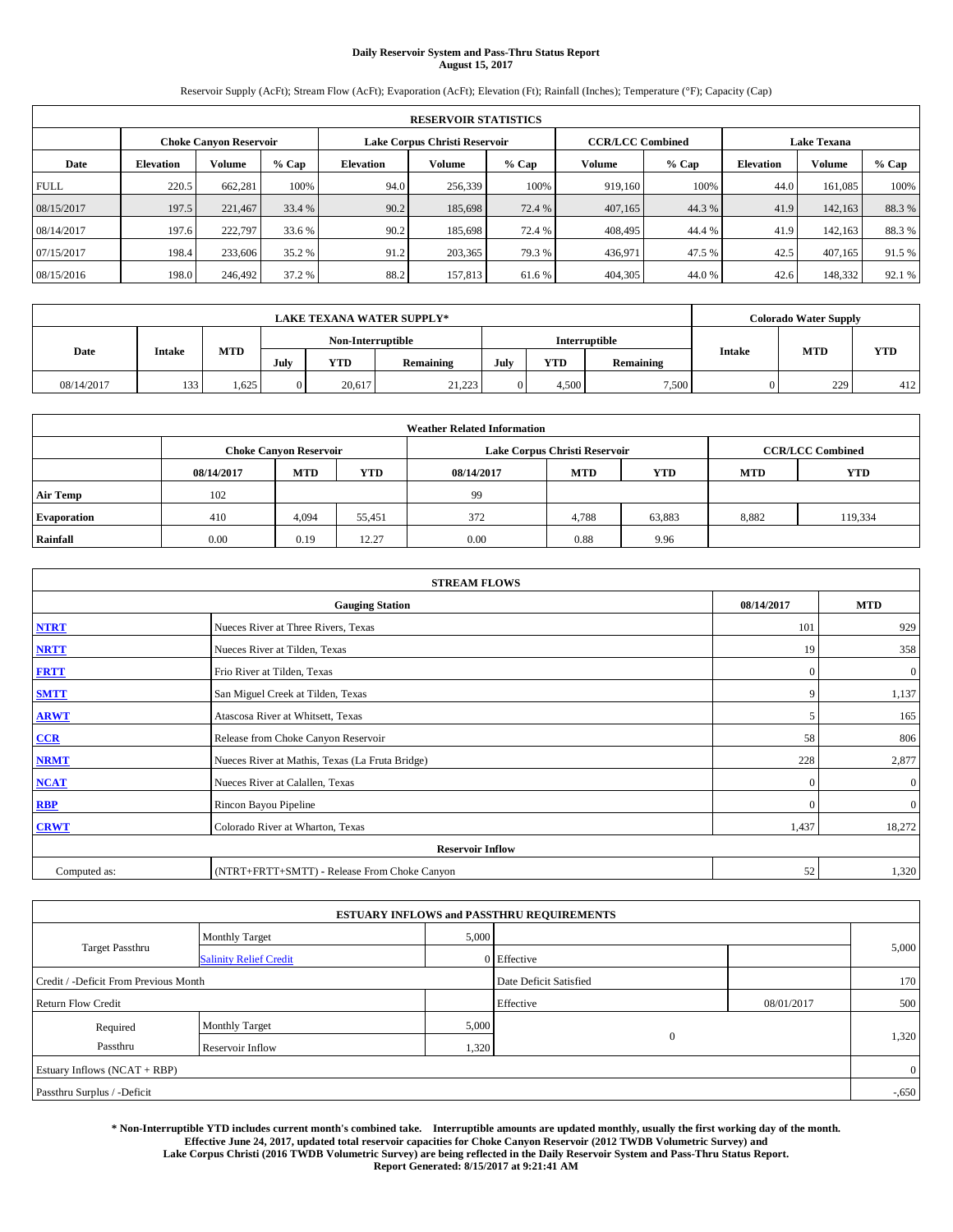# **Daily Reservoir System and Pass-Thru Status Report August 16, 2017**

Reservoir Supply (AcFt); Stream Flow (AcFt); Evaporation (AcFt); Elevation (Ft); Rainfall (Inches); Temperature (°F); Capacity (Cap)

| <b>RESERVOIR STATISTICS</b> |                  |                               |        |           |                               |         |                         |         |                    |         |        |
|-----------------------------|------------------|-------------------------------|--------|-----------|-------------------------------|---------|-------------------------|---------|--------------------|---------|--------|
|                             |                  | <b>Choke Canvon Reservoir</b> |        |           | Lake Corpus Christi Reservoir |         | <b>CCR/LCC Combined</b> |         | <b>Lake Texana</b> |         |        |
| Date                        | <b>Elevation</b> | Volume                        | % Cap  | Elevation | Volume                        | $%$ Cap | Volume                  | $%$ Cap | <b>Elevation</b>   | Volume  | % Cap  |
| <b>FULL</b>                 | 220.5            | 662.281                       | 100%   | 94.0      | 256,339                       | 100%    | 919.160                 | 100%    | 44.0               | 161.085 | 100%   |
| 08/16/2017                  | 197.5            | 221,467                       | 33.4 % | 90.1      | 183,978                       | 71.8%   | 405,445                 | 44.1 %  | 41.8               | 141.293 | 87.7%  |
| 08/15/2017                  | 197.5            | 221.467                       | 33.4 % | 90.2      | 185,698                       | 72.4 %  | 407.165                 | 44.3 %  | 41.9               | 142.163 | 88.3%  |
| 07/16/2017                  | 198.4            | 233,606                       | 35.2 % | 91.2      | 203,365                       | 79.3 %  | 436,971                 | 47.5 %  | 42.5               | 405,445 | 91.5%  |
| 08/16/2016                  | 198.1            | 247,192                       | 37.3 % | 88.3      | 159,852                       | 62.4 %  | 407,044                 | 44.3 %  | 43.5               | 156,467 | 97.1 % |

| <b>LAKE TEXANA WATER SUPPLY*</b> |                   |            |          |            |               |      |       |           |                             | <b>Colorado Water Supply</b> |            |
|----------------------------------|-------------------|------------|----------|------------|---------------|------|-------|-----------|-----------------------------|------------------------------|------------|
|                                  | Non-Interruptible |            |          |            | Interruptible |      |       |           |                             |                              |            |
| Date                             | Intake            | <b>MTD</b> | July     | <b>YTD</b> | Remaining     | July | YTD   | Remaining | <b>MTD</b><br><b>Intake</b> |                              | <b>YTD</b> |
| 08/15/2017                       | 133               | 1,758      | $\Omega$ | 20,750     | 21,090        |      | 4.500 | 7,500     |                             | 229                          | 412        |

| <b>Weather Related Information</b> |            |                               |            |            |                               |                         |            |            |  |
|------------------------------------|------------|-------------------------------|------------|------------|-------------------------------|-------------------------|------------|------------|--|
|                                    |            | <b>Choke Canyon Reservoir</b> |            |            | Lake Corpus Christi Reservoir | <b>CCR/LCC Combined</b> |            |            |  |
|                                    | 08/15/2017 | <b>MTD</b>                    | <b>YTD</b> | 08/15/2017 | <b>MTD</b>                    | <b>YTD</b>              | <b>MTD</b> | <b>YTD</b> |  |
| <b>Air Temp</b>                    | 101        |                               |            | 97         |                               |                         |            |            |  |
| <b>Evaporation</b>                 | 387        | 4,481                         | 55,838     | 480        | 5,268                         | 64,363                  | 9,749      | 120,201    |  |
| Rainfall                           | 0.00       | 0.19                          | 12.27      | 0.00       | 0.88                          | 9.96                    |            |            |  |

| <b>STREAM FLOWS</b> |                                                 |              |              |  |  |  |  |  |  |
|---------------------|-------------------------------------------------|--------------|--------------|--|--|--|--|--|--|
|                     | 08/15/2017                                      | <b>MTD</b>   |              |  |  |  |  |  |  |
| <b>NTRT</b>         | Nueces River at Three Rivers, Texas             | 82           | 1,011        |  |  |  |  |  |  |
| <b>NRTT</b>         | Nueces River at Tilden, Texas                   | 10           | 368          |  |  |  |  |  |  |
| <b>FRTT</b>         | Frio River at Tilden, Texas                     | $\mathbf{0}$ | $\mathbf{0}$ |  |  |  |  |  |  |
| <b>SMTT</b>         | San Miguel Creek at Tilden, Texas               |              | 1,141        |  |  |  |  |  |  |
| <b>ARWT</b>         | Atascosa River at Whitsett, Texas               |              | 168          |  |  |  |  |  |  |
| $CCR$               | Release from Choke Canyon Reservoir             | 58           | 863          |  |  |  |  |  |  |
| <b>NRMT</b>         | Nueces River at Mathis, Texas (La Fruta Bridge) | 228          | 3,105        |  |  |  |  |  |  |
| <b>NCAT</b>         | Nueces River at Calallen, Texas                 | $\Omega$     | $\mathbf{0}$ |  |  |  |  |  |  |
| RBP                 | Rincon Bayou Pipeline                           | $\mathbf{0}$ | $\mathbf{0}$ |  |  |  |  |  |  |
| <b>CRWT</b>         | Colorado River at Wharton, Texas                | 1,088        | 19,360       |  |  |  |  |  |  |
|                     | <b>Reservoir Inflow</b>                         |              |              |  |  |  |  |  |  |
| Computed as:        | (NTRT+FRTT+SMTT) - Release From Choke Canyon    | 28           | 1,349        |  |  |  |  |  |  |

|                                       |                               |       | <b>ESTUARY INFLOWS and PASSTHRU REQUIREMENTS</b> |            |                |
|---------------------------------------|-------------------------------|-------|--------------------------------------------------|------------|----------------|
|                                       | <b>Monthly Target</b>         | 5,000 |                                                  |            |                |
| <b>Target Passthru</b>                | <b>Salinity Relief Credit</b> |       | 0 Effective                                      |            | 5,000          |
| Credit / -Deficit From Previous Month |                               |       | Date Deficit Satisfied                           |            | 170            |
| <b>Return Flow Credit</b>             |                               |       | Effective                                        | 08/01/2017 | 500            |
| Required                              | <b>Monthly Target</b>         | 5,000 |                                                  |            |                |
| Passthru                              | Reservoir Inflow              | 1,349 | $\theta$                                         |            | 1,349          |
| Estuary Inflows (NCAT + RBP)          |                               |       |                                                  |            | $\overline{0}$ |
| Passthru Surplus / -Deficit           |                               |       |                                                  |            | $-.679$        |

**\* Non-Interruptible YTD includes current month's combined take. Interruptible amounts are updated monthly, usually the first working day of the month. Effective June 24, 2017, updated total reservoir capacities for Choke Canyon Reservoir (2012 TWDB Volumetric Survey) and Lake Corpus Christi (2016 TWDB Volumetric Survey) are being reflected in the Daily Reservoir System and Pass-Thru Status Report. Report Generated: 8/16/2017 at 9:22:20 AM**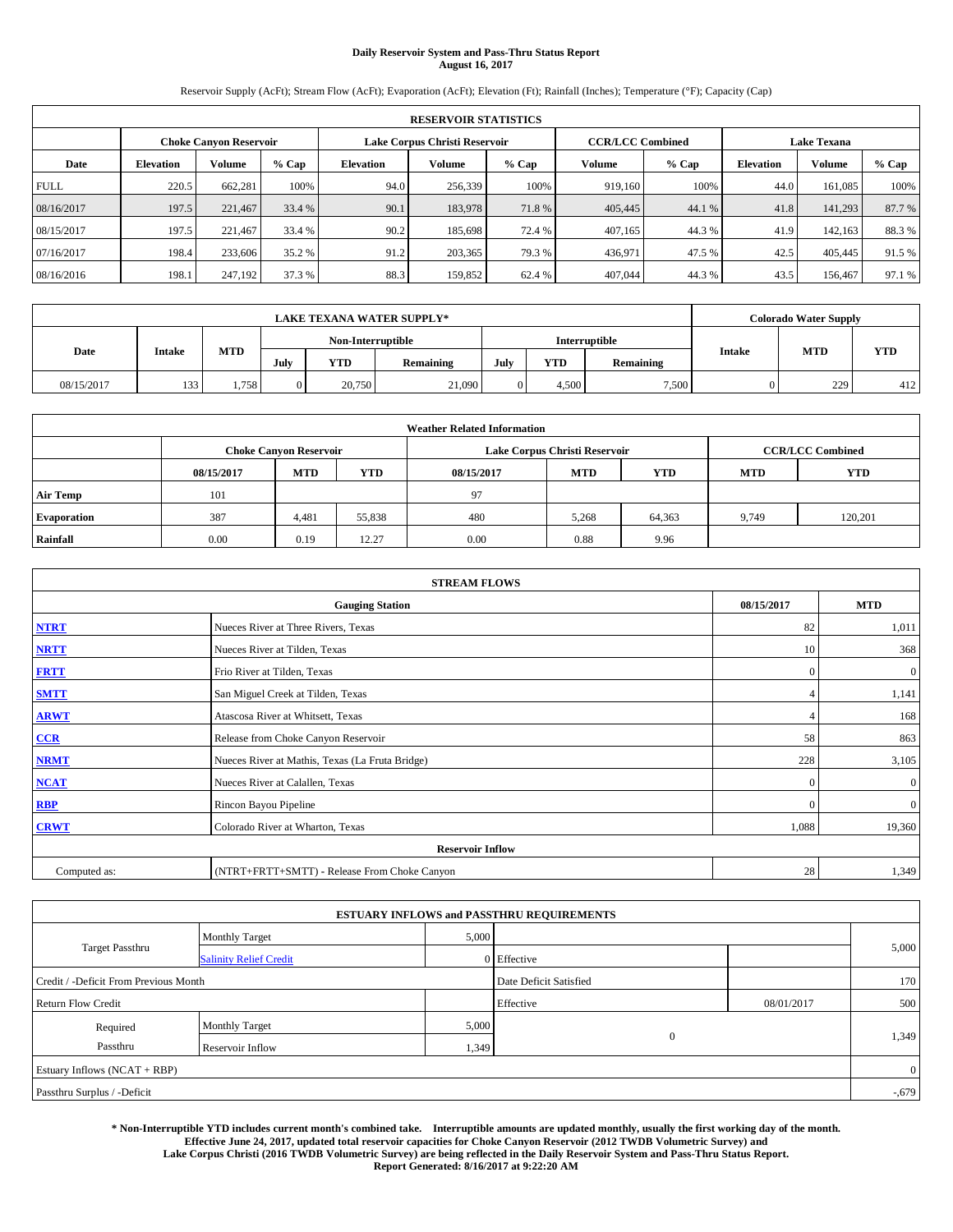# **Daily Reservoir System and Pass-Thru Status Report August 17, 2017**

Reservoir Supply (AcFt); Stream Flow (AcFt); Evaporation (AcFt); Elevation (Ft); Rainfall (Inches); Temperature (°F); Capacity (Cap)

|             | <b>RESERVOIR STATISTICS</b> |                               |         |                  |                               |         |                         |         |                  |                    |         |  |
|-------------|-----------------------------|-------------------------------|---------|------------------|-------------------------------|---------|-------------------------|---------|------------------|--------------------|---------|--|
|             |                             | <b>Choke Canyon Reservoir</b> |         |                  | Lake Corpus Christi Reservoir |         | <b>CCR/LCC Combined</b> |         |                  | <b>Lake Texana</b> |         |  |
| Date        | <b>Elevation</b>            | Volume                        | $%$ Cap | <b>Elevation</b> | Volume                        | $%$ Cap | Volume                  | $%$ Cap | <b>Elevation</b> | <b>Volume</b>      | $%$ Cap |  |
| <b>FULL</b> | 220.5                       | 662,281                       | 100%    | 94.0             | 256,339                       | 100%    | 919.160                 | 100%    | 44.0             | 161.085            | 100%    |  |
| 08/17/2017  | 197.5                       | 221,467                       | 33.4 %  | 90.1             | 183,978                       | 71.8%   | 405,445                 | 44.1 %  | 41.6             | 140,426            | 87.2%   |  |
| 08/16/2017  | 197.5                       | 221.467                       | 33.4 %  | 90.1             | 183,978                       | 71.8%   | 405,445                 | 44.1 %  | 41.8             | 141.293            | 87.7 %  |  |
| 07/17/2017  | 198.4                       | 233,606                       | 35.2 %  | 91.1             | 201.561                       | 78.6%   | 435,167                 | 47.3%   | 42.5             | 405,445            | 91.5 %  |  |
| 08/17/2016  | 198.1                       | 248,172                       | 37.4 %  | 88.4             | 161.271                       | 62.9%   | 409,443                 | 44.5 %  | 44.3             | 164,106            | 101.9 % |  |

| <b>LAKE TEXANA WATER SUPPLY*</b> |        |                   |      |            |           |               |       |           |                             | <b>Colorado Water Supply</b> |            |
|----------------------------------|--------|-------------------|------|------------|-----------|---------------|-------|-----------|-----------------------------|------------------------------|------------|
|                                  |        | Non-Interruptible |      |            |           | Interruptible |       |           |                             |                              |            |
| Date                             | Intake | <b>MTD</b>        | July | <b>YTD</b> | Remaining | July          | YTD   | Remaining | <b>MTD</b><br><b>Intake</b> |                              | <b>YTD</b> |
| 08/16/2017                       | 133    | 1,891             |      | 20,884     | 20,956    |               | 4.500 | 7,500     |                             | 229                          | 412        |

| <b>Weather Related Information</b> |            |                               |            |            |                               |                         |            |            |  |
|------------------------------------|------------|-------------------------------|------------|------------|-------------------------------|-------------------------|------------|------------|--|
|                                    |            | <b>Choke Canyon Reservoir</b> |            |            | Lake Corpus Christi Reservoir | <b>CCR/LCC Combined</b> |            |            |  |
|                                    | 08/16/2017 | <b>MTD</b>                    | <b>YTD</b> | 08/16/2017 | <b>MTD</b>                    | <b>YTD</b>              | <b>MTD</b> | <b>YTD</b> |  |
| <b>Air Temp</b>                    | 102        |                               |            | 99         |                               |                         |            |            |  |
| <b>Evaporation</b>                 | 371        | 4,852                         | 56,209     | 350        | 5,618                         | 64,713                  | 10,470     | 120.922    |  |
| Rainfall                           | 0.00       | 0.19                          | 12.27      | 0.00       | 0.88                          | 9.96                    |            |            |  |

| <b>STREAM FLOWS</b> |                                                 |              |              |  |  |  |  |  |  |
|---------------------|-------------------------------------------------|--------------|--------------|--|--|--|--|--|--|
|                     | 08/16/2017                                      | <b>MTD</b>   |              |  |  |  |  |  |  |
| <b>NTRT</b>         | Nueces River at Three Rivers, Texas             | 68           | 1,079        |  |  |  |  |  |  |
| <b>NRTT</b>         | Nueces River at Tilden, Texas                   | 4            | 372          |  |  |  |  |  |  |
| <b>FRTT</b>         | Frio River at Tilden, Texas                     | $\mathbf{0}$ | $\mathbf{0}$ |  |  |  |  |  |  |
| <b>SMTT</b>         | San Miguel Creek at Tilden, Texas               |              | 1,143        |  |  |  |  |  |  |
| <b>ARWT</b>         | Atascosa River at Whitsett, Texas               | 3            | 171          |  |  |  |  |  |  |
| $CCR$               | Release from Choke Canyon Reservoir             | 58           | 921          |  |  |  |  |  |  |
| <b>NRMT</b>         | Nueces River at Mathis, Texas (La Fruta Bridge) | 226          | 3,331        |  |  |  |  |  |  |
| <b>NCAT</b>         | Nueces River at Calallen, Texas                 | $\Omega$     | $\mathbf{0}$ |  |  |  |  |  |  |
| RBP                 | Rincon Bayou Pipeline                           | $\mathbf{0}$ | $\mathbf{0}$ |  |  |  |  |  |  |
| <b>CRWT</b>         | Colorado River at Wharton, Texas                | 756          | 20,116       |  |  |  |  |  |  |
|                     | <b>Reservoir Inflow</b>                         |              |              |  |  |  |  |  |  |
| Computed as:        | (NTRT+FRTT+SMTT) - Release From Choke Canyon    | 12           | 1,361        |  |  |  |  |  |  |

| <b>ESTUARY INFLOWS and PASSTHRU REQUIREMENTS</b> |                               |       |                        |            |       |  |  |  |  |  |
|--------------------------------------------------|-------------------------------|-------|------------------------|------------|-------|--|--|--|--|--|
|                                                  | <b>Monthly Target</b>         | 5,000 |                        |            |       |  |  |  |  |  |
| <b>Target Passthru</b>                           | <b>Salinity Relief Credit</b> |       | $0$ Effective          |            | 5,000 |  |  |  |  |  |
| Credit / -Deficit From Previous Month            |                               |       | Date Deficit Satisfied |            | 170   |  |  |  |  |  |
| <b>Return Flow Credit</b>                        |                               |       | Effective              | 08/01/2017 | 500   |  |  |  |  |  |
| Required                                         | <b>Monthly Target</b>         | 5,000 |                        |            |       |  |  |  |  |  |
| Passthru                                         | Reservoir Inflow              | 1,361 | $\mathbf{0}$           |            | 1,361 |  |  |  |  |  |
| Estuary Inflows (NCAT + RBP)                     |                               |       |                        |            |       |  |  |  |  |  |
| Passthru Surplus / -Deficit                      |                               |       |                        |            |       |  |  |  |  |  |

**\* Non-Interruptible YTD includes current month's combined take. Interruptible amounts are updated monthly, usually the first working day of the month. Effective June 24, 2017, updated total reservoir capacities for Choke Canyon Reservoir (2012 TWDB Volumetric Survey) and Lake Corpus Christi (2016 TWDB Volumetric Survey) are being reflected in the Daily Reservoir System and Pass-Thru Status Report. Report Generated: 8/17/2017 at 9:12:23 AM**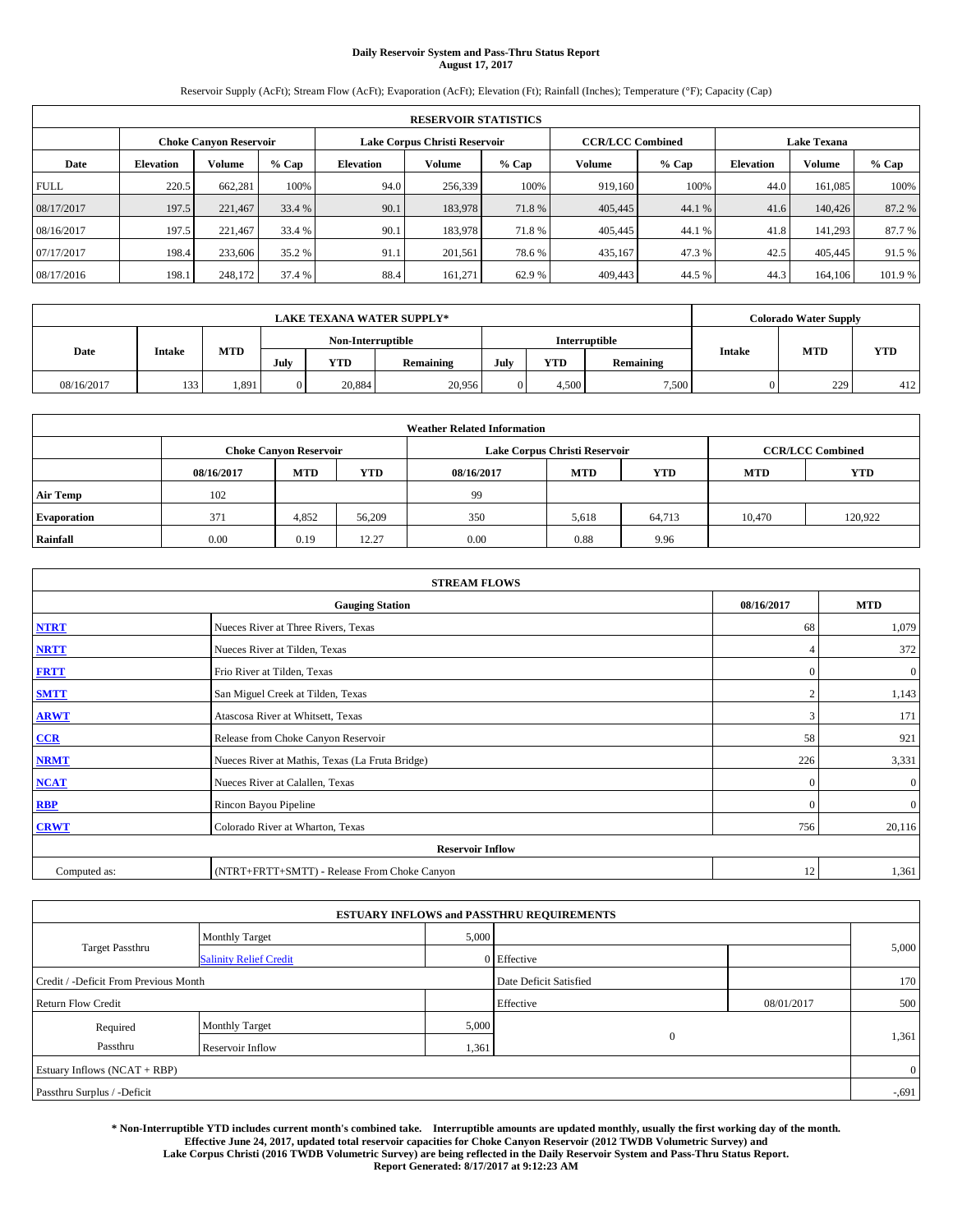# **Daily Reservoir System and Pass-Thru Status Report August 18, 2017**

Reservoir Supply (AcFt); Stream Flow (AcFt); Evaporation (AcFt); Elevation (Ft); Rainfall (Inches); Temperature (°F); Capacity (Cap)

|             | <b>RESERVOIR STATISTICS</b> |                        |         |                  |                               |         |                                               |         |                  |               |        |
|-------------|-----------------------------|------------------------|---------|------------------|-------------------------------|---------|-----------------------------------------------|---------|------------------|---------------|--------|
|             |                             | Choke Canvon Reservoir |         |                  | Lake Corpus Christi Reservoir |         | <b>CCR/LCC Combined</b><br><b>Lake Texana</b> |         |                  |               |        |
| Date        | <b>Elevation</b>            | Volume                 | $%$ Cap | <b>Elevation</b> | <b>Volume</b>                 | $%$ Cap | Volume                                        | $%$ Cap | <b>Elevation</b> | <b>Volume</b> | % Cap  |
| <b>FULL</b> | 220.5                       | 662,281                | 100%    | 94.0             | 256,339                       | 100%    | 919.160                                       | 100%    | 44.0             | 161.085       | 100%   |
| 08/18/2017  | 197.5                       | 221,467                | 33.4 %  | 90.1             | 183,978                       | 71.8%   | 405,445                                       | 44.1 %  | 41.6             | 139.562       | 86.6%  |
| 08/17/2017  | 197.5                       | 221,467                | 33.4 %  | 90.1             | 183,978                       | 71.8%   | 405,445                                       | 44.1 %  | 41.7             | 140,426       | 87.2 % |
| 07/18/2017  | 198.3                       | 232,238                | 35.0 %  | 91.1             | 201,561                       | 78.6%   | 433,799                                       | 47.2 %  | 42.5             | 405,445       | 91.5 % |
| 08/18/2016  | 198.2                       | 248,873                | 37.5 %  | 88.4             | 161,745                       | 63.1 %  | 410.618                                       | 44.7 %  | 44.              | 162,101       | 100.6% |

|            | LAKE TEXANA WATER SUPPLY* |            |                   |            |           |               |            |           | <b>Colorado Water Supply</b> |                             |            |
|------------|---------------------------|------------|-------------------|------------|-----------|---------------|------------|-----------|------------------------------|-----------------------------|------------|
|            |                           |            | Non-Interruptible |            |           | Interruptible |            |           |                              |                             | <b>YTD</b> |
| Date       | <b>Intake</b>             | <b>MTD</b> | July              | <b>YTD</b> | Remaining | July          | <b>YTD</b> | Remaining |                              | <b>MTD</b><br><b>Intake</b> |            |
| 08/17/2017 | 133                       | 2.025      |                   | 21,017     | 20,823    |               | 4.500      | 7,500     |                              | 229                         | 412        |

| <b>Weather Related Information</b> |            |                               |                                                                    |      |                               |                         |        |         |  |  |
|------------------------------------|------------|-------------------------------|--------------------------------------------------------------------|------|-------------------------------|-------------------------|--------|---------|--|--|
|                                    |            | <b>Choke Canyon Reservoir</b> |                                                                    |      | Lake Corpus Christi Reservoir | <b>CCR/LCC Combined</b> |        |         |  |  |
|                                    | 08/17/2017 | <b>MTD</b>                    | <b>YTD</b><br><b>MTD</b><br><b>YTD</b><br><b>MTD</b><br>08/17/2017 |      |                               |                         |        |         |  |  |
| <b>Air Temp</b>                    | 102        |                               |                                                                    | 99   |                               |                         |        |         |  |  |
| <b>Evaporation</b>                 | 379        | 5,231                         | 56,588                                                             | 470  | 6,088                         | 65,183                  | 11,319 | 121,771 |  |  |
| Rainfall                           | 0.00       | 0.19                          | 12.27                                                              | 0.00 | 0.88                          | 9.96                    |        |         |  |  |

| <b>STREAM FLOWS</b> |                                                 |              |              |  |  |  |  |  |  |
|---------------------|-------------------------------------------------|--------------|--------------|--|--|--|--|--|--|
|                     | <b>Gauging Station</b>                          | 08/17/2017   | <b>MTD</b>   |  |  |  |  |  |  |
| <b>NTRT</b>         | Nueces River at Three Rivers, Texas             | 59           | 1,138        |  |  |  |  |  |  |
| <b>NRTT</b>         | Nueces River at Tilden, Texas                   |              | 373          |  |  |  |  |  |  |
| <b>FRTT</b>         | Frio River at Tilden, Texas                     | $\mathbf{0}$ | $\mathbf{0}$ |  |  |  |  |  |  |
| <b>SMTT</b>         | San Miguel Creek at Tilden, Texas               | $\Omega$     | 1,143        |  |  |  |  |  |  |
| <b>ARWT</b>         | Atascosa River at Whitsett, Texas               | 3            | 175          |  |  |  |  |  |  |
| $CCR$               | Release from Choke Canyon Reservoir             | 58           | 979          |  |  |  |  |  |  |
| <b>NRMT</b>         | Nueces River at Mathis, Texas (La Fruta Bridge) | 234          | 3,565        |  |  |  |  |  |  |
| <b>NCAT</b>         | Nueces River at Calallen, Texas                 | $\Omega$     | $\mathbf{0}$ |  |  |  |  |  |  |
| RBP                 | Rincon Bayou Pipeline                           | $\mathbf{0}$ | $\mathbf{0}$ |  |  |  |  |  |  |
| <b>CRWT</b>         | Colorado River at Wharton, Texas                | 625          | 20,741       |  |  |  |  |  |  |
|                     | <b>Reservoir Inflow</b>                         |              |              |  |  |  |  |  |  |
| Computed as:        | (NTRT+FRTT+SMTT) - Release From Choke Canyon    |              |              |  |  |  |  |  |  |

|                                       |                               |       | <b>ESTUARY INFLOWS and PASSTHRU REQUIREMENTS</b> |            |                |
|---------------------------------------|-------------------------------|-------|--------------------------------------------------|------------|----------------|
|                                       | <b>Monthly Target</b>         | 5,000 |                                                  |            |                |
| <b>Target Passthru</b>                | <b>Salinity Relief Credit</b> |       | 0 Effective                                      |            | 5,000          |
| Credit / -Deficit From Previous Month |                               |       | Date Deficit Satisfied                           |            | 170            |
| <b>Return Flow Credit</b>             |                               |       | Effective                                        | 08/01/2017 | 500            |
| Required                              | <b>Monthly Target</b>         | 5,000 |                                                  |            |                |
| Passthru                              | Reservoir Inflow              | 1,362 | $\overline{0}$                                   |            | 1,362          |
| Estuary Inflows (NCAT + RBP)          |                               |       |                                                  |            | $\overline{0}$ |
| Passthru Surplus / -Deficit           |                               |       |                                                  |            | $-0.692$       |

**\* Non-Interruptible YTD includes current month's combined take. Interruptible amounts are updated monthly, usually the first working day of the month. Effective June 24, 2017, updated total reservoir capacities for Choke Canyon Reservoir (2012 TWDB Volumetric Survey) and Lake Corpus Christi (2016 TWDB Volumetric Survey) are being reflected in the Daily Reservoir System and Pass-Thru Status Report. Report Generated: 8/18/2017 at 8:35:38 AM**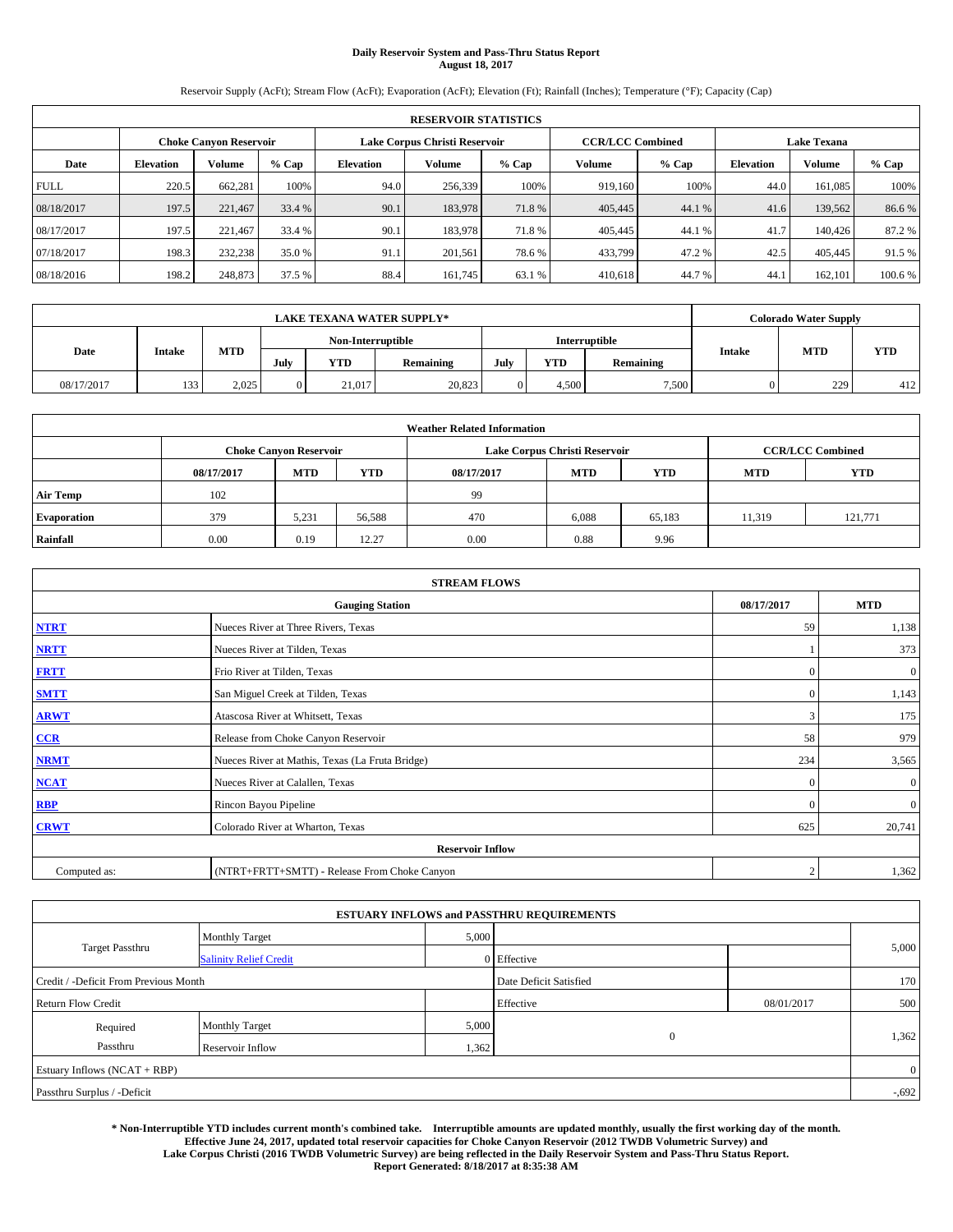# **Daily Reservoir System and Pass-Thru Status Report August 19, 2017**

Reservoir Supply (AcFt); Stream Flow (AcFt); Evaporation (AcFt); Elevation (Ft); Rainfall (Inches); Temperature (°F); Capacity (Cap)

|             | <b>RESERVOIR STATISTICS</b> |                        |         |                  |                               |         |                                               |         |                  |               |        |
|-------------|-----------------------------|------------------------|---------|------------------|-------------------------------|---------|-----------------------------------------------|---------|------------------|---------------|--------|
|             |                             | Choke Canvon Reservoir |         |                  | Lake Corpus Christi Reservoir |         | <b>CCR/LCC Combined</b><br><b>Lake Texana</b> |         |                  |               |        |
| Date        | <b>Elevation</b>            | Volume                 | $%$ Cap | <b>Elevation</b> | <b>Volume</b>                 | $%$ Cap | Volume                                        | $%$ Cap | <b>Elevation</b> | <b>Volume</b> | % Cap  |
| <b>FULL</b> | 220.5                       | 662,281                | 100%    | 94.0             | 256,339                       | 100%    | 919.160                                       | 100%    | 44.0             | 161.085       | 100%   |
| 08/19/2017  | 197.4                       | 221,467                | 33.4 %  | 90.0             | 182,266                       | 71.1 %  | 403,733                                       | 43.9%   | 41.6             | 139.562       | 86.6%  |
| 08/18/2017  | 197.5                       | 221,467                | 33.4 %  | 90.1             | 183,978                       | 71.8%   | 405,445                                       | 44.1 %  | 41.6             | 139.562       | 86.6%  |
| 07/19/2017  | 198.3                       | 232,238                | 35.0 %  | 91.1             | 201,561                       | 78.6%   | 433,799                                       | 47.2 %  | 42.5             | 403,733       | 91.5 % |
| 08/19/2016  | 198.2                       | 248,313                | 37.5 %  | 88.4             | 161,745                       | 63.1 %  | 410,058                                       | 44.6 %  | 44.2             | 163,121       | 101.3% |

|            | <b>LAKE TEXANA WATER SUPPLY*</b>                                                     |       |                   |               |            |               |       |       | <b>Colorado Water Supply</b> |     |     |
|------------|--------------------------------------------------------------------------------------|-------|-------------------|---------------|------------|---------------|-------|-------|------------------------------|-----|-----|
|            |                                                                                      |       | Non-Interruptible |               |            | Interruptible |       |       |                              |     |     |
| Date       | <b>MTD</b><br><b>Intake</b><br><b>YTD</b><br><b>YTD</b><br>July<br>July<br>Remaining |       | Remaining         | <b>Intake</b> | <b>MTD</b> | <b>YTD</b>    |       |       |                              |     |     |
| 08/18/2017 | 134                                                                                  | 2,158 |                   | 21,151        | 20,689     |               | 4.500 | 7,500 |                              | 229 | 412 |

| <b>Weather Related Information</b> |            |                               |            |                                                      |                               |        |                         |         |  |  |
|------------------------------------|------------|-------------------------------|------------|------------------------------------------------------|-------------------------------|--------|-------------------------|---------|--|--|
|                                    |            | <b>Choke Canvon Reservoir</b> |            |                                                      | Lake Corpus Christi Reservoir |        | <b>CCR/LCC Combined</b> |         |  |  |
|                                    | 08/18/2017 | <b>MTD</b>                    | <b>YTD</b> | <b>MTD</b><br><b>YTD</b><br><b>MTD</b><br>08/18/2017 |                               |        |                         |         |  |  |
| <b>Air Temp</b>                    | 102        |                               |            | 101                                                  |                               |        |                         |         |  |  |
| <b>Evaporation</b>                 | 371        | 5,602                         | 56,959     | 378                                                  | 6,466                         | 65,561 | 12.068                  | 122,520 |  |  |
| Rainfall                           | 0.00       | 0.19                          | 12.27      | 0.00                                                 | 0.88                          | 9.96   |                         |         |  |  |

| <b>STREAM FLOWS</b>     |                                                 |                |                  |  |  |  |  |  |  |
|-------------------------|-------------------------------------------------|----------------|------------------|--|--|--|--|--|--|
|                         | <b>Gauging Station</b>                          | 08/18/2017     | <b>MTD</b>       |  |  |  |  |  |  |
| <b>NTRT</b>             | Nueces River at Three Rivers, Texas             | 55             | 1,192            |  |  |  |  |  |  |
| <b>NRTT</b>             | Nueces River at Tilden, Texas                   | $\mathbf{0}$   | 373              |  |  |  |  |  |  |
| <b>FRTT</b>             | Frio River at Tilden, Texas                     | $\mathbf{0}$   | $\boldsymbol{0}$ |  |  |  |  |  |  |
| <b>SMTT</b>             | San Miguel Creek at Tilden, Texas               | $\mathbf{0}$   | 1,143            |  |  |  |  |  |  |
| <b>ARWT</b>             | Atascosa River at Whitsett, Texas               | $\overline{2}$ | 177              |  |  |  |  |  |  |
| $CCR$                   | Release from Choke Canyon Reservoir             | 58             | 1,036            |  |  |  |  |  |  |
| <b>NRMT</b>             | Nueces River at Mathis, Texas (La Fruta Bridge) | 270            | 3,835            |  |  |  |  |  |  |
| <b>NCAT</b>             | Nueces River at Calallen, Texas                 | $\mathbf{0}$   | $\overline{0}$   |  |  |  |  |  |  |
| RBP                     | Rincon Bayou Pipeline                           | $\Omega$       | $\mathbf{0}$     |  |  |  |  |  |  |
| <b>CRWT</b>             | Colorado River at Wharton, Texas                | 520            | 21,261           |  |  |  |  |  |  |
| <b>Reservoir Inflow</b> |                                                 |                |                  |  |  |  |  |  |  |
| Computed as:            | (NTRT+FRTT+SMTT) - Release From Choke Canyon    |                |                  |  |  |  |  |  |  |

| <b>ESTUARY INFLOWS and PASSTHRU REQUIREMENTS</b> |                               |       |                        |            |                |  |  |  |  |  |
|--------------------------------------------------|-------------------------------|-------|------------------------|------------|----------------|--|--|--|--|--|
|                                                  | <b>Monthly Target</b>         | 5,000 |                        |            |                |  |  |  |  |  |
| <b>Target Passthru</b>                           | <b>Salinity Relief Credit</b> |       | $0$ Effective          |            | 5,000          |  |  |  |  |  |
| Credit / -Deficit From Previous Month            |                               |       | Date Deficit Satisfied |            | 170            |  |  |  |  |  |
| <b>Return Flow Credit</b>                        |                               |       | Effective              | 08/01/2017 | 500            |  |  |  |  |  |
| Required                                         | <b>Monthly Target</b>         | 5,000 |                        |            |                |  |  |  |  |  |
| Passthru                                         | Reservoir Inflow              | 1,365 | $\overline{0}$         |            | 1,365          |  |  |  |  |  |
| Estuary Inflows (NCAT + RBP)                     |                               |       |                        |            | $\overline{0}$ |  |  |  |  |  |
| Passthru Surplus / -Deficit                      |                               |       |                        |            | $-0.695$       |  |  |  |  |  |

**\* Non-Interruptible YTD includes current month's combined take. Interruptible amounts are updated monthly, usually the first working day of the month. Effective June 24, 2017, updated total reservoir capacities for Choke Canyon Reservoir (2012 TWDB Volumetric Survey) and Lake Corpus Christi (2016 TWDB Volumetric Survey) are being reflected in the Daily Reservoir System and Pass-Thru Status Report. Report Generated: 8/19/2017 at 8:09:20 AM**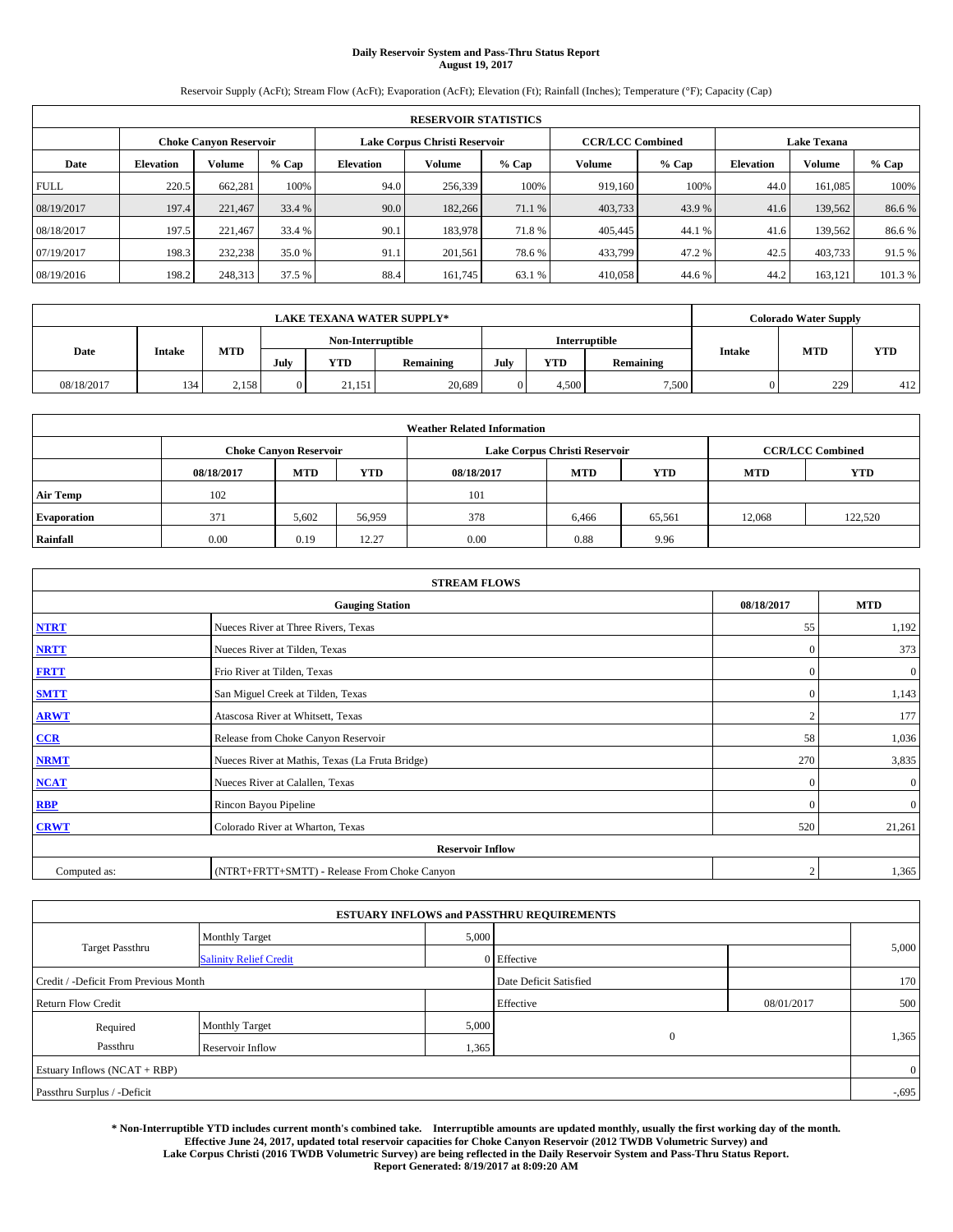# **Daily Reservoir System and Pass-Thru Status Report August 20, 2017**

Reservoir Supply (AcFt); Stream Flow (AcFt); Evaporation (AcFt); Elevation (Ft); Rainfall (Inches); Temperature (°F); Capacity (Cap)

|                                                                | <b>RESERVOIR STATISTICS</b> |         |         |           |         |         |                                               |         |                  |               |         |
|----------------------------------------------------------------|-----------------------------|---------|---------|-----------|---------|---------|-----------------------------------------------|---------|------------------|---------------|---------|
| Lake Corpus Christi Reservoir<br><b>Choke Canyon Reservoir</b> |                             |         |         |           |         |         | <b>CCR/LCC Combined</b><br><b>Lake Texana</b> |         |                  |               |         |
| Date                                                           | <b>Elevation</b>            | Volume  | $%$ Cap | Elevation | Volume  | $%$ Cap | Volume                                        | $%$ Cap | <b>Elevation</b> | <b>Volume</b> | % Cap   |
| <b>FULL</b>                                                    | 220.5                       | 662.281 | 100%    | 94.0      | 256,339 | 100%    | 919.160                                       | 100%    | 44.0             | 161.085       | 100%    |
| 08/20/2017                                                     | 197.5                       | 221,467 | 33.4 %  | 90.0      | 182,266 | 71.1 %  | 403,733                                       | 43.9 %  | 41.6             | 139.562       | 86.6%   |
| 08/19/2017                                                     | 197.4                       | 221.467 | 33.4 %  | 90.0      | 182,266 | 71.1 %  | 403,733                                       | 43.9 %  | 41.6             | 139.562       | 86.6%   |
| 07/20/2017                                                     | 198.3                       | 232,238 | 35.0 %  | 91.0      | 199.764 | 77.9 %  | 432,002                                       | 47.0 %  | 42.5             | 403,733       | 91.5 %  |
| 08/20/2016                                                     | 198.1                       | 247,752 | 37.4 %  | 88.5      | 162,061 | 63.2 %  | 409,813                                       | 44.6 %  | 44.2             | 163,121       | 101.3 % |

|            | <b>LAKE TEXANA WATER SUPPLY*</b> |       |                   |            |               |      |       |           |               | <b>Colorado Water Supply</b> |            |
|------------|----------------------------------|-------|-------------------|------------|---------------|------|-------|-----------|---------------|------------------------------|------------|
|            |                                  |       | Non-Interruptible |            | Interruptible |      |       |           |               |                              |            |
| Date       | <b>Intake</b>                    | MTD   | July              | <b>YTD</b> | Remaining     | July | YTD   | Remaining | <b>Intake</b> | <b>MTD</b>                   | <b>YTD</b> |
| 08/19/2017 | 134                              | 2,292 |                   | 21,284     | 20,556        |      | 4,500 | 7,500     |               | 229                          | 412        |

|                    | <b>Weather Related Information</b> |                               |            |            |                               |                         |        |         |  |  |  |  |
|--------------------|------------------------------------|-------------------------------|------------|------------|-------------------------------|-------------------------|--------|---------|--|--|--|--|
|                    |                                    | <b>Choke Canyon Reservoir</b> |            |            | Lake Corpus Christi Reservoir | <b>CCR/LCC Combined</b> |        |         |  |  |  |  |
|                    | 08/19/2017                         | <b>MTD</b>                    | <b>YTD</b> | 08/19/2017 | <b>MTD</b>                    | <b>YTD</b>              |        |         |  |  |  |  |
| <b>Air Temp</b>    | 101                                |                               |            | 99         |                               |                         |        |         |  |  |  |  |
| <b>Evaporation</b> | 363                                | 5,965                         | 57,322     | 318        | 6,784                         | 65,879                  | 12.749 | 123.201 |  |  |  |  |
| Rainfall           | 0.00                               | 0.19                          | 12.27      | 0.00       | 0.88                          | 9.96                    |        |         |  |  |  |  |

| <b>STREAM FLOWS</b> |                                                 |              |                |  |  |  |  |  |
|---------------------|-------------------------------------------------|--------------|----------------|--|--|--|--|--|
|                     | <b>Gauging Station</b>                          | 08/19/2017   | <b>MTD</b>     |  |  |  |  |  |
| <b>NTRT</b>         | Nueces River at Three Rivers, Texas             | 52           | 1,245          |  |  |  |  |  |
| <b>NRTT</b>         | Nueces River at Tilden, Texas                   | $\mathbf{0}$ | 373            |  |  |  |  |  |
| <b>FRTT</b>         | Frio River at Tilden, Texas                     | $\mathbf{0}$ | $\mathbf{0}$   |  |  |  |  |  |
| <b>SMTT</b>         | San Miguel Creek at Tilden, Texas               | $\mathbf{0}$ | 1,143          |  |  |  |  |  |
| <b>ARWT</b>         | Atascosa River at Whitsett, Texas               |              | 178            |  |  |  |  |  |
| $CCR$               | Release from Choke Canyon Reservoir             | 58           | 1,094          |  |  |  |  |  |
| <b>NRMT</b>         | Nueces River at Mathis, Texas (La Fruta Bridge) | 302          | 4,137          |  |  |  |  |  |
| <b>NCAT</b>         | Nueces River at Calallen, Texas                 | $\theta$     | $\overline{0}$ |  |  |  |  |  |
| RBP                 | Rincon Bayou Pipeline                           | $\mathbf{0}$ | $\mathbf{0}$   |  |  |  |  |  |
| <b>CRWT</b>         | Colorado River at Wharton, Texas                | 447          | 21,708         |  |  |  |  |  |
|                     | <b>Reservoir Inflow</b>                         |              |                |  |  |  |  |  |
| Computed as:        | (NTRT+FRTT+SMTT) - Release From Choke Canyon    |              | 1,366          |  |  |  |  |  |

|                                       |                               |       | <b>ESTUARY INFLOWS and PASSTHRU REQUIREMENTS</b> |            |                |
|---------------------------------------|-------------------------------|-------|--------------------------------------------------|------------|----------------|
|                                       | <b>Monthly Target</b>         | 5,000 |                                                  |            |                |
| <b>Target Passthru</b>                | <b>Salinity Relief Credit</b> |       | 0 Effective                                      |            | 5,000          |
| Credit / -Deficit From Previous Month |                               |       | Date Deficit Satisfied                           |            | 170            |
| <b>Return Flow Credit</b>             |                               |       | Effective                                        | 08/01/2017 | 500            |
| Required                              | <b>Monthly Target</b>         | 5,000 |                                                  |            |                |
| Passthru                              | Reservoir Inflow              | 1,366 | $\overline{0}$                                   |            | 1,366          |
| Estuary Inflows (NCAT + RBP)          |                               |       |                                                  |            | $\overline{0}$ |
| Passthru Surplus / -Deficit           |                               |       |                                                  |            | $-0.696$       |

**\* Non-Interruptible YTD includes current month's combined take. Interruptible amounts are updated monthly, usually the first working day of the month. Effective June 24, 2017, updated total reservoir capacities for Choke Canyon Reservoir (2012 TWDB Volumetric Survey) and Lake Corpus Christi (2016 TWDB Volumetric Survey) are being reflected in the Daily Reservoir System and Pass-Thru Status Report. Report Generated: 8/20/2017 at 8:09:15 AM**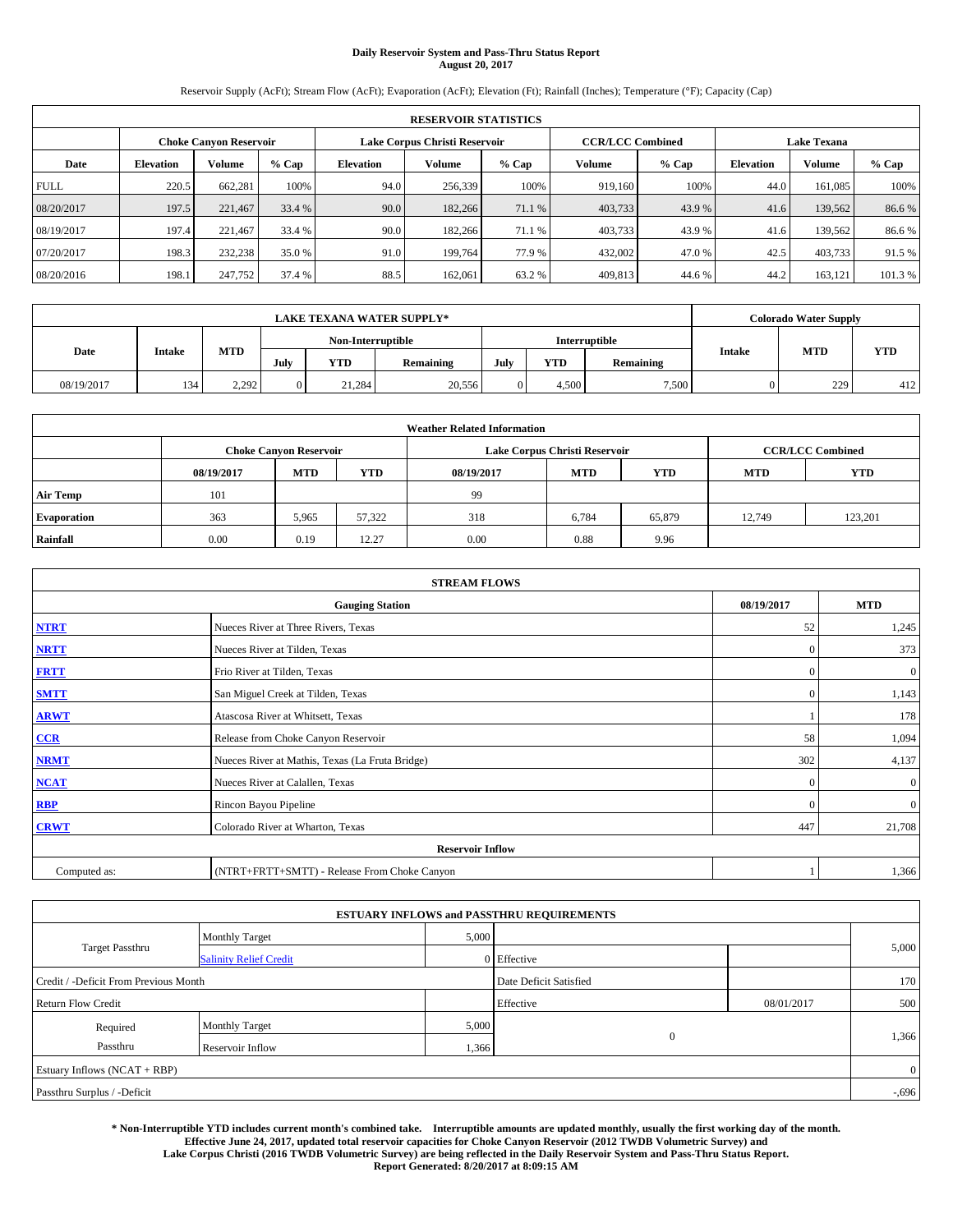# **Daily Reservoir System and Pass-Thru Status Report August 21, 2017**

Reservoir Supply (AcFt); Stream Flow (AcFt); Evaporation (AcFt); Elevation (Ft); Rainfall (Inches); Temperature (°F); Capacity (Cap)

|             | <b>RESERVOIR STATISTICS</b>                                    |         |         |           |         |         |                         |         |                    |               |         |  |  |
|-------------|----------------------------------------------------------------|---------|---------|-----------|---------|---------|-------------------------|---------|--------------------|---------------|---------|--|--|
|             | Lake Corpus Christi Reservoir<br><b>Choke Canyon Reservoir</b> |         |         |           |         |         | <b>CCR/LCC Combined</b> |         | <b>Lake Texana</b> |               |         |  |  |
| Date        | <b>Elevation</b>                                               | Volume  | $%$ Cap | Elevation | Volume  | $%$ Cap | Volume                  | $%$ Cap | <b>Elevation</b>   | <b>Volume</b> | % Cap   |  |  |
| <b>FULL</b> | 220.5                                                          | 662,281 | 100%    | 94.0      | 256,339 | 100%    | 919.160                 | 100%    | 44.0               | 161.085       | 100%    |  |  |
| 08/21/2017  | 197.4                                                          | 221,467 | 33.4 %  | 90.0      | 182,266 | 71.1 %  | 403,733                 | 43.9 %  | 41.6               | 139.562       | 86.6%   |  |  |
| 08/20/2017  | 197.5                                                          | 221.467 | 33.4 %  | 90.0      | 182,266 | 71.1 %  | 403,733                 | 43.9 %  | 41.6               | 139.562       | 86.6%   |  |  |
| 07/21/2017  | 198.3                                                          | 232,238 | 35.0 %  | 91.0      | 199.764 | 77.9 %  | 432,002                 | 47.0 %  | 42.5               | 403,733       | 91.5 %  |  |  |
| 08/21/2016  | 198.4                                                          | 252,149 | 38.0 %  | 88.6      | 164,283 | 64.1 %  | 416,432                 | 45.3%   | 44.2               | 163,121       | 101.3 % |  |  |

|            | <b>LAKE TEXANA WATER SUPPLY*</b> |            |                   |            |           |               |       |           |               | <b>Colorado Water Supply</b> |            |
|------------|----------------------------------|------------|-------------------|------------|-----------|---------------|-------|-----------|---------------|------------------------------|------------|
|            |                                  |            | Non-Interruptible |            |           | Interruptible |       |           |               |                              |            |
| Date       | Intake                           | <b>MTD</b> | July              | <b>YTD</b> | Remaining | July          | YTD   | Remaining | <b>Intake</b> | <b>MTD</b>                   | <b>YTD</b> |
| 08/20/2017 | 134                              | 2.425      |                   | 21.418     | 20,422    |               | 4.500 | 7,500     |               | 229                          | 412        |

|                    | <b>Weather Related Information</b> |                               |            |            |                               |                         |        |         |  |  |  |  |
|--------------------|------------------------------------|-------------------------------|------------|------------|-------------------------------|-------------------------|--------|---------|--|--|--|--|
|                    |                                    | <b>Choke Canyon Reservoir</b> |            |            | Lake Corpus Christi Reservoir | <b>CCR/LCC Combined</b> |        |         |  |  |  |  |
|                    | 08/20/2017                         | <b>MTD</b>                    | <b>YTD</b> | 08/20/2017 | <b>MTD</b>                    | <b>YTD</b>              |        |         |  |  |  |  |
| <b>Air Temp</b>    | 100                                |                               |            | 98         |                               |                         |        |         |  |  |  |  |
| <b>Evaporation</b> | 379                                | 6,344                         | 57,701     | 358        | 7,142                         | 66.237                  | 13,486 | 123.938 |  |  |  |  |
| Rainfall           | 0.00                               | 0.19                          | 12.27      | 0.00       | 0.88                          | 9.96                    |        |         |  |  |  |  |

| <b>STREAM FLOWS</b> |                                                 |              |              |  |  |  |  |  |
|---------------------|-------------------------------------------------|--------------|--------------|--|--|--|--|--|
|                     | <b>Gauging Station</b>                          | 08/20/2017   | <b>MTD</b>   |  |  |  |  |  |
| <b>NTRT</b>         | Nueces River at Three Rivers, Texas             | 50           | 1,294        |  |  |  |  |  |
| <b>NRTT</b>         | Nueces River at Tilden, Texas                   | $\mathbf{0}$ | 373          |  |  |  |  |  |
| <b>FRTT</b>         | Frio River at Tilden, Texas                     | $\mathbf{0}$ | $\mathbf{0}$ |  |  |  |  |  |
| <b>SMTT</b>         | San Miguel Creek at Tilden, Texas               | $\mathbf{0}$ | 1,143        |  |  |  |  |  |
| <b>ARWT</b>         | Atascosa River at Whitsett, Texas               |              | 179          |  |  |  |  |  |
| $CCR$               | Release from Choke Canyon Reservoir             | 58           | 1,151        |  |  |  |  |  |
| <b>NRMT</b>         | Nueces River at Mathis, Texas (La Fruta Bridge) | 302          | 4,439        |  |  |  |  |  |
| <b>NCAT</b>         | Nueces River at Calallen, Texas                 |              |              |  |  |  |  |  |
| RBP                 | Rincon Bayou Pipeline                           | 81           | 81           |  |  |  |  |  |
| <b>CRWT</b>         | Colorado River at Wharton, Texas                | 308          | 22,016       |  |  |  |  |  |
|                     | <b>Reservoir Inflow</b>                         |              |              |  |  |  |  |  |
| Computed as:        | (NTRT+FRTT+SMTT) - Release From Choke Canyon    |              | 1,367        |  |  |  |  |  |

|                                       |                               |       | <b>ESTUARY INFLOWS and PASSTHRU REQUIREMENTS</b> |            |          |
|---------------------------------------|-------------------------------|-------|--------------------------------------------------|------------|----------|
|                                       | <b>Monthly Target</b>         | 5,000 |                                                  |            |          |
| <b>Target Passthru</b>                | <b>Salinity Relief Credit</b> |       | 0 Effective                                      |            | 5,000    |
| Credit / -Deficit From Previous Month |                               |       | Date Deficit Satisfied                           |            | 170      |
| <b>Return Flow Credit</b>             |                               |       | Effective                                        | 08/01/2017 | 500      |
| Required                              | <b>Monthly Target</b>         | 5,000 |                                                  |            |          |
| Passthru                              | Reservoir Inflow              | 1,367 | $\overline{0}$                                   |            | 1,367    |
| Estuary Inflows (NCAT + RBP)          |                               |       |                                                  |            | 81       |
| Passthru Surplus / -Deficit           |                               |       |                                                  |            | $-0.616$ |

**\* Non-Interruptible YTD includes current month's combined take. Interruptible amounts are updated monthly, usually the first working day of the month. Effective June 24, 2017, updated total reservoir capacities for Choke Canyon Reservoir (2012 TWDB Volumetric Survey) and Lake Corpus Christi (2016 TWDB Volumetric Survey) are being reflected in the Daily Reservoir System and Pass-Thru Status Report. Report Generated: 8/21/2017 at 9:25:21 AM**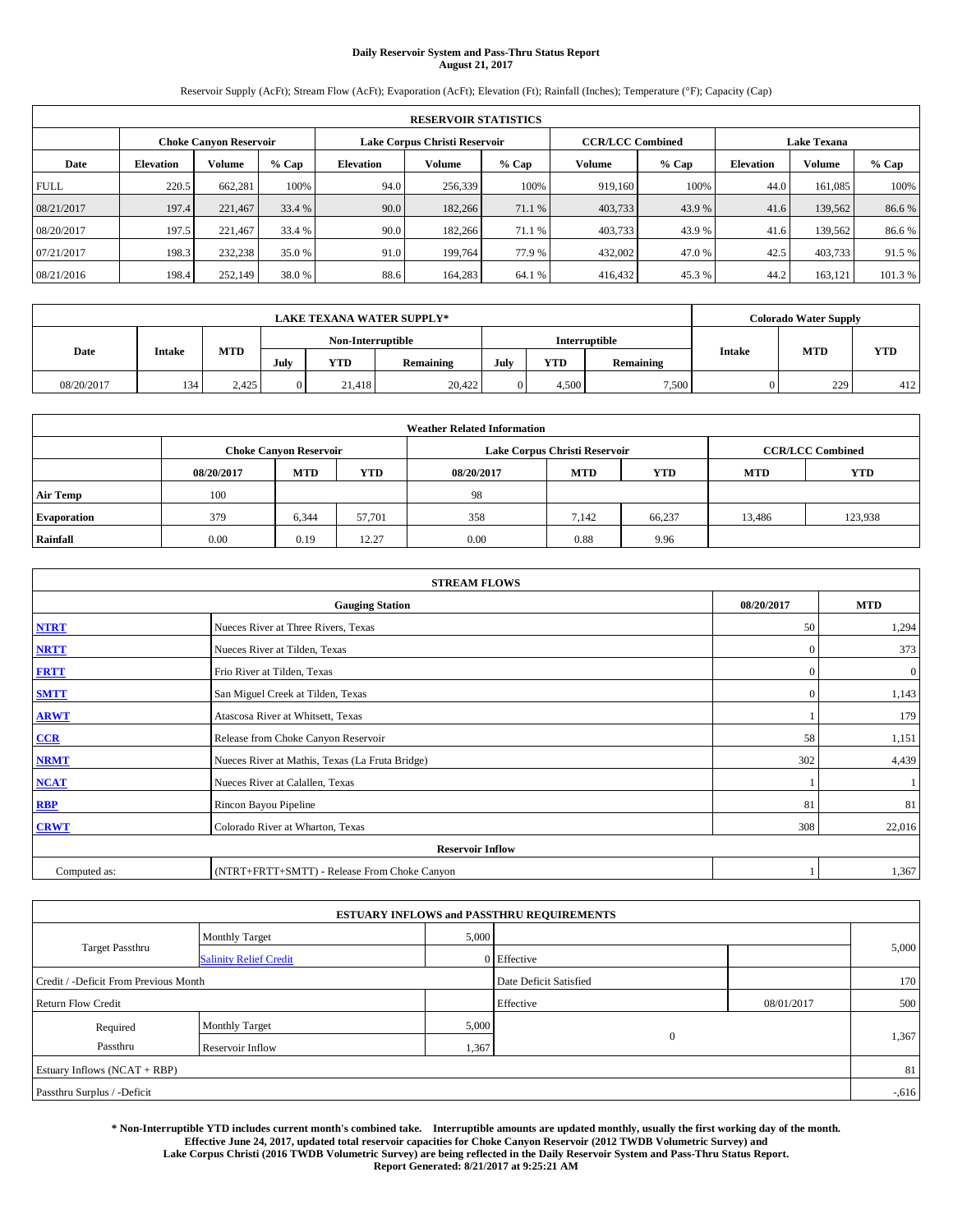# **Daily Reservoir System and Pass-Thru Status Report August 22, 2017**

Reservoir Supply (AcFt); Stream Flow (AcFt); Evaporation (AcFt); Elevation (Ft); Rainfall (Inches); Temperature (°F); Capacity (Cap)

|             | <b>RESERVOIR STATISTICS</b>                                    |         |         |           |         |         |                         |         |                    |               |         |  |  |
|-------------|----------------------------------------------------------------|---------|---------|-----------|---------|---------|-------------------------|---------|--------------------|---------------|---------|--|--|
|             | Lake Corpus Christi Reservoir<br><b>Choke Canyon Reservoir</b> |         |         |           |         |         | <b>CCR/LCC Combined</b> |         | <b>Lake Texana</b> |               |         |  |  |
| Date        | <b>Elevation</b>                                               | Volume  | $%$ Cap | Elevation | Volume  | $%$ Cap | Volume                  | $%$ Cap | <b>Elevation</b>   | <b>Volume</b> | % Cap   |  |  |
| <b>FULL</b> | 220.5                                                          | 662,281 | 100%    | 94.0      | 256,339 | 100%    | 919.160                 | 100%    | 44.0               | 161.085       | 100%    |  |  |
| 08/22/2017  | 197.4                                                          | 220,142 | 33.2 %  | 89.9      | 180,563 | 70.4 %  | 400,705                 | 43.6 %  | 41.4               | 137,841       | 85.6%   |  |  |
| 08/21/2017  | 197.4                                                          | 221.467 | 33.4 %  | 90.0      | 182,266 | 71.1 %  | 403,733                 | 43.9 %  | 41.6               | 139.562       | 86.6%   |  |  |
| 07/22/2017  | 198.2                                                          | 230,875 | 34.8 %  | 91.0      | 199.764 | 77.9 %  | 430,639                 | 46.9%   | 42.5               | 400,705       | 91.5 %  |  |  |
| 08/22/2016  | 199.2                                                          | 263,398 | 39.7 %  | 88.7      | 166,517 | 65.0%   | 429,915                 | 46.8%   | 44.2               | 163,121       | 101.3 % |  |  |

|            | <b>LAKE TEXANA WATER SUPPLY*</b> |            |                   |            |           |               |       |           |               | <b>Colorado Water Supply</b> |            |
|------------|----------------------------------|------------|-------------------|------------|-----------|---------------|-------|-----------|---------------|------------------------------|------------|
|            |                                  |            | Non-Interruptible |            |           | Interruptible |       |           |               |                              |            |
| Date       | Intake                           | <b>MTD</b> | July              | <b>YTD</b> | Remaining | July          | YTD   | Remaining | <b>Intake</b> | <b>MTD</b>                   | <b>YTD</b> |
| 08/21/2017 | 134                              | 2,559      |                   | 21,551     | 20,289    |               | 4.500 | 7,500     |               | 229                          | 412        |

|                    | <b>Weather Related Information</b> |                               |            |            |                               |                         |        |         |  |  |  |  |
|--------------------|------------------------------------|-------------------------------|------------|------------|-------------------------------|-------------------------|--------|---------|--|--|--|--|
|                    |                                    | <b>Choke Canyon Reservoir</b> |            |            | Lake Corpus Christi Reservoir | <b>CCR/LCC Combined</b> |        |         |  |  |  |  |
|                    | 08/21/2017                         | <b>MTD</b>                    | <b>YTD</b> | 08/21/2017 | <b>MTD</b>                    | <b>YTD</b>              |        |         |  |  |  |  |
| <b>Air Temp</b>    | 97                                 |                               |            | 96         |                               |                         |        |         |  |  |  |  |
| <b>Evaporation</b> | 277                                | 6,621                         | 57,978     | 386        | 7,528                         | 66,623                  | 14,149 | 124,601 |  |  |  |  |
| Rainfall           | 0.00                               | 0.19                          | 12.27      | 0.00       | 0.88                          | 9.96                    |        |         |  |  |  |  |

| <b>STREAM FLOWS</b> |                                                 |              |                  |  |  |  |  |  |  |
|---------------------|-------------------------------------------------|--------------|------------------|--|--|--|--|--|--|
|                     | <b>Gauging Station</b>                          |              |                  |  |  |  |  |  |  |
| <b>NTRT</b>         | Nueces River at Three Rivers, Texas             | 49           | 1,343            |  |  |  |  |  |  |
| <b>NRTT</b>         | Nueces River at Tilden, Texas                   | $\mathbf{0}$ | 373              |  |  |  |  |  |  |
| <b>FRTT</b>         | Frio River at Tilden, Texas                     | $\mathbf{0}$ | $\boldsymbol{0}$ |  |  |  |  |  |  |
| <b>SMTT</b>         | San Miguel Creek at Tilden, Texas               | $\mathbf{0}$ | 1,143            |  |  |  |  |  |  |
| <b>ARWT</b>         | Atascosa River at Whitsett, Texas               |              | 180              |  |  |  |  |  |  |
| $CCR$               | Release from Choke Canyon Reservoir             | 58           | 1,209            |  |  |  |  |  |  |
| <b>NRMT</b>         | Nueces River at Mathis, Texas (La Fruta Bridge) | 318          | 4,756            |  |  |  |  |  |  |
| <b>NCAT</b>         | Nueces River at Calallen, Texas                 | $\mathbf{0}$ |                  |  |  |  |  |  |  |
| RBP                 | Rincon Bayou Pipeline                           | 109          | 190              |  |  |  |  |  |  |
| <b>CRWT</b>         | Colorado River at Wharton, Texas                | 304          | 22,319           |  |  |  |  |  |  |
|                     | <b>Reservoir Inflow</b>                         |              |                  |  |  |  |  |  |  |
| Computed as:        | (NTRT+FRTT+SMTT) - Release From Choke Canyon    |              | 1,368            |  |  |  |  |  |  |

| <b>ESTUARY INFLOWS and PASSTHRU REQUIREMENTS</b> |                               |       |                        |            |         |  |  |  |  |  |
|--------------------------------------------------|-------------------------------|-------|------------------------|------------|---------|--|--|--|--|--|
|                                                  | <b>Monthly Target</b>         | 5,000 |                        |            |         |  |  |  |  |  |
| <b>Target Passthru</b>                           | <b>Salinity Relief Credit</b> |       | $0$ Effective          |            | 5,000   |  |  |  |  |  |
| Credit / -Deficit From Previous Month            |                               |       | Date Deficit Satisfied |            | 170     |  |  |  |  |  |
| <b>Return Flow Credit</b>                        |                               |       | Effective              | 08/01/2017 | 500     |  |  |  |  |  |
| Required                                         | <b>Monthly Target</b>         | 5,000 |                        |            |         |  |  |  |  |  |
| Passthru                                         | Reservoir Inflow              | 1,368 | $\overline{0}$         |            | 1,368   |  |  |  |  |  |
| Estuary Inflows (NCAT + RBP)                     |                               |       |                        |            | 190     |  |  |  |  |  |
| Passthru Surplus / -Deficit                      |                               |       |                        |            | $-.507$ |  |  |  |  |  |

**\* Non-Interruptible YTD includes current month's combined take. Interruptible amounts are updated monthly, usually the first working day of the month. Effective June 24, 2017, updated total reservoir capacities for Choke Canyon Reservoir (2012 TWDB Volumetric Survey) and Lake Corpus Christi (2016 TWDB Volumetric Survey) are being reflected in the Daily Reservoir System and Pass-Thru Status Report.** 

**Report Generated: 8/22/2017 at 9:34:01 AM**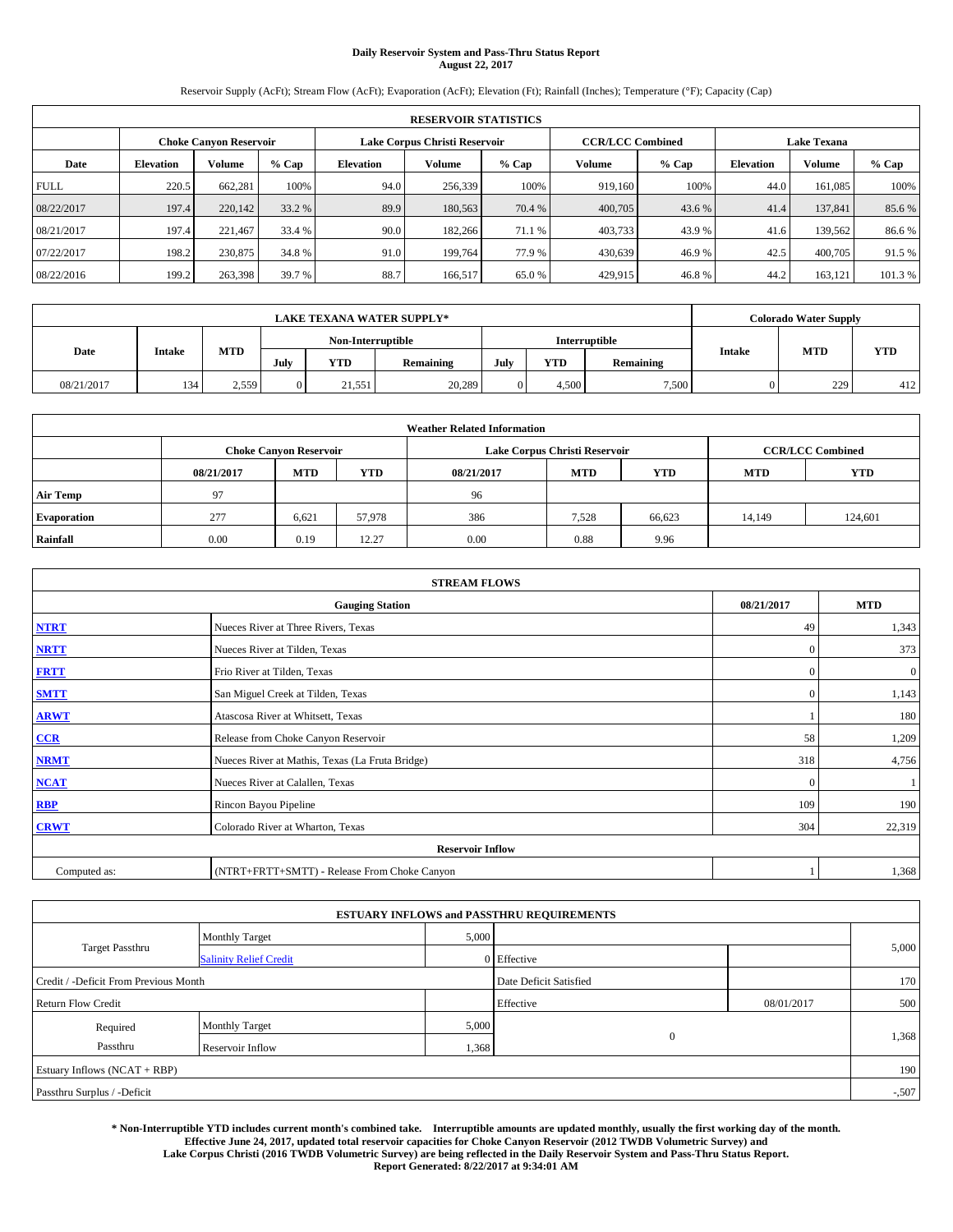# **Daily Reservoir System and Pass-Thru Status Report August 23, 2017**

Reservoir Supply (AcFt); Stream Flow (AcFt); Evaporation (AcFt); Elevation (Ft); Rainfall (Inches); Temperature (°F); Capacity (Cap)

|             | <b>RESERVOIR STATISTICS</b> |                               |         |           |                               |         |                         |         |                  |                    |         |  |
|-------------|-----------------------------|-------------------------------|---------|-----------|-------------------------------|---------|-------------------------|---------|------------------|--------------------|---------|--|
|             |                             | <b>Choke Canyon Reservoir</b> |         |           | Lake Corpus Christi Reservoir |         | <b>CCR/LCC Combined</b> |         |                  | <b>Lake Texana</b> |         |  |
| Date        | <b>Elevation</b>            | Volume                        | $%$ Cap | Elevation | Volume                        | $%$ Cap | Volume                  | $%$ Cap | <b>Elevation</b> | <b>Volume</b>      | % Cap   |  |
| <b>FULL</b> | 220.5                       | 662,281                       | 100%    | 94.0      | 256,339                       | 100%    | 919.160                 | 100%    | 44.0             | 161.085            | 100%    |  |
| 08/23/2017  | 197.4                       | 220,142                       | 33.2 %  | 89.9      | 180,563                       | 70.4 %  | 400,705                 | 43.6 %  | 41.4             | 137,841            | 85.6%   |  |
| 08/22/2017  | 197.4                       | 220,142                       | 33.2 %  | 89.9      | 180,563                       | 70.4 %  | 400,705                 | 43.6 %  | 41.4             | 137,841            | 85.6 %  |  |
| 07/23/2017  | 198.2                       | 230,875                       | 34.8 %  | 90.9      | 197,976                       | 77.2 %  | 428.851                 | 46.7 %  | 42.5             | 400,705            | 91.5 %  |  |
| 08/23/2016  | 199.8                       | 273,028                       | 41.2 %  | 88.9      | 169,889                       | 66.3%   | 442,917                 | 48.2%   | 44.2             | 163,121            | 101.3 % |  |

| <b>LAKE TEXANA WATER SUPPLY*</b> |                   |       |            |        |               |           |       | <b>Colorado Water Supply</b> |           |               |            |            |
|----------------------------------|-------------------|-------|------------|--------|---------------|-----------|-------|------------------------------|-----------|---------------|------------|------------|
|                                  | Non-Interruptible |       |            |        | Interruptible |           |       |                              |           |               |            |            |
| Date                             | Intake            |       | <b>MTD</b> | July   | <b>YTD</b>    | Remaining | July  | YTD                          | Remaining | <b>Intake</b> | <b>MTD</b> | <b>YTD</b> |
| 08/22/2017                       | 134               | 2,693 |            | 21.685 | 20,155        |           | 4.500 | 7,500                        |           | 229           | 412        |            |

| <b>Weather Related Information</b> |            |                               |            |            |                               |                         |            |            |  |  |
|------------------------------------|------------|-------------------------------|------------|------------|-------------------------------|-------------------------|------------|------------|--|--|
|                                    |            | <b>Choke Canyon Reservoir</b> |            |            | Lake Corpus Christi Reservoir | <b>CCR/LCC Combined</b> |            |            |  |  |
|                                    | 08/22/2017 | <b>MTD</b>                    | <b>YTD</b> | 08/22/2017 | <b>MTD</b>                    | <b>YTD</b>              | <b>MTD</b> | <b>YTD</b> |  |  |
| <b>Air Temp</b>                    | 99         |                               |            | 96         |                               |                         |            |            |  |  |
| <b>Evaporation</b>                 | 331        | 6,952                         | 58,309     | 386        | 7,914                         | 67,009                  | 14,866     | 125,318    |  |  |
| Rainfall                           | 0.00       | 0.19                          | 12.27      | 0.00       | 0.88                          | 9.96                    |            |            |  |  |

| <b>STREAM FLOWS</b> |                                                 |              |              |  |  |  |  |  |  |  |
|---------------------|-------------------------------------------------|--------------|--------------|--|--|--|--|--|--|--|
|                     | <b>Gauging Station</b>                          |              |              |  |  |  |  |  |  |  |
| <b>NTRT</b>         | Nueces River at Three Rivers, Texas             | 48           | 1,392        |  |  |  |  |  |  |  |
| <b>NRTT</b>         | Nueces River at Tilden, Texas                   | $\mathbf{0}$ | 373          |  |  |  |  |  |  |  |
| <b>FRTT</b>         | Frio River at Tilden, Texas                     | $\mathbf{0}$ | $\mathbf{0}$ |  |  |  |  |  |  |  |
| <b>SMTT</b>         | San Miguel Creek at Tilden, Texas               | $\mathbf{0}$ | 1,143        |  |  |  |  |  |  |  |
| <b>ARWT</b>         | Atascosa River at Whitsett, Texas               |              | 180          |  |  |  |  |  |  |  |
| $CCR$               | Release from Choke Canyon Reservoir             | 58           | 1,266        |  |  |  |  |  |  |  |
| <b>NRMT</b>         | Nueces River at Mathis, Texas (La Fruta Bridge) | 333          | 5,090        |  |  |  |  |  |  |  |
| <b>NCAT</b>         | Nueces River at Calallen, Texas                 | $\Omega$     |              |  |  |  |  |  |  |  |
| RBP                 | Rincon Bayou Pipeline                           | 109          | 299          |  |  |  |  |  |  |  |
| <b>CRWT</b>         | Colorado River at Wharton, Texas                | 341          | 22,661       |  |  |  |  |  |  |  |
|                     | <b>Reservoir Inflow</b>                         |              |              |  |  |  |  |  |  |  |
| Computed as:        | (NTRT+FRTT+SMTT) - Release From Choke Canyon    |              | 1,368        |  |  |  |  |  |  |  |

| <b>ESTUARY INFLOWS and PASSTHRU REQUIREMENTS</b> |                               |                        |              |            |          |  |  |  |  |  |
|--------------------------------------------------|-------------------------------|------------------------|--------------|------------|----------|--|--|--|--|--|
|                                                  | <b>Monthly Target</b>         | 5,000                  |              |            |          |  |  |  |  |  |
| <b>Target Passthru</b>                           | <b>Salinity Relief Credit</b> |                        | 0 Effective  |            | 5,000    |  |  |  |  |  |
| Credit / -Deficit From Previous Month            |                               | Date Deficit Satisfied |              | 170        |          |  |  |  |  |  |
| <b>Return Flow Credit</b>                        |                               |                        | Effective    | 08/01/2017 | 500      |  |  |  |  |  |
| Required                                         | <b>Monthly Target</b>         | 5,000                  |              |            |          |  |  |  |  |  |
| Passthru                                         | Reservoir Inflow              | 1,368                  | $\mathbf{0}$ |            | 1,368    |  |  |  |  |  |
| Estuary Inflows (NCAT + RBP)                     |                               |                        |              |            | 299      |  |  |  |  |  |
| Passthru Surplus / -Deficit                      |                               |                        |              |            | $-0.399$ |  |  |  |  |  |

**\* Non-Interruptible YTD includes current month's combined take. Interruptible amounts are updated monthly, usually the first working day of the month. Effective June 24, 2017, updated total reservoir capacities for Choke Canyon Reservoir (2012 TWDB Volumetric Survey) and Lake Corpus Christi (2016 TWDB Volumetric Survey) are being reflected in the Daily Reservoir System and Pass-Thru Status Report. Report Generated: 8/23/2017 at 8:58:06 AM**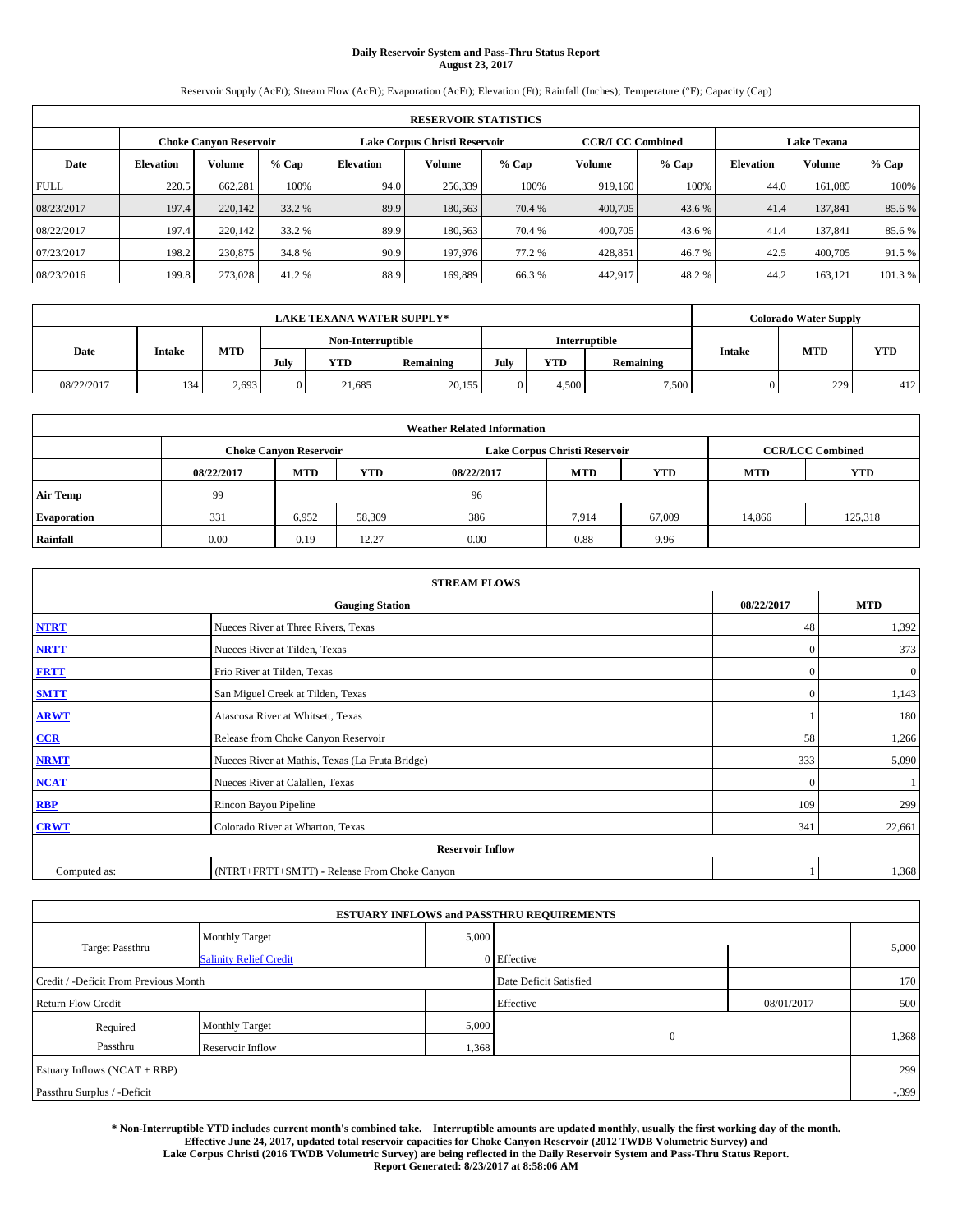# **Daily Reservoir System and Pass-Thru Status Report August 24, 2017**

Reservoir Supply (AcFt); Stream Flow (AcFt); Evaporation (AcFt); Elevation (Ft); Rainfall (Inches); Temperature (°F); Capacity (Cap)

|             | <b>RESERVOIR STATISTICS</b> |                        |        |                  |                               |         |                         |         |                  |                    |        |  |
|-------------|-----------------------------|------------------------|--------|------------------|-------------------------------|---------|-------------------------|---------|------------------|--------------------|--------|--|
|             |                             | Choke Canvon Reservoir |        |                  | Lake Corpus Christi Reservoir |         | <b>CCR/LCC Combined</b> |         |                  | <b>Lake Texana</b> |        |  |
| Date        | <b>Elevation</b>            | Volume                 | % Cap  | <b>Elevation</b> | <b>Volume</b>                 | $%$ Cap | Volume                  | $%$ Cap | <b>Elevation</b> | <b>Volume</b>      | % Cap  |  |
| <b>FULL</b> | 220.5                       | 662,281                | 100%   | 94.0             | 256,339                       | 100%    | 919.160                 | 100%    | 44.0             | 161.085            | 100%   |  |
| 08/24/2017  | 197.4                       | 220,142                | 33.2 % | 89.8             | 180,563                       | 70.4 %  | 400,705                 | 43.6 %  | 41.4             | 137,841            | 85.6%  |  |
| 08/23/2017  | 197.4                       | 220,142                | 33.2 % | 89.9             | 180,563                       | 70.4 %  | 400,705                 | 43.6 %  | 41.4             | 137.841            | 85.6%  |  |
| 07/24/2017  | 198.1                       | 229.517                | 34.6 % | 90.9             | 197,976                       | 77.2 %  | 427,493                 | 46.5 %  | 42.5             | 400,705            | 91.5%  |  |
| 08/24/2016  | 200.6                       | 285,073                | 43.0 % | 89.4             | 177,693                       | 69.3%   | 462,766                 | 50.3%   | 44.2             | 163,121            | 101.3% |  |

| LAKE TEXANA WATER SUPPLY* |               |       |  |                   |        |            |           | <b>Colorado Water Supply</b> |            |           |               |            |            |
|---------------------------|---------------|-------|--|-------------------|--------|------------|-----------|------------------------------|------------|-----------|---------------|------------|------------|
|                           |               |       |  | Non-Interruptible |        |            |           | Interruptible                |            |           |               |            |            |
| Date                      | <b>Intake</b> |       |  | <b>MTD</b>        | July   | <b>YTD</b> | Remaining | July                         | <b>YTD</b> | Remaining | <b>Intake</b> | <b>MTD</b> | <b>YTD</b> |
| 08/23/2017                | 133           | 2.826 |  | 21.819            | 20,021 |            | 4.500     | 7,500                        |            | 229       | 412           |            |            |

| <b>Weather Related Information</b> |            |                               |            |            |                               |                         |            |            |  |  |
|------------------------------------|------------|-------------------------------|------------|------------|-------------------------------|-------------------------|------------|------------|--|--|
|                                    |            | <b>Choke Canyon Reservoir</b> |            |            | Lake Corpus Christi Reservoir | <b>CCR/LCC Combined</b> |            |            |  |  |
|                                    | 08/23/2017 | <b>MTD</b>                    | <b>YTD</b> | 08/23/2017 | <b>MTD</b>                    | <b>YTD</b>              | <b>MTD</b> | <b>YTD</b> |  |  |
| <b>Air Temp</b>                    | -99        |                               |            | 99         |                               |                         |            |            |  |  |
| <b>Evaporation</b>                 | 316        | 7.268                         | 58,625     | 346        | 8,260                         | 67,355                  | 15,528     | 125,980    |  |  |
| Rainfall                           | 0.00       | 0.19                          | 12.27      | 0.00       | 0.88                          | 9.96                    |            |            |  |  |

| <b>STREAM FLOWS</b> |                                                 |              |                  |  |  |  |  |  |  |
|---------------------|-------------------------------------------------|--------------|------------------|--|--|--|--|--|--|
|                     | <b>Gauging Station</b>                          |              |                  |  |  |  |  |  |  |
| <b>NTRT</b>         | Nueces River at Three Rivers, Texas             | 48           | 1,439            |  |  |  |  |  |  |
| <b>NRTT</b>         | Nueces River at Tilden, Texas                   | $\mathbf{0}$ | 373              |  |  |  |  |  |  |
| <b>FRTT</b>         | Frio River at Tilden, Texas                     | $\mathbf{0}$ | $\boldsymbol{0}$ |  |  |  |  |  |  |
| <b>SMTT</b>         | San Miguel Creek at Tilden, Texas               | $\mathbf{0}$ | 1,143            |  |  |  |  |  |  |
| <b>ARWT</b>         | Atascosa River at Whitsett, Texas               |              | 181              |  |  |  |  |  |  |
| CCR                 | Release from Choke Canyon Reservoir             | 58           | 1,324            |  |  |  |  |  |  |
| <b>NRMT</b>         | Nueces River at Mathis, Texas (La Fruta Bridge) | 347          | 5,437            |  |  |  |  |  |  |
| <b>NCAT</b>         | Nueces River at Calallen, Texas                 | $\mathbf{0}$ |                  |  |  |  |  |  |  |
| <b>RBP</b>          | Rincon Bayou Pipeline                           | 112          | 411              |  |  |  |  |  |  |
| <b>CRWT</b>         | Colorado River at Wharton, Texas                | 355          | 23,016           |  |  |  |  |  |  |
|                     | <b>Reservoir Inflow</b>                         |              |                  |  |  |  |  |  |  |
| Computed as:        | (NTRT+FRTT+SMTT) - Release From Choke Canyon    |              | 1,369            |  |  |  |  |  |  |

| <b>ESTUARY INFLOWS and PASSTHRU REQUIREMENTS</b> |                               |                        |              |            |         |  |  |  |  |  |
|--------------------------------------------------|-------------------------------|------------------------|--------------|------------|---------|--|--|--|--|--|
|                                                  | <b>Monthly Target</b>         | 5,000                  |              |            |         |  |  |  |  |  |
| <b>Target Passthru</b>                           | <b>Salinity Relief Credit</b> |                        | 0 Effective  |            | 5,000   |  |  |  |  |  |
| Credit / -Deficit From Previous Month            |                               | Date Deficit Satisfied |              | 170        |         |  |  |  |  |  |
| <b>Return Flow Credit</b>                        |                               |                        | Effective    | 08/01/2017 | 500     |  |  |  |  |  |
| Required                                         | <b>Monthly Target</b>         | 5,000                  |              |            |         |  |  |  |  |  |
| Passthru                                         | Reservoir Inflow              | 1,369                  | $\mathbf{0}$ |            | 1,369   |  |  |  |  |  |
| Estuary Inflows (NCAT + RBP)                     |                               |                        |              |            | 411     |  |  |  |  |  |
| Passthru Surplus / -Deficit                      |                               |                        |              |            | $-.288$ |  |  |  |  |  |

**\* Non-Interruptible YTD includes current month's combined take. Interruptible amounts are updated monthly, usually the first working day of the month. Effective June 24, 2017, updated total reservoir capacities for Choke Canyon Reservoir (2012 TWDB Volumetric Survey) and Lake Corpus Christi (2016 TWDB Volumetric Survey) are being reflected in the Daily Reservoir System and Pass-Thru Status Report. Report Generated: 8/24/2017 at 9:15:31 AM**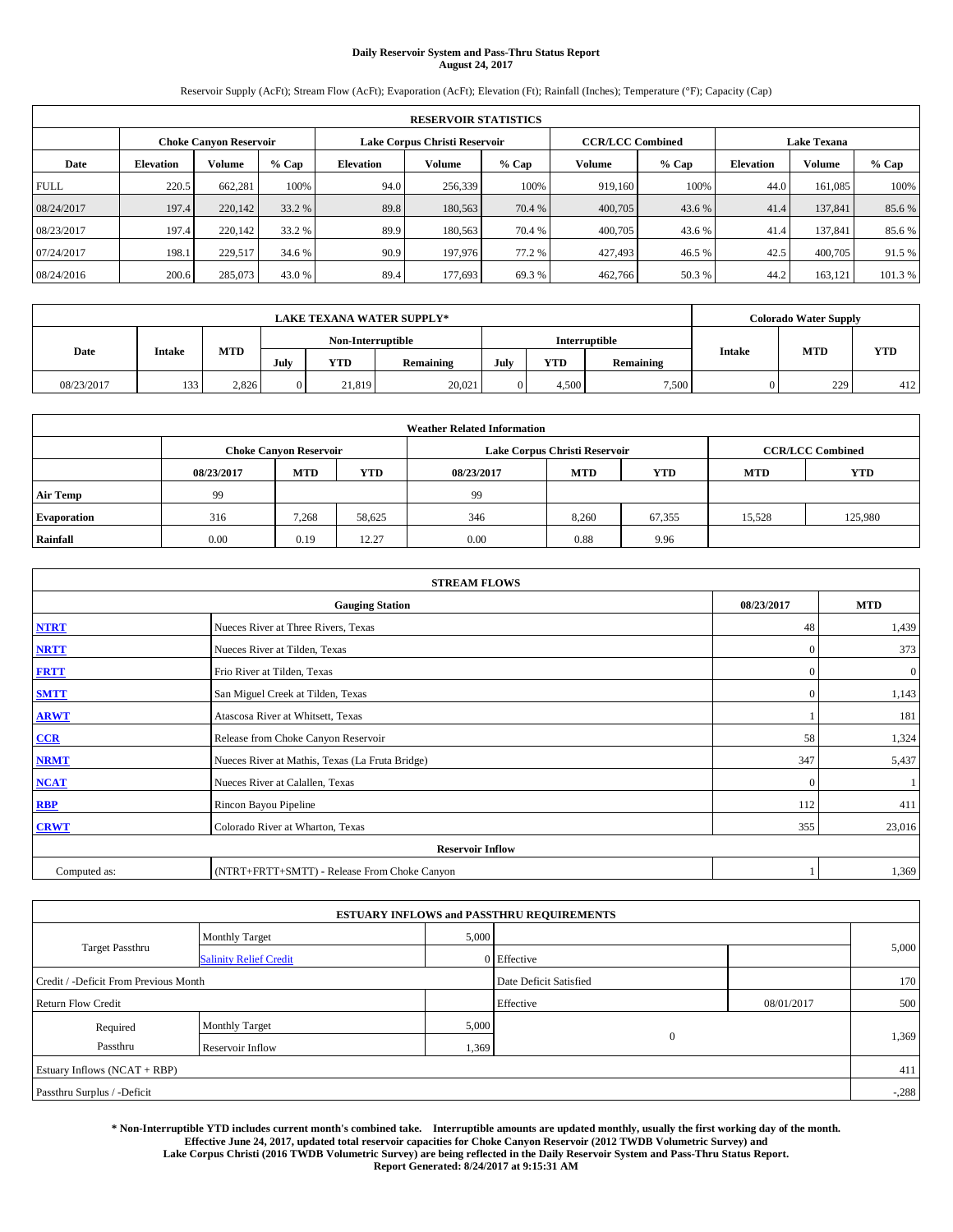# **Daily Reservoir System and Pass-Thru Status Report August 25, 2017**

Reservoir Supply (AcFt); Stream Flow (AcFt); Evaporation (AcFt); Elevation (Ft); Rainfall (Inches); Temperature (°F); Capacity (Cap)

|             | <b>RESERVOIR STATISTICS</b>   |         |         |           |                               |         |         |                         |                    |               |         |
|-------------|-------------------------------|---------|---------|-----------|-------------------------------|---------|---------|-------------------------|--------------------|---------------|---------|
|             | <b>Choke Canyon Reservoir</b> |         |         |           | Lake Corpus Christi Reservoir |         |         | <b>CCR/LCC Combined</b> | <b>Lake Texana</b> |               |         |
| Date        | <b>Elevation</b>              | Volume  | $%$ Cap | Elevation | Volume                        | $%$ Cap | Volume  | $%$ Cap                 | <b>Elevation</b>   | <b>Volume</b> | % Cap   |
| <b>FULL</b> | 220.5                         | 662,281 | 100%    | 94.0      | 256,339                       | 100%    | 919.160 | 100%                    | 44.0               | 161.085       | 100%    |
| 08/25/2017  | 197.4                         | 220,142 | 33.2 %  | 89.9      | 180,563                       | 70.4 %  | 400,705 | 43.6 %                  | 41.3               | 136,986       | 85.0%   |
| 08/24/2017  | 197.4                         | 220,142 | 33.2 %  | 89.8      | 180,563                       | 70.4 %  | 400,705 | 43.6 %                  | 41.4               | 137,841       | 85.6 %  |
| 07/25/2017  | 198.1                         | 229.517 | 34.6 %  | 90.8      | 196.197                       | 76.5 %  | 425,714 | 46.3%                   | 42.4               | 400,705       | 91.0%   |
| 08/25/2016  | 201.2                         | 293,917 | 44.3 %  | 90.1      | 189,627                       | 74.0%   | 483,544 | 52.6 %                  | 44.2               | 163,121       | 101.3 % |

|            | <b>LAKE TEXANA WATER SUPPLY*</b> |            |      |                   |           |      |       |               |               |            | <b>Colorado Water Supply</b> |  |  |
|------------|----------------------------------|------------|------|-------------------|-----------|------|-------|---------------|---------------|------------|------------------------------|--|--|
|            |                                  |            |      | Non-Interruptible |           |      |       | Interruptible |               |            |                              |  |  |
| Date       | Intake                           | <b>MTD</b> | July | <b>YTD</b>        | Remaining | July | YTD   | Remaining     | <b>Intake</b> | <b>MTD</b> | <b>YTD</b>                   |  |  |
| 08/24/2017 | 133                              | 2,959      |      | 21.952            | 19,888    |      | 4.500 | 7,500         |               | 229        | 412                          |  |  |

| <b>Weather Related Information</b> |                                                                                                |                               |        |      |                               |                         |        |            |  |  |
|------------------------------------|------------------------------------------------------------------------------------------------|-------------------------------|--------|------|-------------------------------|-------------------------|--------|------------|--|--|
|                                    |                                                                                                | <b>Choke Canyon Reservoir</b> |        |      | Lake Corpus Christi Reservoir | <b>CCR/LCC Combined</b> |        |            |  |  |
|                                    | <b>YTD</b><br><b>MTD</b><br><b>MTD</b><br><b>YTD</b><br><b>MTD</b><br>08/24/2017<br>08/24/2017 |                               |        |      |                               |                         |        | <b>YTD</b> |  |  |
| <b>Air Temp</b>                    | 94                                                                                             |                               |        | 97   |                               |                         |        |            |  |  |
| <b>Evaporation</b>                 | 200                                                                                            | 7,468                         | 58,825 | 257  | 8,517                         | 67,612                  | 15,985 | 126,437    |  |  |
| Rainfall                           | 0.18                                                                                           | 0.37                          | 12.45  | 0.00 | 0.88                          | 9.96                    |        |            |  |  |

| <b>STREAM FLOWS</b> |                                                 |              |              |  |  |  |  |  |  |
|---------------------|-------------------------------------------------|--------------|--------------|--|--|--|--|--|--|
|                     | <b>Gauging Station</b>                          |              |              |  |  |  |  |  |  |
| <b>NTRT</b>         | Nueces River at Three Rivers, Texas             |              |              |  |  |  |  |  |  |
| <b>NRTT</b>         | Nueces River at Tilden, Texas                   | $\mathbf{0}$ | 373          |  |  |  |  |  |  |
| <b>FRTT</b>         | Frio River at Tilden, Texas                     | $\mathbf{0}$ | $\mathbf{0}$ |  |  |  |  |  |  |
| <b>SMTT</b>         | San Miguel Creek at Tilden, Texas               | $\mathbf{0}$ | 1,143        |  |  |  |  |  |  |
| <b>ARWT</b>         | Atascosa River at Whitsett, Texas               |              | 182          |  |  |  |  |  |  |
| $CCR$               | Release from Choke Canyon Reservoir             | 58           | 1,382        |  |  |  |  |  |  |
| <b>NRMT</b>         | Nueces River at Mathis, Texas (La Fruta Bridge) | 246          | 5,683        |  |  |  |  |  |  |
| <b>NCAT</b>         | Nueces River at Calallen, Texas                 | $\Omega$     |              |  |  |  |  |  |  |
| RBP                 | Rincon Bayou Pipeline                           | 112          | 523          |  |  |  |  |  |  |
| <b>CRWT</b>         | Colorado River at Wharton, Texas                | 466          | 23,483       |  |  |  |  |  |  |
|                     | <b>Reservoir Inflow</b>                         |              |              |  |  |  |  |  |  |
| Computed as:        | (NTRT+FRTT+SMTT) - Release From Choke Canyon    |              |              |  |  |  |  |  |  |

| <b>ESTUARY INFLOWS and PASSTHRU REQUIREMENTS</b> |                               |                        |              |            |        |  |  |  |  |  |
|--------------------------------------------------|-------------------------------|------------------------|--------------|------------|--------|--|--|--|--|--|
|                                                  | <b>Monthly Target</b>         | 5,000                  |              |            |        |  |  |  |  |  |
| <b>Target Passthru</b>                           | <b>Salinity Relief Credit</b> |                        | 0 Effective  |            | 5,000  |  |  |  |  |  |
| Credit / -Deficit From Previous Month            |                               | Date Deficit Satisfied |              | 170        |        |  |  |  |  |  |
| <b>Return Flow Credit</b>                        |                               |                        | Effective    | 08/01/2017 | 500    |  |  |  |  |  |
| Required                                         | <b>Monthly Target</b>         | 5,000                  |              |            |        |  |  |  |  |  |
| Passthru                                         | Reservoir Inflow              | 1,369                  | $\mathbf{0}$ |            | 1,369  |  |  |  |  |  |
| Estuary Inflows (NCAT + RBP)                     |                               |                        |              |            | 523    |  |  |  |  |  |
| Passthru Surplus / -Deficit                      |                               |                        |              |            | $-176$ |  |  |  |  |  |

**\* Non-Interruptible YTD includes current month's combined take. Interruptible amounts are updated monthly, usually the first working day of the month. Effective June 24, 2017, updated total reservoir capacities for Choke Canyon Reservoir (2012 TWDB Volumetric Survey) and Lake Corpus Christi (2016 TWDB Volumetric Survey) are being reflected in the Daily Reservoir System and Pass-Thru Status Report. Report Generated: 8/25/2017 at 8:52:47 AM**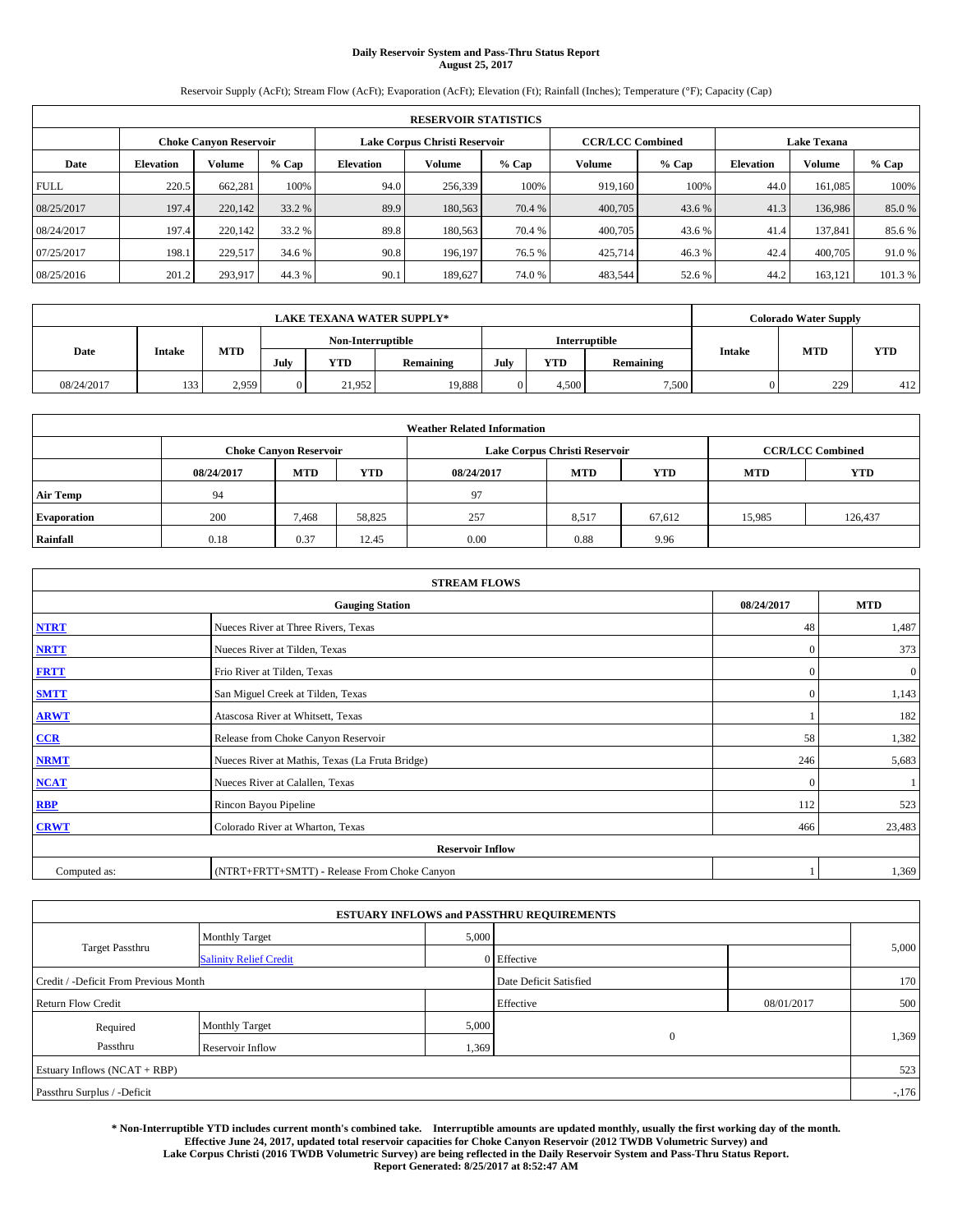# **Daily Reservoir System and Pass-Thru Status Report August 26, 2017**

Reservoir Supply (AcFt); Stream Flow (AcFt); Evaporation (AcFt); Elevation (Ft); Rainfall (Inches); Temperature (°F); Capacity (Cap)

|             | <b>RESERVOIR STATISTICS</b>   |         |         |           |                               |         |         |                         |                    |               |         |
|-------------|-------------------------------|---------|---------|-----------|-------------------------------|---------|---------|-------------------------|--------------------|---------------|---------|
|             | <b>Choke Canyon Reservoir</b> |         |         |           | Lake Corpus Christi Reservoir |         |         | <b>CCR/LCC Combined</b> | <b>Lake Texana</b> |               |         |
| Date        | <b>Elevation</b>              | Volume  | $%$ Cap | Elevation | Volume                        | $%$ Cap | Volume  | $%$ Cap                 | <b>Elevation</b>   | <b>Volume</b> | % Cap   |
| <b>FULL</b> | 220.5                         | 662,281 | 100%    | 94.0      | 256,339                       | 100%    | 919.160 | 100%                    | 44.0               | 161.085       | 100%    |
| 08/26/2017  | 197.6                         | 222,797 | 33.6 %  | 90.1      | 183,978                       | 71.8%   | 406,775 | 44.3 %                  | 41.3               | 136,986       | 85.0%   |
| 08/25/2017  | 197.4                         | 220,142 | 33.2 %  | 89.9      | 180,563                       | 70.4 %  | 400,705 | 43.6 %                  | 41.3               | 136,986       | 85.0%   |
| 07/26/2017  | 198.1                         | 229.517 | 34.6 %  | 90.8      | 196.197                       | 76.5 %  | 425,714 | 46.3%                   | 42.4               | 406,775       | 91.0%   |
| 08/26/2016  | 201.5                         | 298,554 | 45.0 %  | 90.8      | 200,097                       | 78.1 %  | 498,651 | 54.3 %                  | 44.2               | 163,121       | 101.3 % |

|            | <b>LAKE TEXANA WATER SUPPLY*</b> |            |      |                   |           |      |       |               |               |            | <b>Colorado Water Supply</b> |  |  |
|------------|----------------------------------|------------|------|-------------------|-----------|------|-------|---------------|---------------|------------|------------------------------|--|--|
|            |                                  |            |      | Non-Interruptible |           |      |       | Interruptible |               |            |                              |  |  |
| Date       | Intake                           | <b>MTD</b> | July | <b>YTD</b>        | Remaining | July | YTD   | Remaining     | <b>Intake</b> | <b>MTD</b> | <b>YTD</b>                   |  |  |
| 08/25/2017 | 130                              | 3,090      |      | 22.082            | 19,758    |      | 4.500 | 7,500         |               | 229        | 412                          |  |  |

| <b>Weather Related Information</b> |                                                                                                |                               |        |      |                               |                         |        |            |  |  |
|------------------------------------|------------------------------------------------------------------------------------------------|-------------------------------|--------|------|-------------------------------|-------------------------|--------|------------|--|--|
|                                    |                                                                                                | <b>Choke Canyon Reservoir</b> |        |      | Lake Corpus Christi Reservoir | <b>CCR/LCC Combined</b> |        |            |  |  |
|                                    | <b>YTD</b><br><b>MTD</b><br><b>MTD</b><br><b>YTD</b><br><b>MTD</b><br>08/25/2017<br>08/25/2017 |                               |        |      |                               |                         |        | <b>YTD</b> |  |  |
| <b>Air Temp</b>                    | 82                                                                                             |                               |        | 80   |                               |                         |        |            |  |  |
| <b>Evaporation</b>                 | 140                                                                                            | 7,608                         | 58,965 |      | 8,517                         | 67,612                  | 16.125 | 126,577    |  |  |
| Rainfall                           | 2.16                                                                                           | 2.53                          | 14.61  | 1.99 | 2.87                          | 11.95                   |        |            |  |  |

| <b>STREAM FLOWS</b> |                                                 |              |              |  |  |  |  |  |  |
|---------------------|-------------------------------------------------|--------------|--------------|--|--|--|--|--|--|
|                     | <b>Gauging Station</b>                          |              |              |  |  |  |  |  |  |
| <b>NTRT</b>         | Nueces River at Three Rivers, Texas             |              |              |  |  |  |  |  |  |
| <b>NRTT</b>         | Nueces River at Tilden, Texas                   | $\mathbf{0}$ | 373          |  |  |  |  |  |  |
| <b>FRTT</b>         | Frio River at Tilden, Texas                     | $\mathbf{0}$ | $\mathbf{0}$ |  |  |  |  |  |  |
| <b>SMTT</b>         | San Miguel Creek at Tilden, Texas               | $\mathbf{0}$ | 1,143        |  |  |  |  |  |  |
| <b>ARWT</b>         | Atascosa River at Whitsett, Texas               |              | 182          |  |  |  |  |  |  |
| $CCR$               | Release from Choke Canyon Reservoir             | 58           | 1,439        |  |  |  |  |  |  |
| <b>NRMT</b>         | Nueces River at Mathis, Texas (La Fruta Bridge) | 202          | 5,886        |  |  |  |  |  |  |
| <b>NCAT</b>         | Nueces River at Calallen, Texas                 | 114          | 114          |  |  |  |  |  |  |
| RBP                 | Rincon Bayou Pipeline                           | 40           | 563          |  |  |  |  |  |  |
| <b>CRWT</b>         | Colorado River at Wharton, Texas                | 1,918        | 25,400       |  |  |  |  |  |  |
|                     | <b>Reservoir Inflow</b>                         |              |              |  |  |  |  |  |  |
| Computed as:        | (NTRT+FRTT+SMTT) - Release From Choke Canyon    |              |              |  |  |  |  |  |  |

|                                       |                               |       | <b>ESTUARY INFLOWS and PASSTHRU REQUIREMENTS</b> |            |       |
|---------------------------------------|-------------------------------|-------|--------------------------------------------------|------------|-------|
|                                       | <b>Monthly Target</b>         | 5,000 |                                                  |            |       |
| <b>Target Passthru</b>                | <b>Salinity Relief Credit</b> |       | 0 Effective                                      |            | 5,000 |
| Credit / -Deficit From Previous Month |                               |       | Date Deficit Satisfied                           |            | 170   |
| <b>Return Flow Credit</b>             |                               |       | Effective                                        | 08/01/2017 | 500   |
| Required                              | <b>Monthly Target</b>         | 5,000 |                                                  |            |       |
| Passthru                              | Reservoir Inflow              | 1,370 | $\mathbf{0}$                                     |            | 1,370 |
| Estuary Inflows (NCAT + RBP)          |                               |       |                                                  |            | 677   |
| Passthru Surplus / -Deficit           |                               |       |                                                  |            | $-23$ |

**\* Non-Interruptible YTD includes current month's combined take. Interruptible amounts are updated monthly, usually the first working day of the month. Effective June 24, 2017, updated total reservoir capacities for Choke Canyon Reservoir (2012 TWDB Volumetric Survey) and Lake Corpus Christi (2016 TWDB Volumetric Survey) are being reflected in the Daily Reservoir System and Pass-Thru Status Report.** 

**Report Generated: 8/26/2017 at 9:08:45 AM**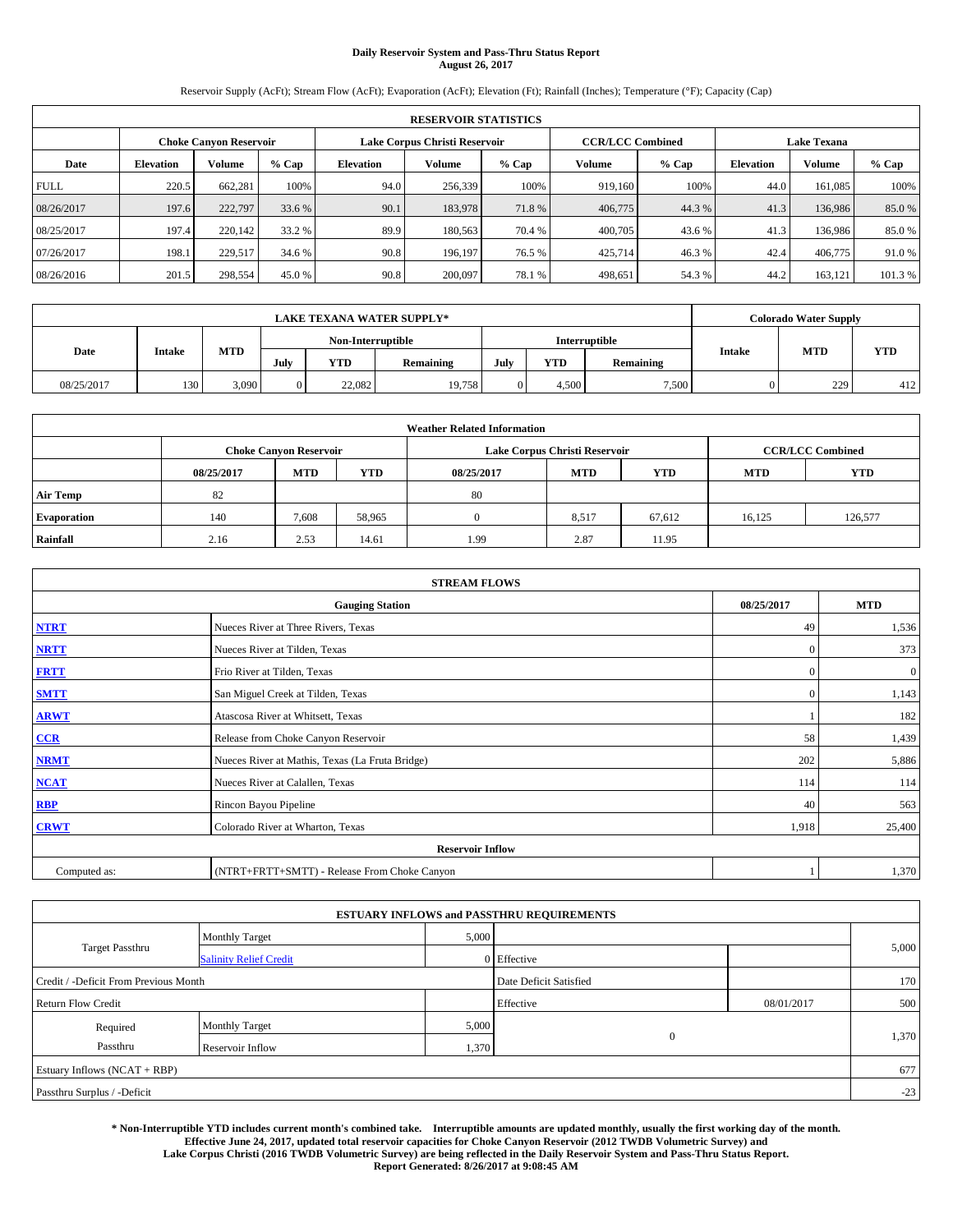# **Daily Reservoir System and Pass-Thru Status Report August 27, 2017**

Reservoir Supply (AcFt); Stream Flow (AcFt); Evaporation (AcFt); Elevation (Ft); Rainfall (Inches); Temperature (°F); Capacity (Cap)

|             | <b>RESERVOIR STATISTICS</b>   |         |         |           |                               |         |                         |         |                    |               |         |
|-------------|-------------------------------|---------|---------|-----------|-------------------------------|---------|-------------------------|---------|--------------------|---------------|---------|
|             | <b>Choke Canyon Reservoir</b> |         |         |           | Lake Corpus Christi Reservoir |         | <b>CCR/LCC Combined</b> |         | <b>Lake Texana</b> |               |         |
| Date        | <b>Elevation</b>              | Volume  | $%$ Cap | Elevation | Volume                        | $%$ Cap | Volume                  | $%$ Cap | <b>Elevation</b>   | <b>Volume</b> | % Cap   |
| <b>FULL</b> | 220.5                         | 662,281 | 100%    | 94.0      | 256,339                       | 100%    | 919.160                 | 100%    | 44.0               | 161.085       | 100%    |
| 08/27/2017  | 197.6                         | 222,797 | 33.6 %  | 90.0      | 182,266                       | 71.1 %  | 405,063                 | 44.1 %  | 41.3               | 136,986       | 85.0%   |
| 08/26/2017  | 197.6                         | 222,797 | 33.6 %  | 90.1      | 183,978                       | 71.8%   | 406,775                 | 44.3%   | 41.3               | 136,986       | 85.0%   |
| 07/27/2017  | 198.1                         | 229.517 | 34.6 %  | 90.8      | 196.197                       | 76.5 %  | 425,714                 | 46.3%   | 42.4               | 405,063       | 91.0%   |
| 08/27/2016  | 201.6                         | 300,642 | 45.4 %  | 91.1      | 206,422                       | 80.5 %  | 507,064                 | 55.2 %  | 44.2               | 163,121       | 101.3 % |

|            | <b>LAKE TEXANA WATER SUPPLY*</b> |            |      |                   |           |      |       |               |               |            | <b>Colorado Water Supply</b> |  |  |
|------------|----------------------------------|------------|------|-------------------|-----------|------|-------|---------------|---------------|------------|------------------------------|--|--|
|            |                                  |            |      | Non-Interruptible |           |      |       | Interruptible |               |            |                              |  |  |
| Date       | Intake                           | <b>MTD</b> | July | <b>YTD</b>        | Remaining | July | YTD   | Remaining     | <b>Intake</b> | <b>MTD</b> | <b>YTD</b>                   |  |  |
| 08/26/2017 | 56                               | 3.146      |      | 22,138            | 19,702    |      | 4.500 | 7,500         |               | 229        | 412                          |  |  |

| <b>Weather Related Information</b> |            |                               |            |            |                               |                         |            |         |  |
|------------------------------------|------------|-------------------------------|------------|------------|-------------------------------|-------------------------|------------|---------|--|
|                                    |            | <b>Choke Canyon Reservoir</b> |            |            | Lake Corpus Christi Reservoir | <b>CCR/LCC Combined</b> |            |         |  |
|                                    | 08/26/2017 | <b>MTD</b>                    | <b>YTD</b> | 08/26/2017 | <b>MTD</b>                    | <b>MTD</b>              | <b>YTD</b> |         |  |
| <b>Air Temp</b>                    | 82         |                               |            | 80         |                               |                         |            |         |  |
| <b>Evaporation</b>                 | 116        | 7.724                         | 59.081     | 229        | 8,746                         | 67,841                  | 16.470     | 126.922 |  |
| Rainfall                           | 0.81       | 3.34                          | 15.42      | 0.67       | 3.54                          | 12.62                   |            |         |  |

| <b>STREAM FLOWS</b> |                                                 |               |          |  |  |  |  |  |  |
|---------------------|-------------------------------------------------|---------------|----------|--|--|--|--|--|--|
|                     | 08/26/2017                                      | <b>MTD</b>    |          |  |  |  |  |  |  |
| <b>NTRT</b>         | Nueces River at Three Rivers, Texas             | 66            | 1,602    |  |  |  |  |  |  |
| <b>NRTT</b>         | Nueces River at Tilden, Texas                   | $\mathbf{0}$  | 373      |  |  |  |  |  |  |
| <b>FRTT</b>         | Frio River at Tilden, Texas                     | $\mathbf{0}$  | $\bf{0}$ |  |  |  |  |  |  |
| <b>SMTT</b>         | San Miguel Creek at Tilden, Texas               | $\mathbf{0}$  | 1,143    |  |  |  |  |  |  |
| <b>ARWT</b>         | Atascosa River at Whitsett, Texas               | $\mathcal{L}$ | 185      |  |  |  |  |  |  |
| $CCR$               | Release from Choke Canyon Reservoir             | 58            | 1,497    |  |  |  |  |  |  |
| <b>NRMT</b>         | Nueces River at Mathis, Texas (La Fruta Bridge) | 280           | 6,166    |  |  |  |  |  |  |
| <b>NCAT</b>         | Nueces River at Calallen, Texas                 | 132           | 246      |  |  |  |  |  |  |
| RBP                 | Rincon Bayou Pipeline                           | $\mathbf{0}$  | 563      |  |  |  |  |  |  |
| <b>CRWT</b>         | Colorado River at Wharton, Texas                | 10,163        | 35,563   |  |  |  |  |  |  |
|                     | <b>Reservoir Inflow</b>                         |               |          |  |  |  |  |  |  |
| Computed as:        | (NTRT+FRTT+SMTT) - Release From Choke Canyon    | 9             | 1,379    |  |  |  |  |  |  |

|                                       |                               |                        | <b>ESTUARY INFLOWS and PASSTHRU REQUIREMENTS</b> |            |       |
|---------------------------------------|-------------------------------|------------------------|--------------------------------------------------|------------|-------|
|                                       | <b>Monthly Target</b>         | 5,000                  |                                                  |            |       |
| <b>Target Passthru</b>                | <b>Salinity Relief Credit</b> |                        | 0 Effective                                      |            | 5,000 |
| Credit / -Deficit From Previous Month |                               | Date Deficit Satisfied |                                                  | 170        |       |
| <b>Return Flow Credit</b>             |                               |                        | Effective                                        | 08/01/2017 | 500   |
| Required                              | <b>Monthly Target</b>         | 5,000                  |                                                  |            |       |
| Passthru                              | Reservoir Inflow              | 1,379                  | $\mathbf{0}$                                     |            | 1,379 |
| Estuary Inflows (NCAT + RBP)          |                               |                        |                                                  |            | 809   |
| Passthru Surplus / -Deficit           |                               |                        |                                                  |            | 101   |

**\* Non-Interruptible YTD includes current month's combined take. Interruptible amounts are updated monthly, usually the first working day of the month. Effective June 24, 2017, updated total reservoir capacities for Choke Canyon Reservoir (2012 TWDB Volumetric Survey) and Lake Corpus Christi (2016 TWDB Volumetric Survey) are being reflected in the Daily Reservoir System and Pass-Thru Status Report. Report Generated: 8/27/2017 at 9:07:45 AM**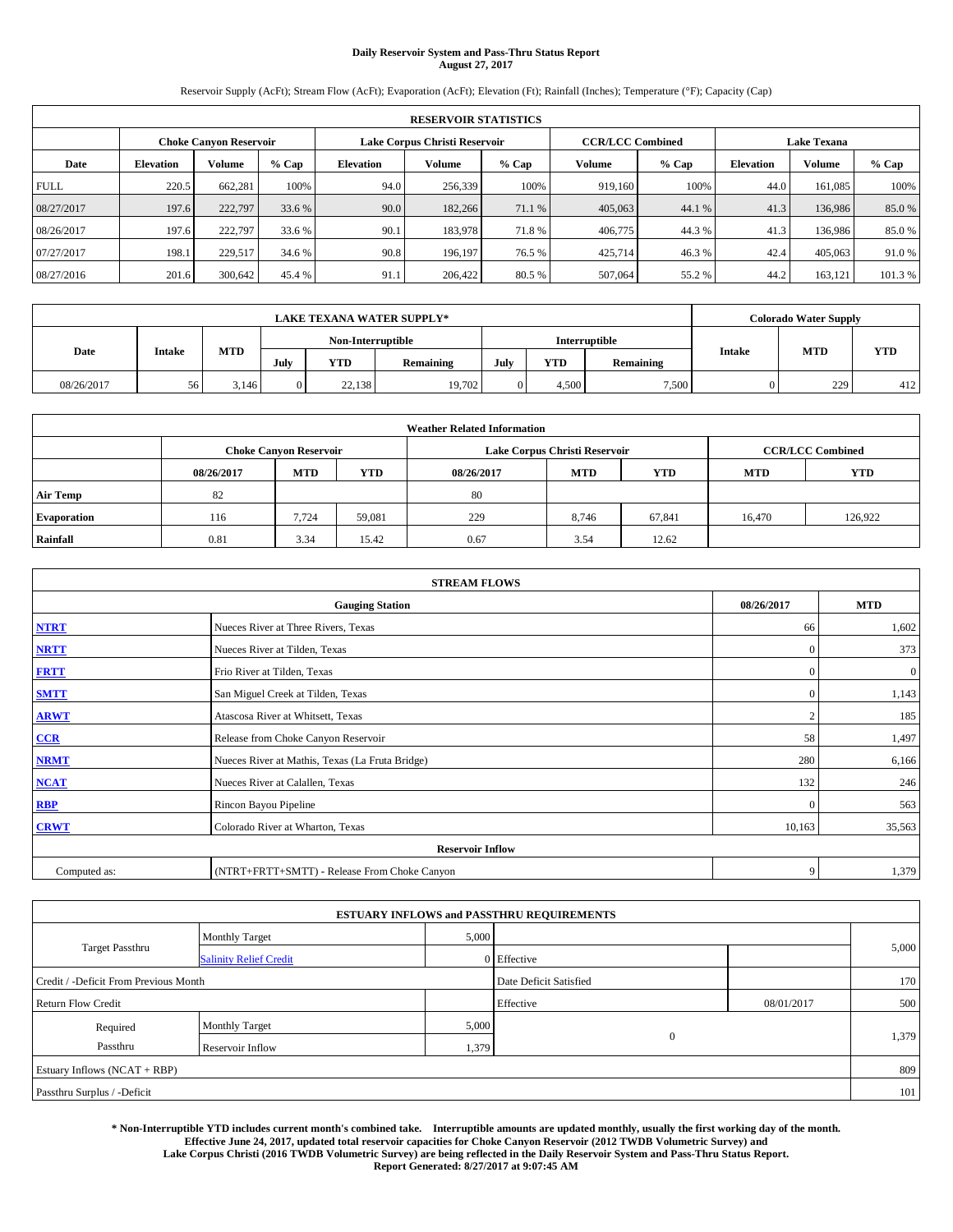# **Daily Reservoir System and Pass-Thru Status Report August 28, 2017**

Reservoir Supply (AcFt); Stream Flow (AcFt); Evaporation (AcFt); Elevation (Ft); Rainfall (Inches); Temperature (°F); Capacity (Cap)

|             | <b>RESERVOIR STATISTICS</b> |                               |         |           |                               |         |                         |         |                  |                    |         |  |
|-------------|-----------------------------|-------------------------------|---------|-----------|-------------------------------|---------|-------------------------|---------|------------------|--------------------|---------|--|
|             |                             | <b>Choke Canyon Reservoir</b> |         |           | Lake Corpus Christi Reservoir |         | <b>CCR/LCC Combined</b> |         |                  | <b>Lake Texana</b> |         |  |
| Date        | <b>Elevation</b>            | Volume                        | $%$ Cap | Elevation | Volume                        | $%$ Cap | Volume                  | $%$ Cap | <b>Elevation</b> | <b>Volume</b>      | % Cap   |  |
| <b>FULL</b> | 220.5                       | 662,281                       | 100%    | 94.0      | 256,339                       | 100%    | 919.160                 | 100%    | 44.0             | 161.085            | 100%    |  |
| 08/28/2017  | 197.5                       | 221,467                       | 33.4 %  | 90.0      | 182,266                       | 71.1 %  | 403,733                 | 43.9 %  | 41.3             | 136,986            | 85.0%   |  |
| 08/27/2017  | 197.6                       | 222,797                       | 33.6 %  | 90.0      | 182,266                       | 71.1 %  | 405,063                 | 44.1 %  | 41.3             | 136,986            | 85.0%   |  |
| 07/28/2017  | 198.0                       | 228.164                       | 34.4 %  | 90.7      | 194.426                       | 75.8%   | 422,590                 | 46.0%   | 42.4             | 403,733            | 91.0%   |  |
| 08/28/2016  | 201.7                       | 302,594                       | 45.7 %  | 91.2      | 207,969                       | 81.1 %  | 510,563                 | 55.5 %  | 44.2             | 163,121            | 101.3 % |  |

| <b>LAKE TEXANA WATER SUPPLY*</b> |        |            |      |                   |           |      |       |               |               | <b>Colorado Water Supply</b> |            |
|----------------------------------|--------|------------|------|-------------------|-----------|------|-------|---------------|---------------|------------------------------|------------|
|                                  |        |            |      | Non-Interruptible |           |      |       | Interruptible |               |                              |            |
| Date                             | Intake | <b>MTD</b> | July | <b>YTD</b>        | Remaining | July | YTD   | Remaining     | <b>Intake</b> | <b>MTD</b>                   | <b>YTD</b> |
| 08/27/2017                       | 132    | 3.278      |      | 22,270            | 19,570    |      | 4.500 | 7,500         |               | 229                          | 412        |

| <b>Weather Related Information</b> |            |                               |            |            |                               |                         |            |         |  |
|------------------------------------|------------|-------------------------------|------------|------------|-------------------------------|-------------------------|------------|---------|--|
|                                    |            | <b>Choke Canyon Reservoir</b> |            |            | Lake Corpus Christi Reservoir | <b>CCR/LCC Combined</b> |            |         |  |
|                                    | 08/27/2017 | <b>MTD</b>                    | <b>YTD</b> | 08/27/2017 | <b>MTD</b>                    | <b>MTD</b>              | <b>YTD</b> |         |  |
| <b>Air Temp</b>                    | 79         |                               |            | 80         |                               |                         |            |         |  |
| <b>Evaporation</b>                 | 147        | 7,871                         | 59.228     | 199        | 8,945                         | 68,040                  | 16,816     | 127.268 |  |
| Rainfall                           | 0.04       | 3.38                          | 15.46      | 0.03       | 3.57                          | 12.65                   |            |         |  |

| <b>STREAM FLOWS</b> |                                                 |              |          |  |  |  |  |  |  |
|---------------------|-------------------------------------------------|--------------|----------|--|--|--|--|--|--|
|                     | 08/27/2017                                      | <b>MTD</b>   |          |  |  |  |  |  |  |
| <b>NTRT</b>         | Nueces River at Three Rivers, Texas             | 64           | 1,666    |  |  |  |  |  |  |
| <b>NRTT</b>         | Nueces River at Tilden, Texas                   | $\mathbf{0}$ | 373      |  |  |  |  |  |  |
| <b>FRTT</b>         | Frio River at Tilden, Texas                     | $\mathbf{0}$ | $\bf{0}$ |  |  |  |  |  |  |
| <b>SMTT</b>         | San Miguel Creek at Tilden, Texas               | $\mathbf{0}$ | 1,143    |  |  |  |  |  |  |
| <b>ARWT</b>         | Atascosa River at Whitsett, Texas               | 3            | 187      |  |  |  |  |  |  |
| $CCR$               | Release from Choke Canyon Reservoir             | 58           | 1,554    |  |  |  |  |  |  |
| <b>NRMT</b>         | Nueces River at Mathis, Texas (La Fruta Bridge) | 101          | 6,267    |  |  |  |  |  |  |
| <b>NCAT</b>         | Nueces River at Calallen, Texas                 | 256          | 502      |  |  |  |  |  |  |
| RBP                 | Rincon Bayou Pipeline                           | $\mathbf{0}$ | 563      |  |  |  |  |  |  |
| <b>CRWT</b>         | Colorado River at Wharton, Texas                | 34,539       | 70,102   |  |  |  |  |  |  |
|                     | <b>Reservoir Inflow</b>                         |              |          |  |  |  |  |  |  |
| Computed as:        | (NTRT+FRTT+SMTT) - Release From Choke Canyon    | $\tau$       | 1,385    |  |  |  |  |  |  |

|                                       |                               |                        | <b>ESTUARY INFLOWS and PASSTHRU REQUIREMENTS</b> |            |       |
|---------------------------------------|-------------------------------|------------------------|--------------------------------------------------|------------|-------|
|                                       | <b>Monthly Target</b>         | 5,000                  |                                                  |            |       |
| <b>Target Passthru</b>                | <b>Salinity Relief Credit</b> |                        | 0 Effective                                      |            | 5,000 |
| Credit / -Deficit From Previous Month |                               | Date Deficit Satisfied |                                                  | 170        |       |
| <b>Return Flow Credit</b>             |                               |                        | Effective                                        | 08/01/2017 | 500   |
| Required                              | <b>Monthly Target</b>         | 5,000                  |                                                  |            |       |
| Passthru                              | Reservoir Inflow              | 1,385                  | $\theta$                                         |            | 1,385 |
| Estuary Inflows (NCAT + RBP)          |                               |                        |                                                  |            | 1,065 |
| Passthru Surplus / -Deficit           |                               |                        |                                                  |            | 350   |

**\* Non-Interruptible YTD includes current month's combined take. Interruptible amounts are updated monthly, usually the first working day of the month. Effective June 24, 2017, updated total reservoir capacities for Choke Canyon Reservoir (2012 TWDB Volumetric Survey) and Lake Corpus Christi (2016 TWDB Volumetric Survey) are being reflected in the Daily Reservoir System and Pass-Thru Status Report. Report Generated: 8/28/2017 at 8:58:14 AM**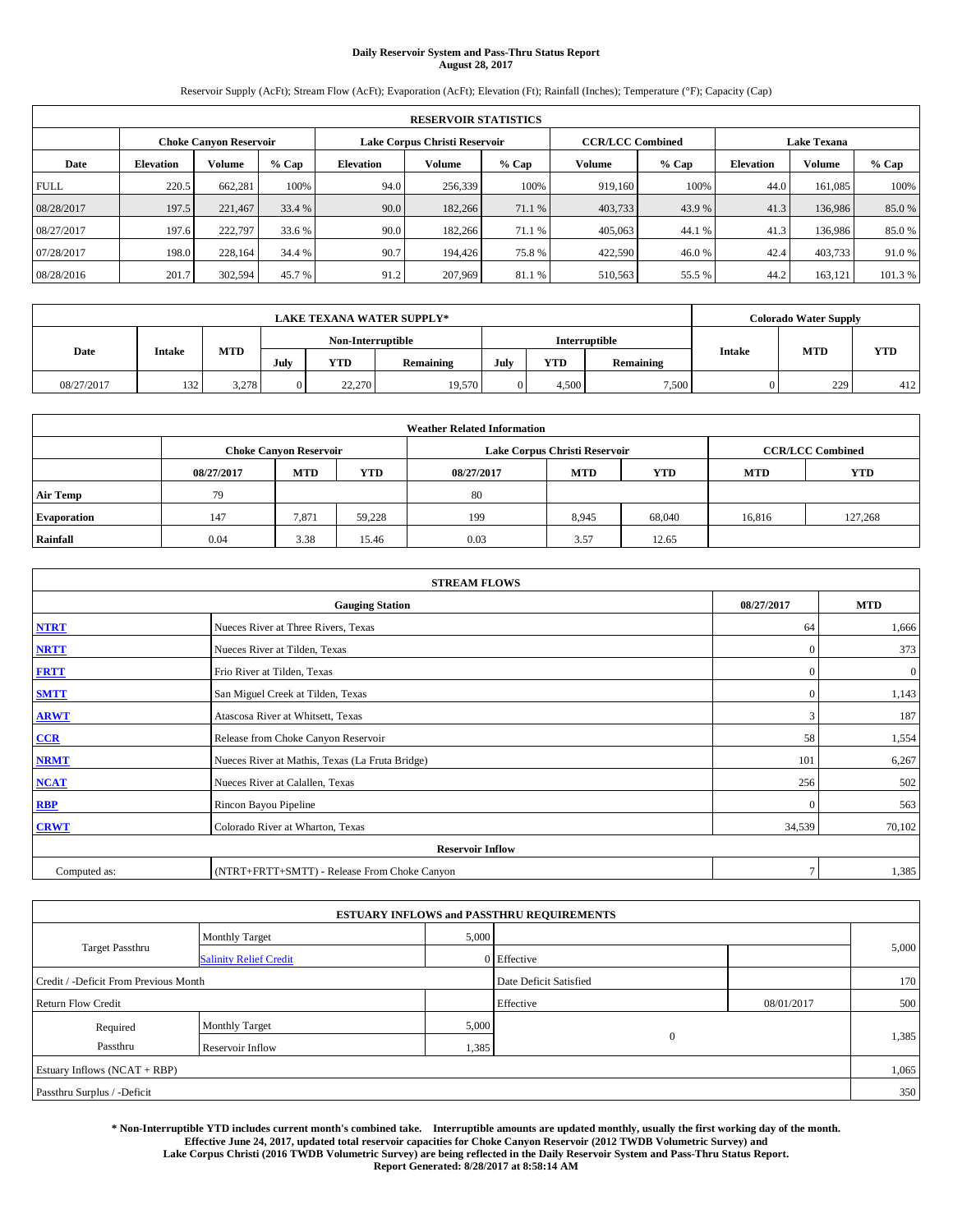# **Daily Reservoir System and Pass-Thru Status Report August 29, 2017**

Reservoir Supply (AcFt); Stream Flow (AcFt); Evaporation (AcFt); Elevation (Ft); Rainfall (Inches); Temperature (°F); Capacity (Cap)

| <b>RESERVOIR STATISTICS</b> |                  |                        |        |                  |                               |         |                         |         |                  |                    |        |  |
|-----------------------------|------------------|------------------------|--------|------------------|-------------------------------|---------|-------------------------|---------|------------------|--------------------|--------|--|
|                             |                  | Choke Canvon Reservoir |        |                  | Lake Corpus Christi Reservoir |         | <b>CCR/LCC Combined</b> |         |                  | <b>Lake Texana</b> |        |  |
| Date                        | <b>Elevation</b> | Volume                 | % Cap  | <b>Elevation</b> | <b>Volume</b>                 | $%$ Cap | Volume                  | $%$ Cap | <b>Elevation</b> | <b>Volume</b>      | % Cap  |  |
| <b>FULL</b>                 | 220.5            | 662,281                | 100%   | 94.0             | 256,339                       | 100%    | 919.160                 | 100%    | 44.0             | 161.085            | 100%   |  |
| 08/29/2017                  | 197.4            | 220,142                | 33.2 % | 90.0             | 182,266                       | 71.1 %  | 402,408                 | 43.8%   | 42.9             | 151,018            | 93.8%  |  |
| 08/28/2017                  | 197.5            | 221,467                | 33.4 % | 90.0             | 182,266                       | 71.1 %  | 403,733                 | 43.9 %  | 41.3             | 136,986            | 85.0%  |  |
| 07/29/2017                  | 198.0            | 228,164                | 34.4 % | 90.7             | 194,426                       | 75.8%   | 422,590                 | 46.0%   | 42.3             | 402,408            | 90.4 % |  |
| 08/29/2016                  | 201.8            | 303,558                | 45.8%  | 91.3             | 209,174                       | 81.6%   | 512,732                 | 55.8%   | 44.2             | 163,121            | 101.3% |  |

| LAKE TEXANA WATER SUPPLY* |               |            |                   |            |           |      |            |               |               | <b>Colorado Water Supply</b> |            |
|---------------------------|---------------|------------|-------------------|------------|-----------|------|------------|---------------|---------------|------------------------------|------------|
|                           |               |            | Non-Interruptible |            |           |      |            | Interruptible |               |                              |            |
| Date                      | <b>Intake</b> | <b>MTD</b> | July              | <b>YTD</b> | Remaining | July | <b>YTD</b> | Remaining     | <b>Intake</b> | <b>MTD</b>                   | <b>YTD</b> |
| 08/28/2017                | 134           | 3.412      |                   | 22,404     | 19,436    |      | 4.500      | 7,500         |               | 229                          | 412        |

| <b>Weather Related Information</b> |            |                               |            |            |                                                      |                         |        |         |  |  |  |
|------------------------------------|------------|-------------------------------|------------|------------|------------------------------------------------------|-------------------------|--------|---------|--|--|--|
|                                    |            | <b>Choke Canyon Reservoir</b> |            |            | Lake Corpus Christi Reservoir                        | <b>CCR/LCC Combined</b> |        |         |  |  |  |
|                                    | 08/28/2017 | <b>MTD</b>                    | <b>YTD</b> | 08/28/2017 | <b>YTD</b><br><b>MTD</b><br><b>YTD</b><br><b>MTD</b> |                         |        |         |  |  |  |
| <b>Air Temp</b>                    | 86         |                               |            | 83         |                                                      |                         |        |         |  |  |  |
| <b>Evaporation</b>                 | 231        | 8.102                         | 59,459     | 119        | 9,064                                                | 68,159                  | 17.166 | 127.618 |  |  |  |
| Rainfall                           | 0.00       | 3.38                          | 15.46      | 0.01       | 3.58                                                 | 12.66                   |        |         |  |  |  |

| <b>STREAM FLOWS</b> |                                                 |              |                  |  |  |  |  |  |  |
|---------------------|-------------------------------------------------|--------------|------------------|--|--|--|--|--|--|
|                     | 08/28/2017                                      | <b>MTD</b>   |                  |  |  |  |  |  |  |
| <b>NTRT</b>         | Nueces River at Three Rivers, Texas             | 56           | 1,722            |  |  |  |  |  |  |
| <b>NRTT</b>         | Nueces River at Tilden, Texas                   | $\mathbf{0}$ | 373              |  |  |  |  |  |  |
| <b>FRTT</b>         | Frio River at Tilden, Texas                     | $\mathbf{0}$ | $\boldsymbol{0}$ |  |  |  |  |  |  |
| <b>SMTT</b>         | San Miguel Creek at Tilden, Texas               | $\mathbf{0}$ | 1,143            |  |  |  |  |  |  |
| <b>ARWT</b>         | Atascosa River at Whitsett, Texas               | 18           | 205              |  |  |  |  |  |  |
| CCR                 | Release from Choke Canyon Reservoir             | 58           | 1,612            |  |  |  |  |  |  |
| <b>NRMT</b>         | Nueces River at Mathis, Texas (La Fruta Bridge) | 134          | 6,400            |  |  |  |  |  |  |
| <b>NCAT</b>         | Nueces River at Calallen, Texas                 | 58           | 561              |  |  |  |  |  |  |
| <b>RBP</b>          | Rincon Bayou Pipeline                           | $\Omega$     | 563              |  |  |  |  |  |  |
| <b>CRWT</b>         | Colorado River at Wharton, Texas                | 75,033       | 145,135          |  |  |  |  |  |  |
|                     | <b>Reservoir Inflow</b>                         |              |                  |  |  |  |  |  |  |
| Computed as:        | (NTRT+FRTT+SMTT) - Release From Choke Canyon    | 18           | 1,403            |  |  |  |  |  |  |

| <b>ESTUARY INFLOWS and PASSTHRU REQUIREMENTS</b> |                               |                        |              |            |       |  |  |  |  |  |
|--------------------------------------------------|-------------------------------|------------------------|--------------|------------|-------|--|--|--|--|--|
|                                                  | <b>Monthly Target</b>         | 5,000                  |              |            | 5,000 |  |  |  |  |  |
| <b>Target Passthru</b>                           | <b>Salinity Relief Credit</b> |                        | 0 Effective  |            |       |  |  |  |  |  |
| Credit / -Deficit From Previous Month            |                               | Date Deficit Satisfied |              | 170        |       |  |  |  |  |  |
| <b>Return Flow Credit</b>                        |                               |                        | Effective    | 08/01/2017 | 500   |  |  |  |  |  |
| Required                                         | <b>Monthly Target</b>         | 5,000                  |              |            |       |  |  |  |  |  |
| Passthru                                         | Reservoir Inflow              | 1,403                  | $\mathbf{0}$ |            | 1,403 |  |  |  |  |  |
| Estuary Inflows (NCAT + RBP)                     |                               |                        |              |            |       |  |  |  |  |  |
| Passthru Surplus / -Deficit                      |                               |                        |              |            |       |  |  |  |  |  |

**\* Non-Interruptible YTD includes current month's combined take. Interruptible amounts are updated monthly, usually the first working day of the month. Effective June 24, 2017, updated total reservoir capacities for Choke Canyon Reservoir (2012 TWDB Volumetric Survey) and Lake Corpus Christi (2016 TWDB Volumetric Survey) are being reflected in the Daily Reservoir System and Pass-Thru Status Report. Report Generated: 8/29/2017 at 9:45:04 AM**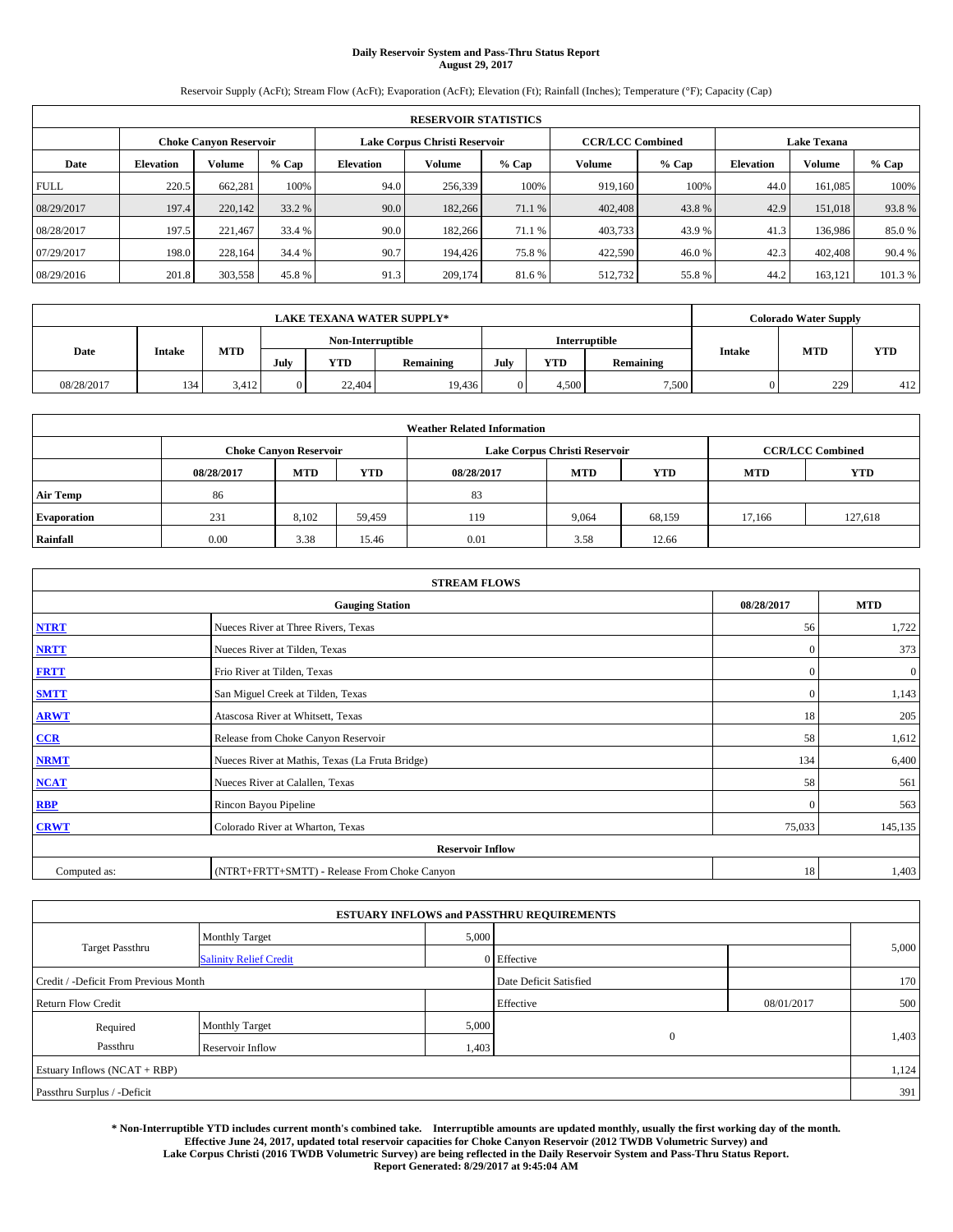# **Daily Reservoir System and Pass-Thru Status Report August 30, 2017**

Reservoir Supply (AcFt); Stream Flow (AcFt); Evaporation (AcFt); Elevation (Ft); Rainfall (Inches); Temperature (°F); Capacity (Cap)

| <b>RESERVOIR STATISTICS</b> |                  |                        |        |                  |                               |         |                         |         |                    |               |        |
|-----------------------------|------------------|------------------------|--------|------------------|-------------------------------|---------|-------------------------|---------|--------------------|---------------|--------|
|                             |                  | Choke Canvon Reservoir |        |                  | Lake Corpus Christi Reservoir |         | <b>CCR/LCC Combined</b> |         | <b>Lake Texana</b> |               |        |
| Date                        | <b>Elevation</b> | Volume                 | % Cap  | <b>Elevation</b> | <b>Volume</b>                 | $%$ Cap | Volume                  | $%$ Cap | <b>Elevation</b>   | <b>Volume</b> | % Cap  |
| <b>FULL</b>                 | 220.5            | 662,281                | 100%   | 94.0             | 256,339                       | 100%    | 919.160                 | 100%    | 44.0               | 161.085       | 100%   |
| 08/30/2017                  | 197.4            | 220,142                | 33.2 % | 90.0             | 182,266                       | 71.1 %  | 402,408                 | 43.8%   | 42.5               | 147,442       | 91.5 % |
| 08/29/2017                  | 197.4            | 220,142                | 33.2 % | 90.0             | 182,266                       | 71.1 %  | 402,408                 | 43.8%   | 42.9               | 151.018       | 93.8%  |
| 07/30/2017                  | 198.0            | 228,164                | 34.4 % | 90.7             | 194,426                       | 75.8%   | 422,590                 | 46.0%   | 42.3               | 402,408       | 90.4 % |
| 08/30/2016                  | 201.8            | 304,040                | 45.9 % | 91.3             | 210,036                       | 81.9%   | 514,076                 | 55.9%   | 44.2               | 163,121       | 101.3% |

| <b>LAKE TEXANA WATER SUPPLY*</b> |        |       |          |            |                   |      | <b>Colorado Water Supply</b> |           |               |            |            |
|----------------------------------|--------|-------|----------|------------|-------------------|------|------------------------------|-----------|---------------|------------|------------|
|                                  |        |       |          |            | Non-Interruptible |      | Interruptible                |           |               |            |            |
| Date                             | Intake | MTD   | July     | <b>YTD</b> | Remaining         | July | YTD                          | Remaining | <b>Intake</b> | <b>MTD</b> | <b>YTD</b> |
| 08/29/2017                       | 134    | 3.545 | $\Omega$ | 22.538     | 19,302            |      | 4.500                        | 7,500     |               | 229        | 412        |

| <b>Weather Related Information</b> |            |                               |            |            |                               |                         |            |            |  |  |
|------------------------------------|------------|-------------------------------|------------|------------|-------------------------------|-------------------------|------------|------------|--|--|
|                                    |            | <b>Choke Canyon Reservoir</b> |            |            | Lake Corpus Christi Reservoir | <b>CCR/LCC Combined</b> |            |            |  |  |
|                                    | 08/29/2017 | <b>MTD</b>                    | <b>YTD</b> | 08/29/2017 | <b>MTD</b>                    | <b>YTD</b>              | <b>MTD</b> | <b>YTD</b> |  |  |
| <b>Air Temp</b>                    | 90         |                               |            | 86         |                               |                         |            |            |  |  |
| <b>Evaporation</b>                 | 208        | 8,310                         | 59,667     | 288        | 9,352                         | 68,447                  | 17.662     | 128.114    |  |  |
| Rainfall                           | 0.00       | 3.38                          | 15.46      | 0.00       | 3.58                          | 12.66                   |            |            |  |  |

| <b>STREAM FLOWS</b> |                                                 |              |          |  |  |  |  |  |  |  |
|---------------------|-------------------------------------------------|--------------|----------|--|--|--|--|--|--|--|
|                     | 08/29/2017                                      | <b>MTD</b>   |          |  |  |  |  |  |  |  |
| <b>NTRT</b>         | Nueces River at Three Rivers, Texas             | 65           | 1,787    |  |  |  |  |  |  |  |
| <b>NRTT</b>         | Nueces River at Tilden, Texas                   | $\mathbf{0}$ | 373      |  |  |  |  |  |  |  |
| <b>FRTT</b>         | Frio River at Tilden, Texas                     | $\mathbf{0}$ | $\bf{0}$ |  |  |  |  |  |  |  |
| <b>SMTT</b>         | San Miguel Creek at Tilden, Texas               | $\mathbf{0}$ | 1,143    |  |  |  |  |  |  |  |
| <b>ARWT</b>         | Atascosa River at Whitsett, Texas               | 29           | 234      |  |  |  |  |  |  |  |
| $CCR$               | Release from Choke Canyon Reservoir             | 58           | 1,669    |  |  |  |  |  |  |  |
| <b>NRMT</b>         | Nueces River at Mathis, Texas (La Fruta Bridge) | 186          | 6,587    |  |  |  |  |  |  |  |
| <b>NCAT</b>         | Nueces River at Calallen, Texas                 | 18           | 578      |  |  |  |  |  |  |  |
| RBP                 | Rincon Bayou Pipeline                           | $\mathbf{0}$ | 563      |  |  |  |  |  |  |  |
| <b>CRWT</b>         | Colorado River at Wharton, Texas                | 114,932      | 260,067  |  |  |  |  |  |  |  |
|                     | <b>Reservoir Inflow</b>                         |              |          |  |  |  |  |  |  |  |
| Computed as:        | (NTRT+FRTT+SMTT) - Release From Choke Canyon    |              |          |  |  |  |  |  |  |  |

| <b>ESTUARY INFLOWS and PASSTHRU REQUIREMENTS</b> |                               |       |                        |            |       |  |  |  |  |  |
|--------------------------------------------------|-------------------------------|-------|------------------------|------------|-------|--|--|--|--|--|
|                                                  | <b>Monthly Target</b>         | 5,000 |                        |            |       |  |  |  |  |  |
| <b>Target Passthru</b>                           | <b>Salinity Relief Credit</b> |       | 0 Effective            |            | 5,000 |  |  |  |  |  |
| Credit / -Deficit From Previous Month            |                               |       | Date Deficit Satisfied |            | 170   |  |  |  |  |  |
| <b>Return Flow Credit</b>                        |                               |       | Effective              | 08/01/2017 | 500   |  |  |  |  |  |
| Required                                         | <b>Monthly Target</b>         | 5,000 |                        |            |       |  |  |  |  |  |
| Passthru                                         | Reservoir Inflow              | 1,410 | $\theta$               |            | 1,410 |  |  |  |  |  |
| Estuary Inflows (NCAT + RBP)                     |                               |       |                        |            | 1,142 |  |  |  |  |  |
| Passthru Surplus / -Deficit                      |                               |       |                        |            | 401   |  |  |  |  |  |

**\* Non-Interruptible YTD includes current month's combined take. Interruptible amounts are updated monthly, usually the first working day of the month. Effective June 24, 2017, updated total reservoir capacities for Choke Canyon Reservoir (2012 TWDB Volumetric Survey) and Lake Corpus Christi (2016 TWDB Volumetric Survey) are being reflected in the Daily Reservoir System and Pass-Thru Status Report. Report Generated: 8/30/2017 at 8:42:37 AM**